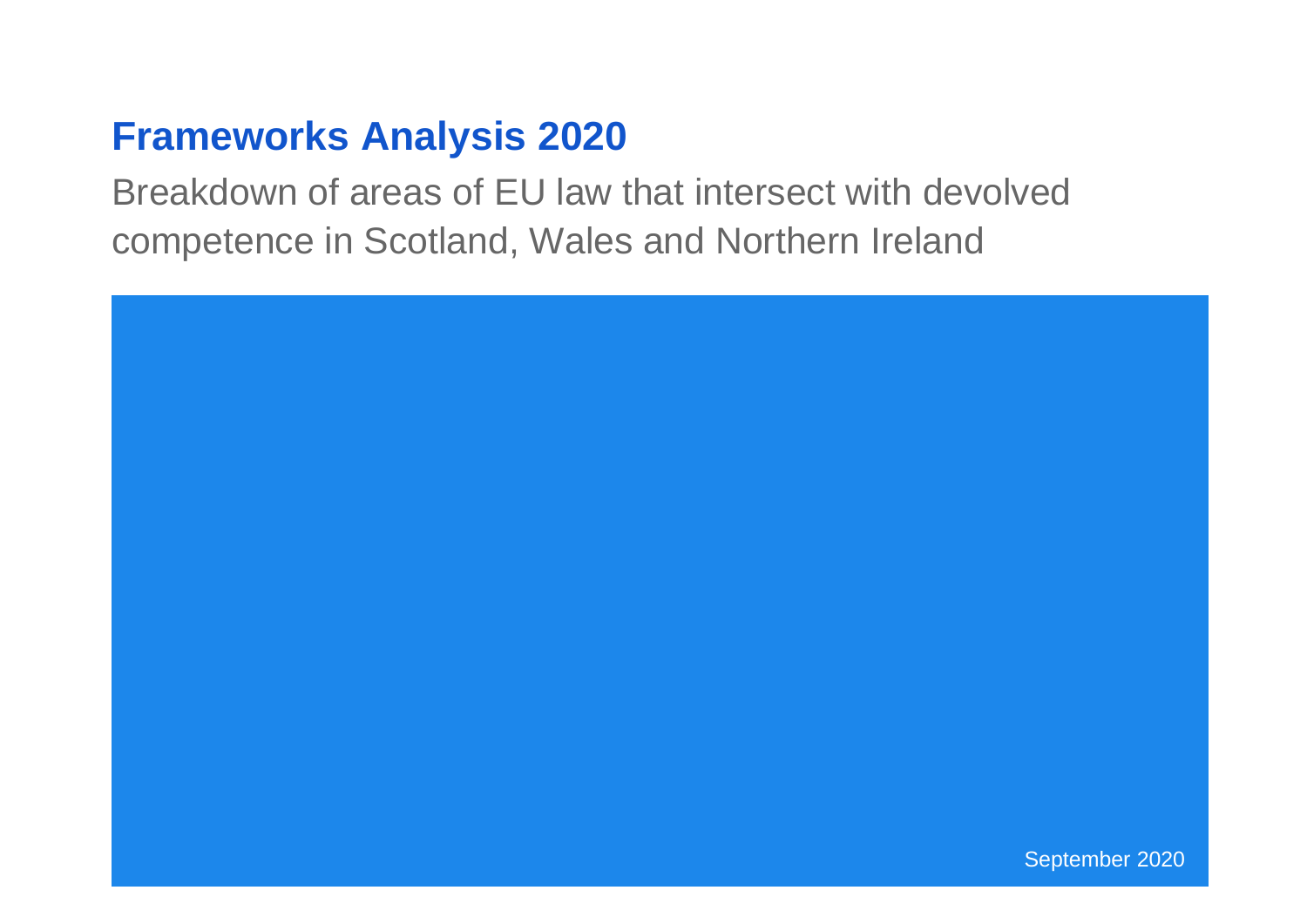**This document is available in large print, audio and braille on request. Please call +44 (0)207 276 1234 or email [publiccorrespondence@cabinetoffice.gov.uk.](mailto:publiccorrespondence@cabinetoffice.gov.uk)**

**Crown copyright statements for Command, House of Commons and un-numbered Act Papers**



© Crown copyright 2020

This publication is licensed under the terms of the Open Government Licence v3.0 except where otherwise stated. To view this licence, visit [nationalarchives.gov.uk/doc/open-government-licence/version/3.](http://www.nationalarchives.gov.uk/doc/open-government-licence/version/3) Where we have identified any third party copyright information you will need to obtain permission from the copyright holders concerned.

This publication is available at [www.gov.uk/official-documents.](https://www.gov.uk/government/publications)

Any enquiries regarding this publication should be sent to us at [publiccorrespondence@cabinetoffice.gov.uk.](mailto:publiccorrespondence@cabinetoffice.gov.uk)

ISBN 978-1-5286-2143-4

CCS0920185348 09/20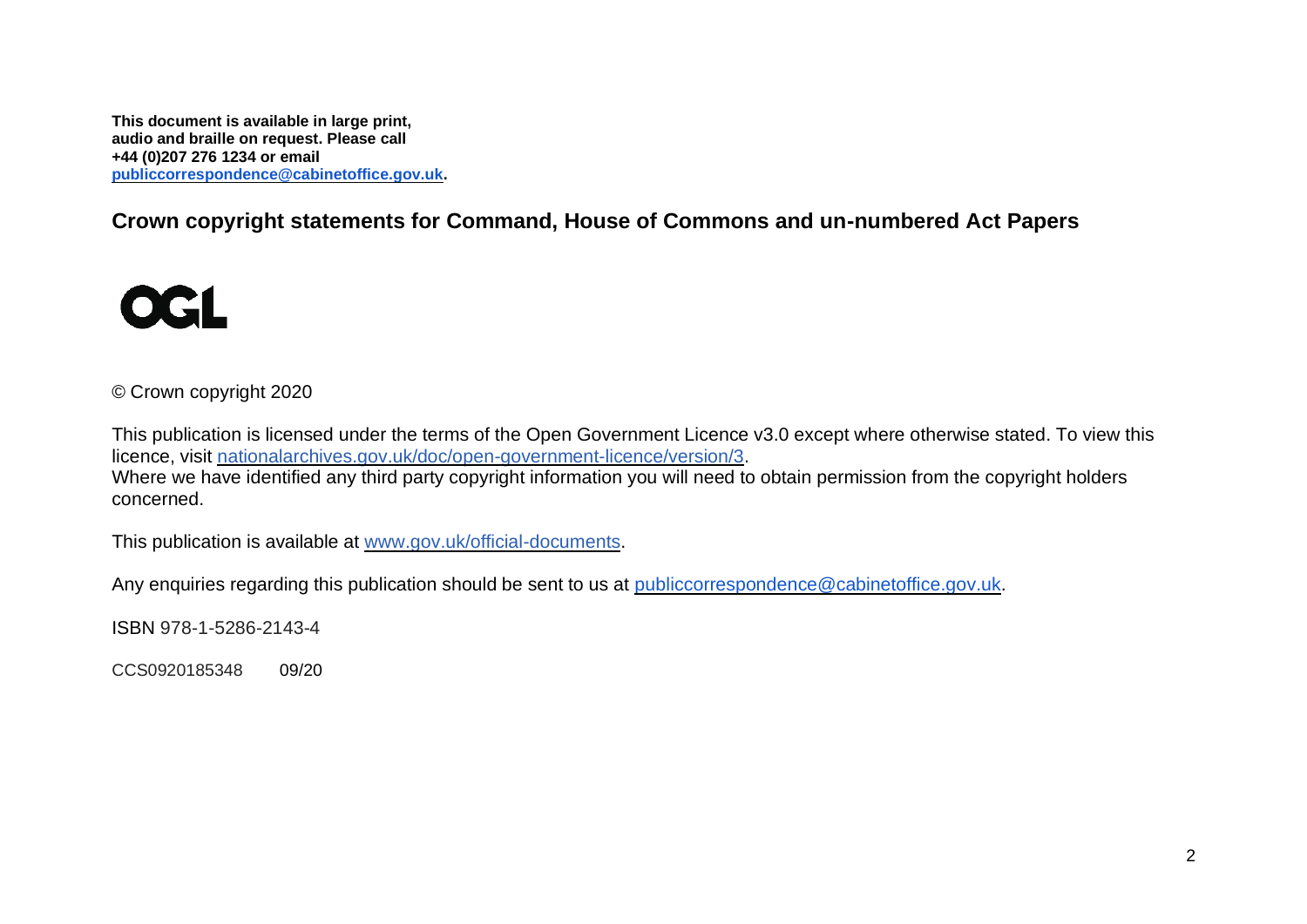## <span id="page-2-0"></span>**Contents**

| <b>Contents</b>                                                                                              | 3  |  |  |  |
|--------------------------------------------------------------------------------------------------------------|----|--|--|--|
| A Collaborative Approach to Common Frameworks                                                                | 4  |  |  |  |
| <b>Principles for Common Frameworks</b>                                                                      | 4  |  |  |  |
| Breakdown of areas of EU law that intersect with devolved competence in Scotland, Wales and Northern Ireland |    |  |  |  |
| <b>Changes since April 2019</b>                                                                              | 7  |  |  |  |
| Reclassification process and background                                                                      |    |  |  |  |
| Reclassification of frameworks from non-legislative (category 2) to no further action (category 1)           |    |  |  |  |
| Combining and splitting frameworks and name changes                                                          | 13 |  |  |  |
| <b>Framework areas overview</b>                                                                              | 16 |  |  |  |
| Category 1: "No Further Action" areas                                                                        | 16 |  |  |  |
| Category 2: Non-legislative areas                                                                            | 40 |  |  |  |
| Category 3: Legislative areas                                                                                | 45 |  |  |  |
| <b>Glossary of terms</b>                                                                                     |    |  |  |  |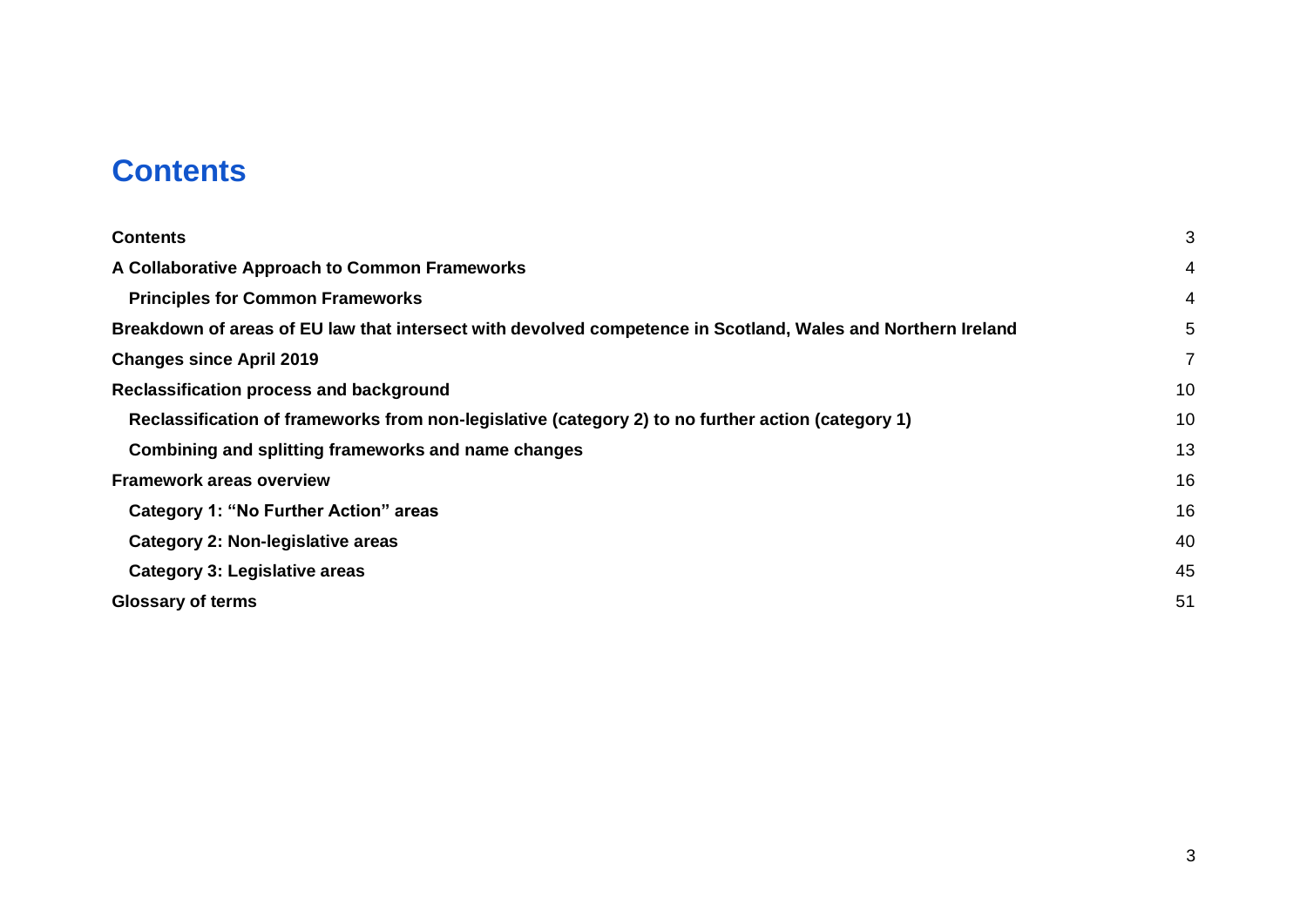## <span id="page-3-0"></span>**A Collaborative Approach to Common Frameworks**

When the UK left the EU on 31 January 2020, it entered a transition period in which the UK is no longer a member of the EU but continues to be subject to EU rules and remains a member of the single market and customs union. Once the transition period ends on 31 December 2020, powers previously exercised at EU level that intersect with devolved competence will flow directly to Edinburgh, Cardiff and Belfast. In some areas, outlined in this document, the UK Government and the devolved administrations agree it will be necessary to maintain UK-wide approaches, or common frameworks, now that we have left the EU.

A UK common framework is an agreed common approach to policy areas that are currently governed by EU law (until the end of the transition period), and intersect with areas of devolved competence. Common frameworks will ensure that coherent approaches to regulation are maintained across the UK at the end of the transition period. They will also enable the UK Government and the devolved administrations of Scotland, Wales and Northern Ireland to make different choices on how to implement the rules in some of these policy areas.

A framework may allow for intra-UK policy divergence so that each administration can make decisions on the appropriate approach for its jurisdiction, but may also facilitate consistent approaches among administrations, where administrations have determined that such consistency will be of benefit to citizens and/or businesses.

### <span id="page-3-1"></span>**Principles for Common Frameworks**

In October 2017, the Joint Ministerial Committee (European Negotiations) (JMC(EN)) agreed upon principles to guide the work to create common frameworks<sup>1</sup>. These principles are set out below:

- *1. Common frameworks will be established where they are necessary in order to:*
	- *enable the functioning of the UK internal market, while acknowledging policy divergence;*
	- ensure compliance with international obligations;
	- ensure the UK can negotiate, enter into and implement new trade agreements and international treaties;

<sup>1</sup>[https://assets.publishing.service.gov.uk/government/uploads/system/uploads/attachment\\_data/file/652285/Joint\\_Ministerial\\_Committee\\_communique.pdf](https://assets.publishing.service.gov.uk/government/uploads/system/uploads/attachment_data/file/652285/Joint_Ministerial_Committee_communique.pdf)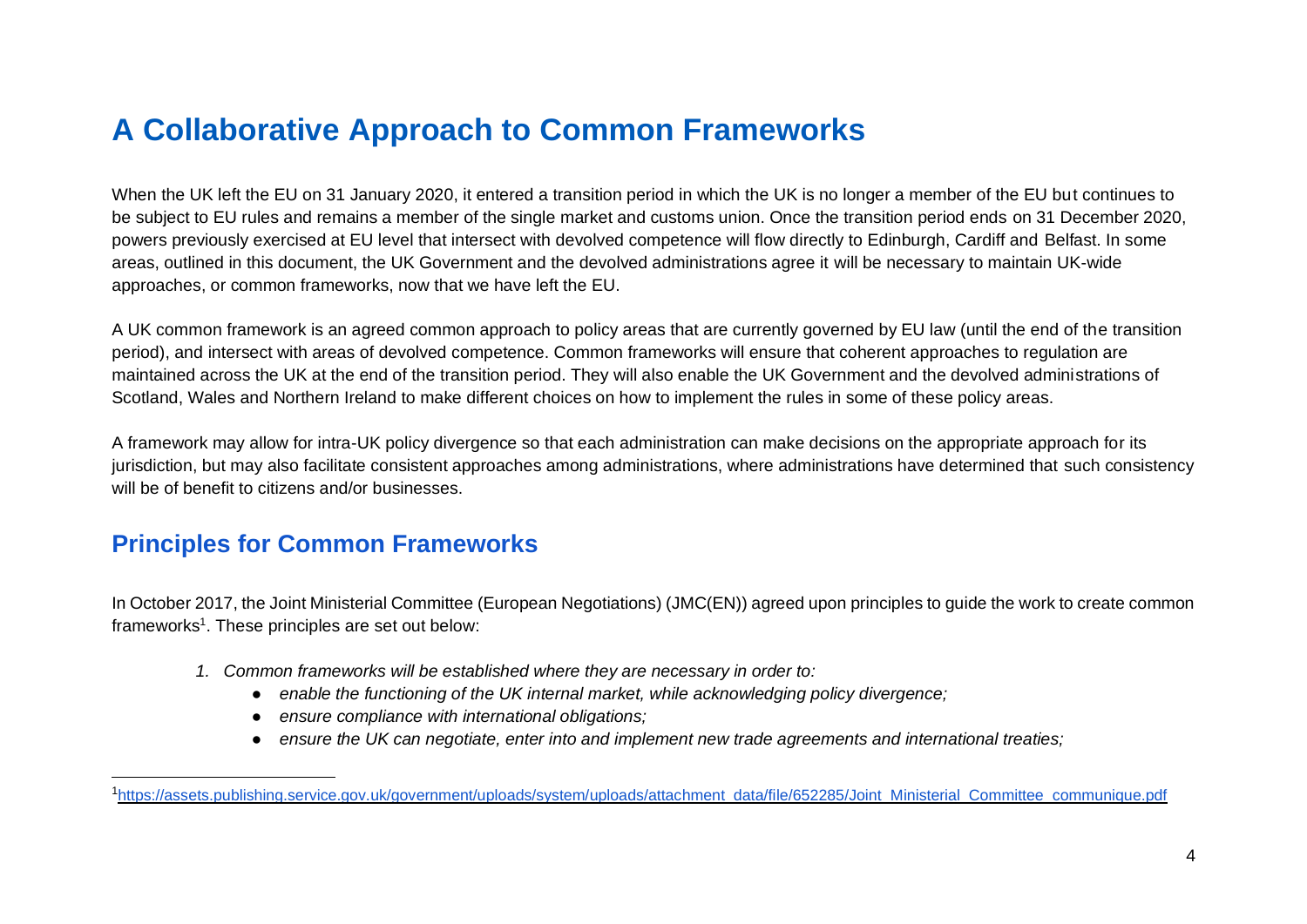- *enable the management of common resources;*
- administer and provide access to justice in cases with a cross-border element;
- *safeguard the security of the UK.*
- *2. Common frameworks will respect the devolution settlements and the democratic accountability of the devolved legislatures, and will therefore:*
	- *be based on established conventions and practices, including that the competence of the devolved institutions will not normally be adjusted without their consent;*
	- *maintain, as a minimum, equivalent flexibility for tailoring policies to the specific needs of each territory, as is afforded by current EU rules;*
	- *lead to a significant increase in decision-making powers for the devolved administrations.*
- *3. Common frameworks will ensure recognition of the economic and social linkages between Northern Ireland and Ireland and that Northern Ireland will be the only part of the UK which shares a land frontier with the EU. They will also adhere to the Belfast Agreement.*

These principles continue to guide all discussions between the UK Government and the devolved administrations on common frameworks. Subsequently, to its restoration, the Northern Ireland Executive has signed up to the common frameworks programme and its principles.

## <span id="page-4-0"></span>**Breakdown of areas of EU law that intersect with devolved competence in Scotland, Wales and Northern Ireland**

This analysis sets out each of the 154 areas of EU law that intersect with devolved competence in one or more devolved administration. As the devolution settlements are asymmetrical, a different range of powers is relevant to Scotland, Wales and Northern Ireland.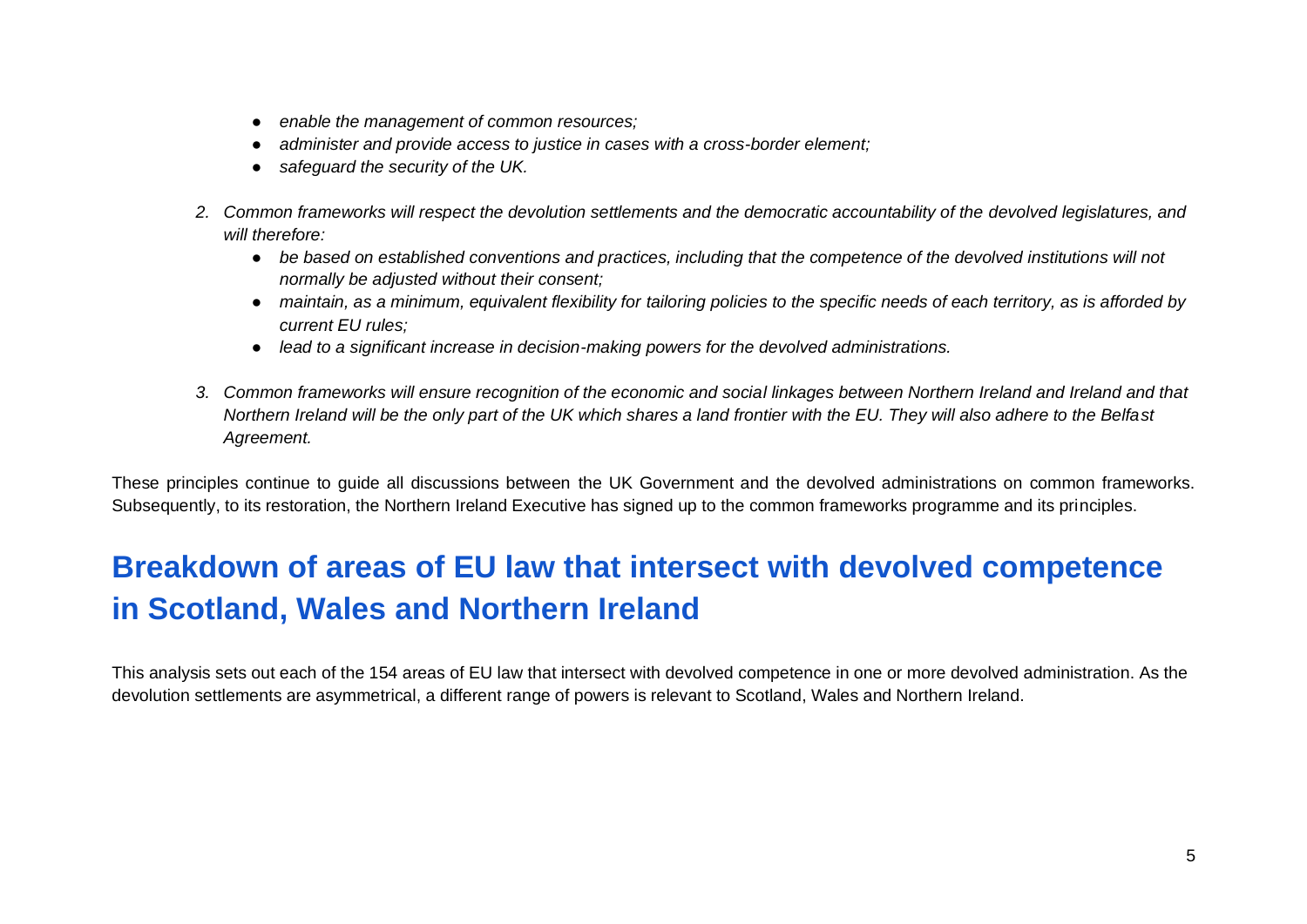This analysis is the third iteration of the working documents that were published on 9 March 2018<sup>2</sup> and 4 April 2019<sup>3</sup> and sets out the latest policy positions on whether a framework policy area will be implemented through a non-legislative mechanism, is linked to forthcoming legislation or is not in need of further action. This analysis includes the reclassification of 55 policy areas and further detail on the shape that some of these frameworks might take. The analysis sets out:

115 policy areas where no further action to create a common framework is required, and the UK Government and devolved administrations will continue to cooperate. Policy areas in this category remain open for review. If a requirement for new implementing arrangements is identified, frameworks in the no further action category could be moved to the legislative or non-legislative categories and as such, numbers would be subject to change.

22 policy areas where we consider that common rules or ways of working will be needed, and we expect to implement this through a nonlegislative common framework agreement. In some of these areas, consistent fixes to retained EU law (made using secondary legislation) will create a unified body of UK law alongside the non-legislative framework agreement.

18 policy areas where new primary legislation may be required (or has been put in place) in whole or in part, to implement common rules and ways of working, alongside a non-legislative framework agreement and - potentially - a consistent approach to retained EU law.

In total there are 40 active framework areas (18 legislative, and 22 non-legislative).

In some instances, policy areas include a mixture of reserved and devolved competence, including where technical standards that derive from EU law are relevant. These policy areas are marked with an asterisk. The analysis also includes 4 policy areas that the UK Government believes are reserved; which are subject to ongoing discussion with the devolved administrations.

All positions are set out without prejudice to the outcome of negotiations with the European Union. They are also subject to the need to find practical solutions that respect the unique economic, social and political context of the land border between Northern Ireland and Ireland. The Ireland and Northern Ireland Protocol is designed to avoid a hard border on the island of Ireland, with the core aim of preserving and strengthening Northern Ireland's place in our United Kingdom, and of protecting the huge gains from the peace process and the Belfast (Good

<sup>&</sup>lt;sup>2</sup>[https://assets.publishing.service.gov.uk/government/uploads/system/uploads/attachment\\_data/file/686991/20180307\\_FINAL\\_\\_Frameworks\\_analysis\\_for\\_pu](https://assets.publishing.service.gov.uk/government/uploads/system/uploads/attachment_data/file/686991/20180307_FINAL__Frameworks_analysis_for_publication_on_9_March_2018.pdf) [blication\\_on\\_9\\_March\\_2018.pdf](https://assets.publishing.service.gov.uk/government/uploads/system/uploads/attachment_data/file/686991/20180307_FINAL__Frameworks_analysis_for_publication_on_9_March_2018.pdf)

 $\frac{3}{3}$  [https://assets.publishing.service.gov.uk/government/uploads/system/uploads/attachment\\_data/file/792738/20190404-FrameworksAnalysis.pdf](https://assets.publishing.service.gov.uk/government/uploads/system/uploads/attachment_data/file/792738/20190404-FrameworksAnalysis.pdf)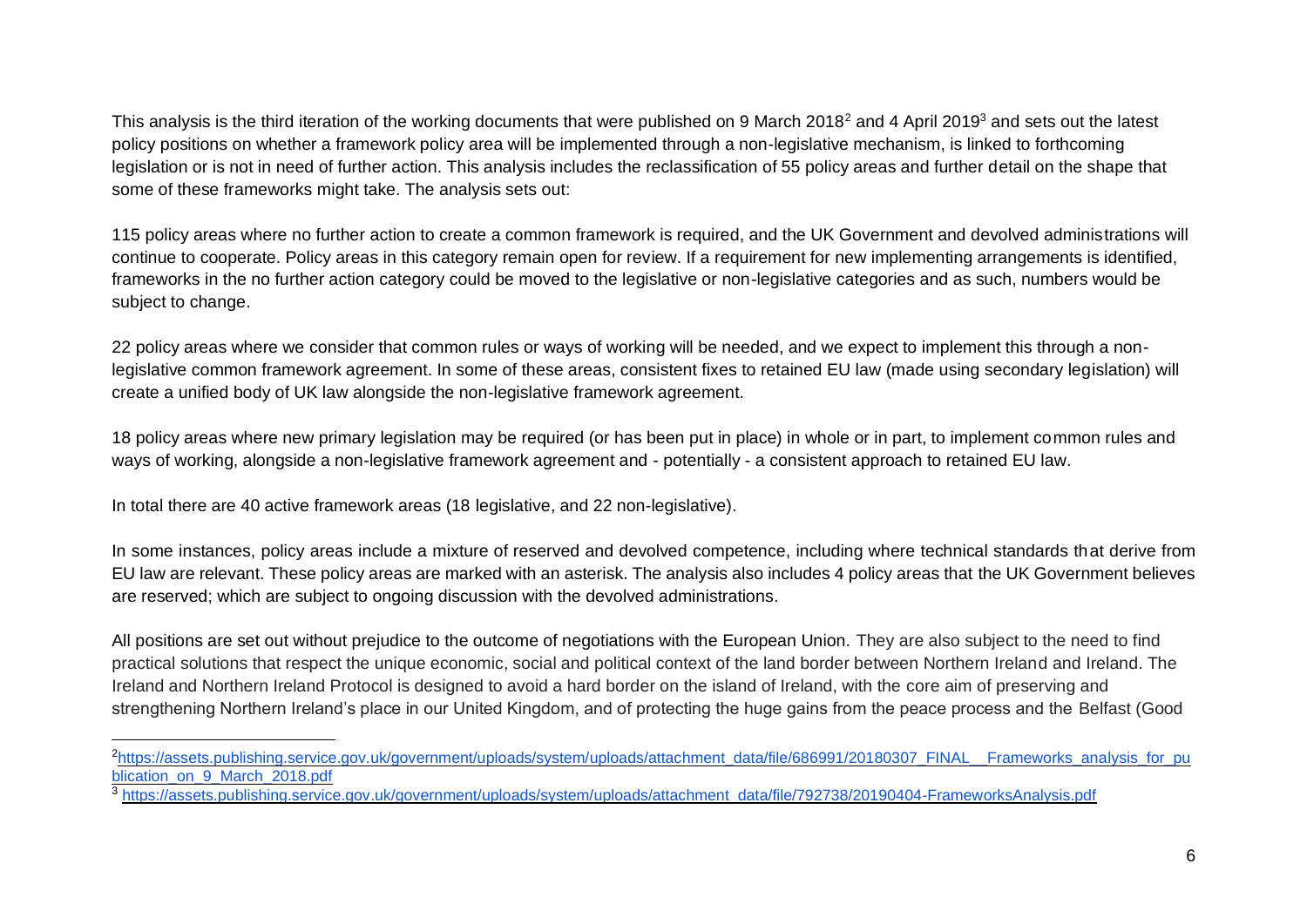Friday) Agreement 1998. The Government's approach to frameworks will fully support this solution, and in this regard, it will be designed in full accordance with the 1998 Agreement in all its parts.

## <span id="page-6-0"></span>**Changes since April 2019**

Progress since the publication of the Revised Frameworks Analysis 2019 has been set out publicly in five statutory reports to Parliament on the EU (Withdrawal) Act and Common Frameworks, as well as in a publication in June 2019, providing an update on progress in common frameworks, which included an illustration of the delivery process and an example outline framework for Hazardous Substances (Planning).

Ongoing constructive, collaborative work between the UK Government and the devolved administrations has progressed our understanding of where common frameworks will be required and how we think they will be implemented. Accordingly, this third iteration of the Common Frameworks Analysis provides a snapshot of how the categorisation of policy areas is evolving in light of this programme of work. It remains part of an ongoing dialogue that will continue to develop as work continues.

This analysis sets out a number of changes. The descriptors for each category have been refined to provide a more accurate picture of the way in which common frameworks will be implemented. For example, it acknowledges that in some areas, the primary legislation required to implement a framework may already be in place.

The overall number of framework policy areas has decreased from 160 to 154. This is not due to frameworks being removed from the programme, but instead is due to some policy areas being merged into a single framework, for instance, *animal health and traceability* and *animal welfare* have been combined into a single framework covering animal health and welfare. These changes are set out in the table under the section '*Combining frameworks and name changes*' below. These mergers allow the frameworks programme to better reflect the reality of how frameworks will operate.

The number of policy areas in category 1 has increased from 63 to 115. These are the policy areas where no further action is required to create a common framework and parties will continue to cooperate.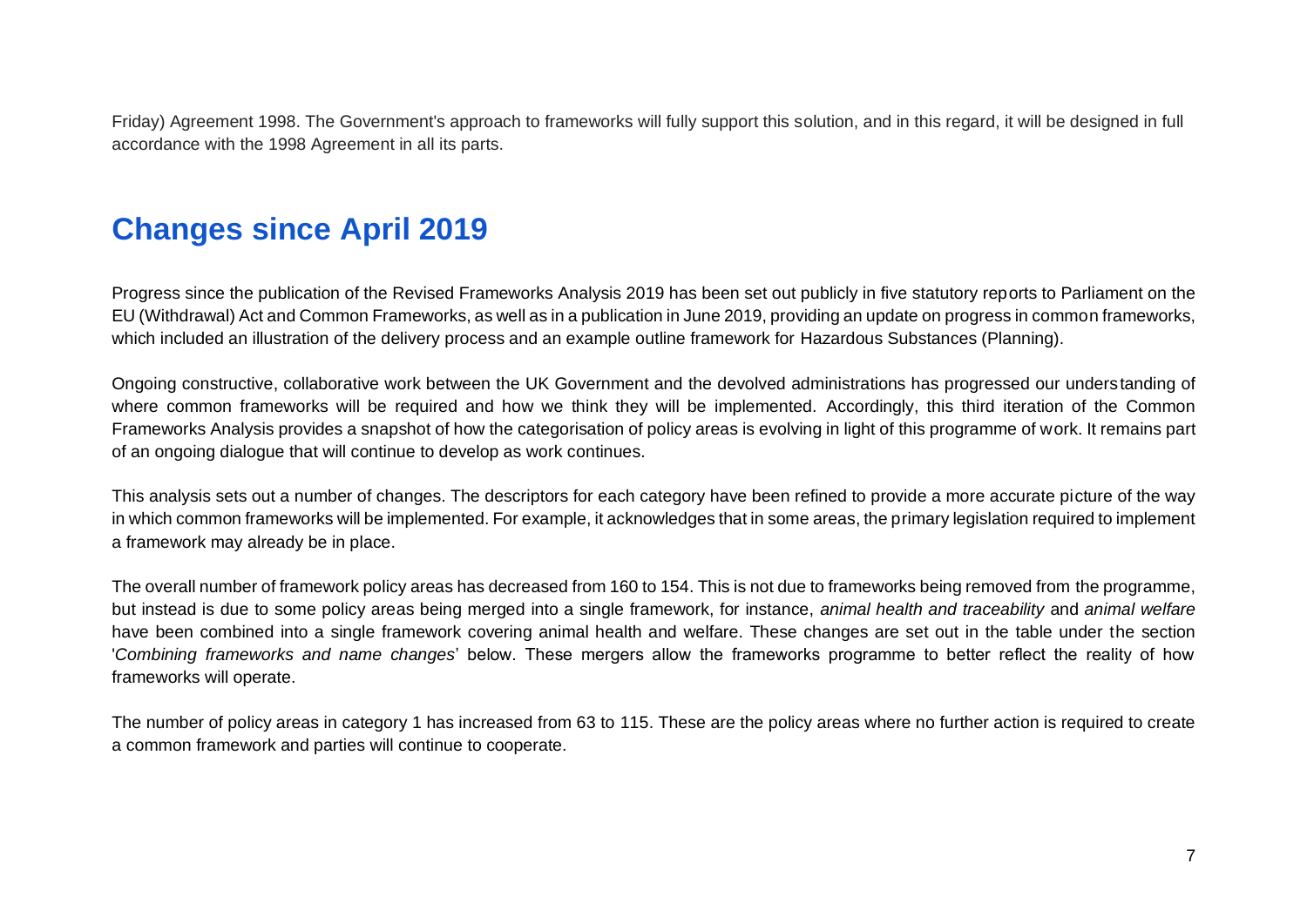The number of policy areas in category 2 has decreased from 78 to 22. This is largely due to collaborative work between the UK Government and devolved administrations leading to the shared understanding that no further action is required to create frameworks in several areas.

The number of policy areas in category 3 has also decreased from 21 to 18. The reduction in numbers from 21 (in 2019) down to 18 is due to several framework areas in this category being combined (see table on page 12).



Total number of frameworks by categories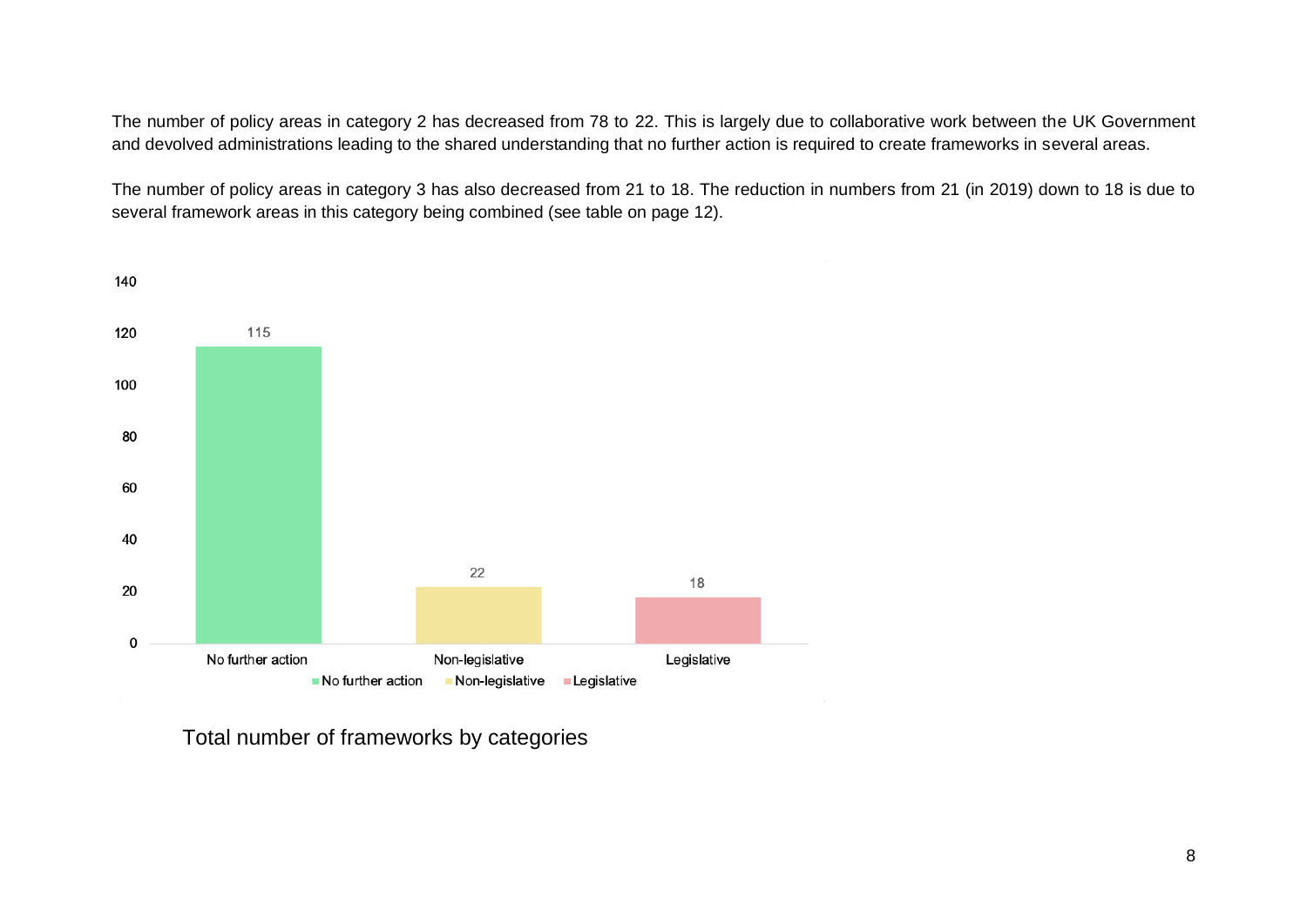

Number of frameworks by Department **Devolution intersects with Northern** Ireland, Scotland and Wales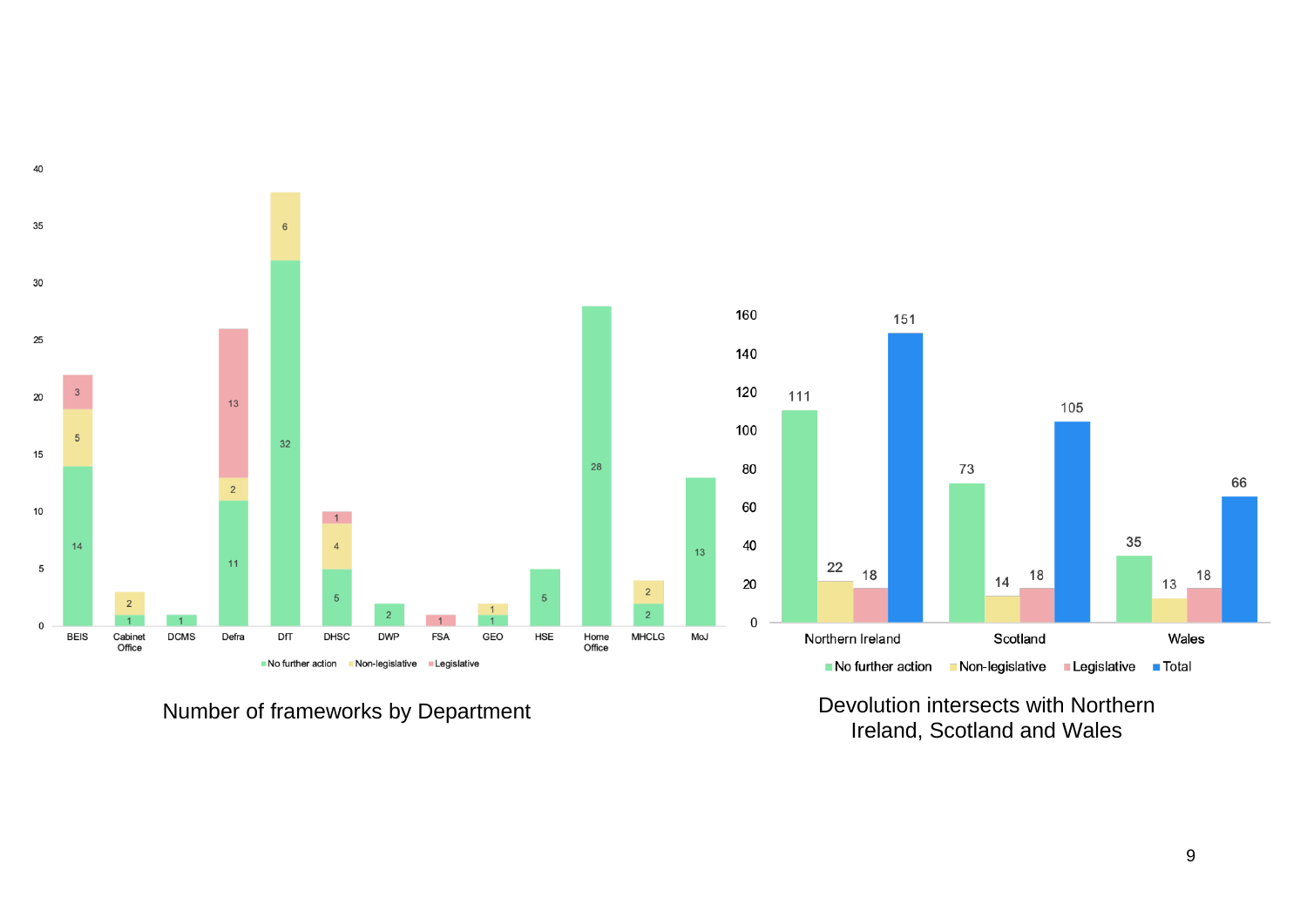## <span id="page-9-0"></span>**Reclassification process and background**

### <span id="page-9-1"></span>**Reclassification of frameworks from non-legislative (category 2) to no further action (category 1)**

Following their initial policy development between the Revised Frameworks Analysis published in 2019 and the Frameworks Analysis 2020, 55 policy areas were moved from category 2 (non-legislative) to category 1 (no further action). In these cases, it was identified that current working arrangements would be sufficient in the operation of the framework.

Following further policy development and analysis UKG-DA policy teams identified that there was no need to develop a framework for certain policy areas.

Once UK Government and devolved administration policy teams identified that a non-legislative framework was no longer required in their area, a set of 'reclassification review' questions was commissioned in order to test this assumption against the principles for common frameworks agreed at JMC(EN), and against any previous statements or communications made by policy teams. Policy teams' responses to these questions were reviewed and agreed by the joint UK Government-devolved administration Common Frameworks Project Board.

The reclassification rationales returned by policy teams included:

- A brief outline on whether there are any new intergovernmental arrangements required to manage the risks posed by divergence in this policy area.
- A confirmation that the decision not to proceed with a framework has been discussed and jointly agreed by frameworks policy teams in all four administrations.
- An assessment of whether the absence of a framework would pose any risk to any of the JMC(EN) Common Frameworks Principles.
- An explanation of how continued cooperation in the policy area will be monitored and maintained post EU-Exit.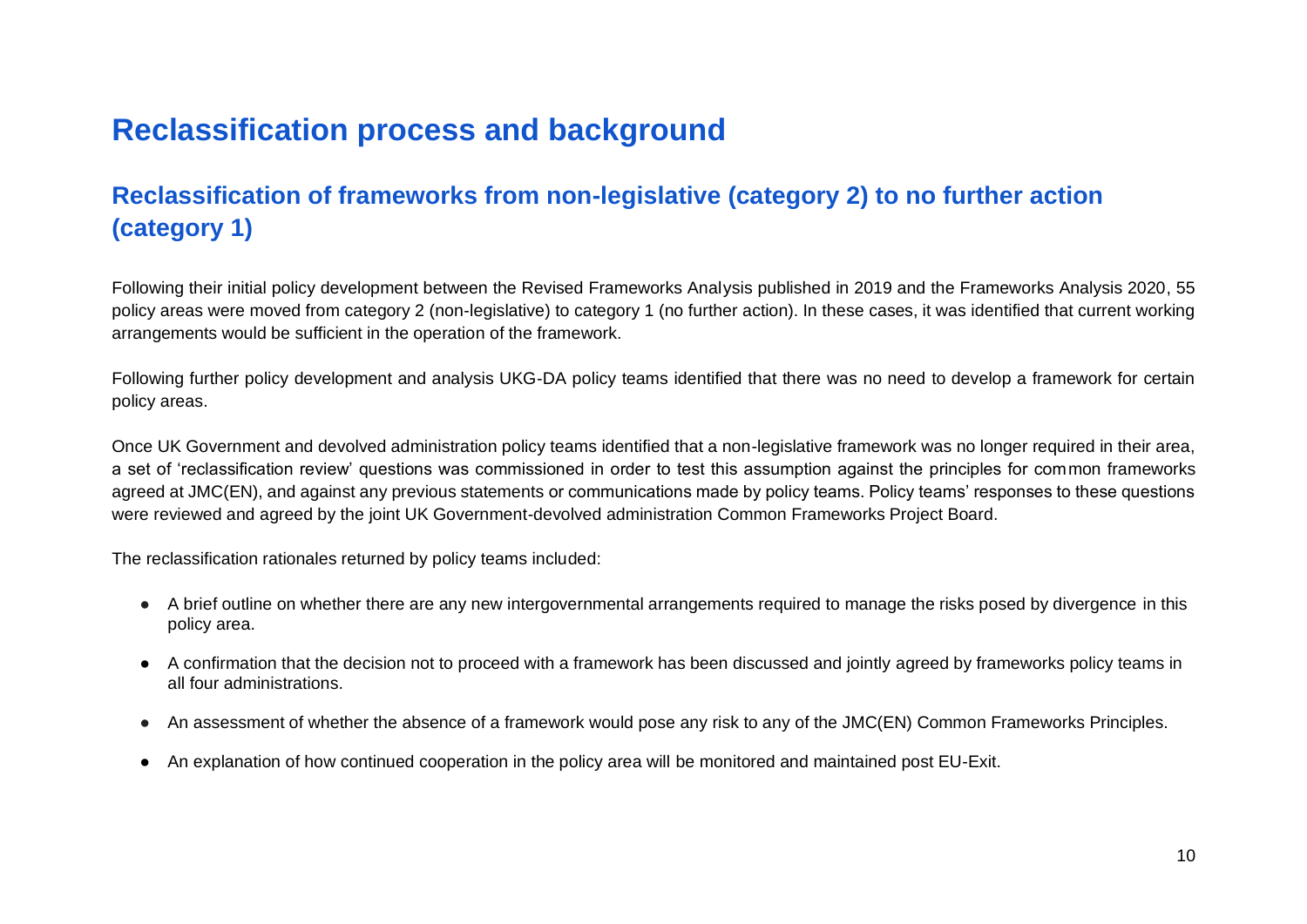Framework areas were moved to 'no further action' in cases where divergence between administrations was not planned or expected, or where pre-existing arrangements for ensuring regulatory coherence were deemed to be sufficient. These include formally agreed bi-annual or quarterly governance meetings with representatives from all relevant countries or Memorandums of Understanding (MoU); for example, for the *Civil Explosives* (HSE) policy area the UK Government continues to work under existing MoUs with the Department of Justice (in the Northern Ireland Executive) and the Northern Ireland Office. In some cases, a framework is not required as continued cooperation between all four administrations is ensured by other means, for example, for the policy area *Medicine Prices* (DHSC) (a framework with a devolution intersect with Northern Ireland only) cooperation continues with governance meetings being held quarterly in which the devolved administrations are involved and contribute.

All policy areas in the no further action category remain open for review. If a requirement for new implementing arrangements is identified, frameworks in the no further action category could be moved to the legislative or non-legislative categories.

### **Reclassification of frameworks from legislative (category 3) to non-legislative (category 2)**

Prior to the publication of the Revised Frameworks Analysis in 2019, three frameworks moved from category 3 (legislative) to category 2 (nonlegislative). These were Hazardous Substances, Nutrition and Public Procurement.

Further policy development in the remaining 18 legislative areas is currently being undertaken to identify for which category 3 policy areas new primary legislation will be required to implement the framework. The reduction in numbers from 21 (in 2019) down to 18 is due to several framework areas in this category being combined (see table on page 12).

The individual implementation methods of each framework were decided by policy teams, with portfolio ministerial steers and approval as necessary. Agreement has also been sought by all four administrations' central framework teams.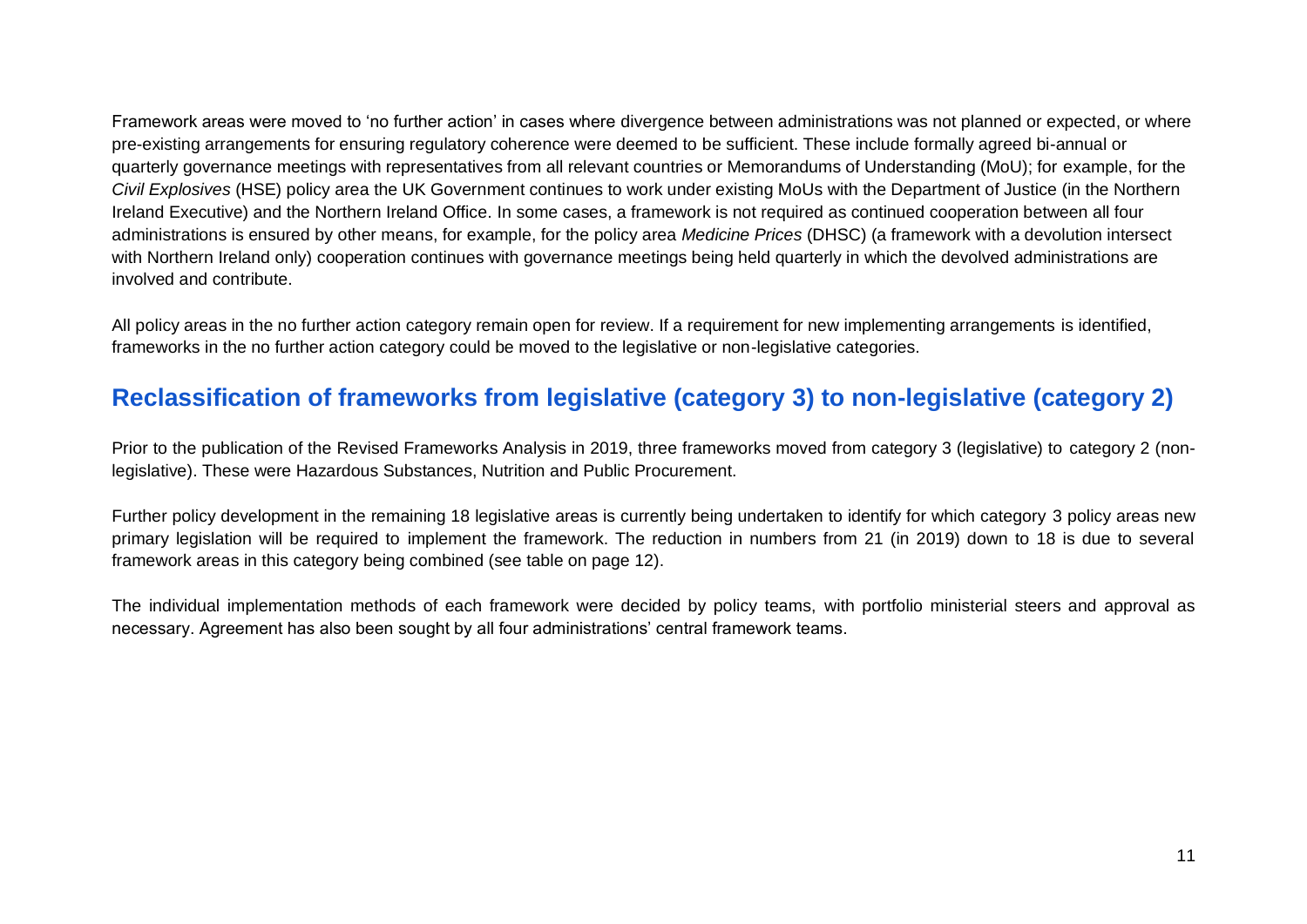#### **Definitions of the legislative and non-legislative categories**

#### **Legislative frameworks**

In order to determine whether a framework is legislative, policy teams assess whether or not there is a clear link to new primary legislation being developed that is essential to give effect to at least some governance elements of the framework, or the policy environment in which the framework will operate, including determining and supplying the subject matter of the framework.

The primary legislation, which is the mark of the legislative category, is limited to primary legislation currently being developed, or anticipated to be developed, by the end of the Transition Period in December 2020 (for example *Fisheries Management and Support*).

Any decisions to create legislative frameworks would be taken jointly by the UK Government and devolved administrations.

#### **Non-legislative frameworks**

A non-legislative framework requires no new primary legislation to give effect to the governance arrangements for the framework or the policy environment in which it operates. Non-legislative frameworks may rely on secondary legislation, including retained EU legislation as amended by fixing SIs, but this does not constitute a legislative framework.

Non-legislative frameworks can be implemented through a number of instruments; this would typically be through the development of a new and bespoke concordat, although for less complex frameworks this could be in the form of an exchange of ministerial letters or an update to an existing concordat.

The reclassification rationales returned by policy teams included;

- A rationale for why a non-legislative approach is more appropriate than using primary legislation in this policy area and which form of nonlegislative arrangement is currently envisaged for this framework.
- A confirmation that the decision has been discussed and jointly agreed by the UKG-DA policy team.
- A statement on whether other government departments with a potential interest in this framework have been consulted on this policy change.
- Answers to whether the absence of a legislative framework would pose any risk to any of the JMC(EN) Common Frameworks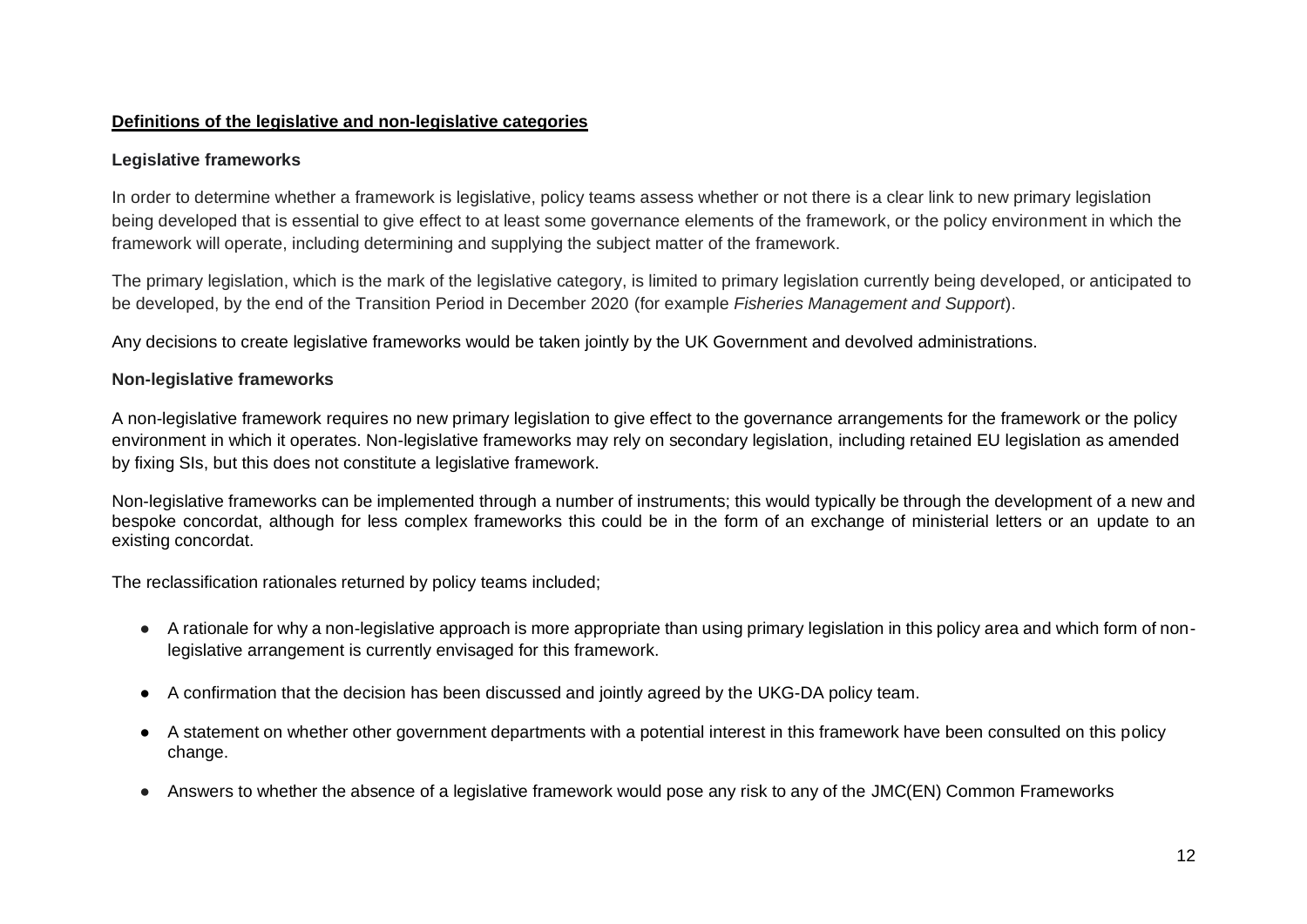#### Principles.

Framework areas were reclassified as non-legislative in cases where officials from UKG and the devolved administrations agreed that a nonlegislative vehicle such as a concordat was sufficient to ensure the framework's operability. In some cases, the framework is intended to put in place shared ways of working between the four administrations and their arms lengths bodies to drive common approaches in policy areas where decision-making powers have flowed back from the EU.

### <span id="page-12-0"></span>**Combining and splitting frameworks and name changes**

Since the last publication of the revised Frameworks Analysis 2019 the following framework areas have been combined, split or re-named:

| <b>Department</b> | <b>Previous Framework(s)</b>                                    | <b>Current Framework(s)</b>                                                                      |  |  |
|-------------------|-----------------------------------------------------------------|--------------------------------------------------------------------------------------------------|--|--|
| <b>BEIS</b>       | High efficiency cogeneration / Combined<br>Heat and Power (CHP) | Efficiency in energy use and High efficiency cogeneration /<br>Combined Heat and Power (EED/CHP) |  |  |
|                   | Efficiency in energy use                                        |                                                                                                  |  |  |
| <b>DEFRA</b>      | Animal health and traceability                                  | Animal health and welfare                                                                        |  |  |
|                   | Animal welfare                                                  |                                                                                                  |  |  |
| <b>DEFRA</b>      | <b>Air Quality</b>                                              | <b>Air Quality</b>                                                                               |  |  |
|                   |                                                                 | <b>Best Available Techniques</b>                                                                 |  |  |
| <b>DEFRA</b>      | Chemicals                                                       | <b>Chemicals and Pesticides</b>                                                                  |  |  |
|                   | <b>Chemicals Regulation (including</b><br>pesticides)           |                                                                                                  |  |  |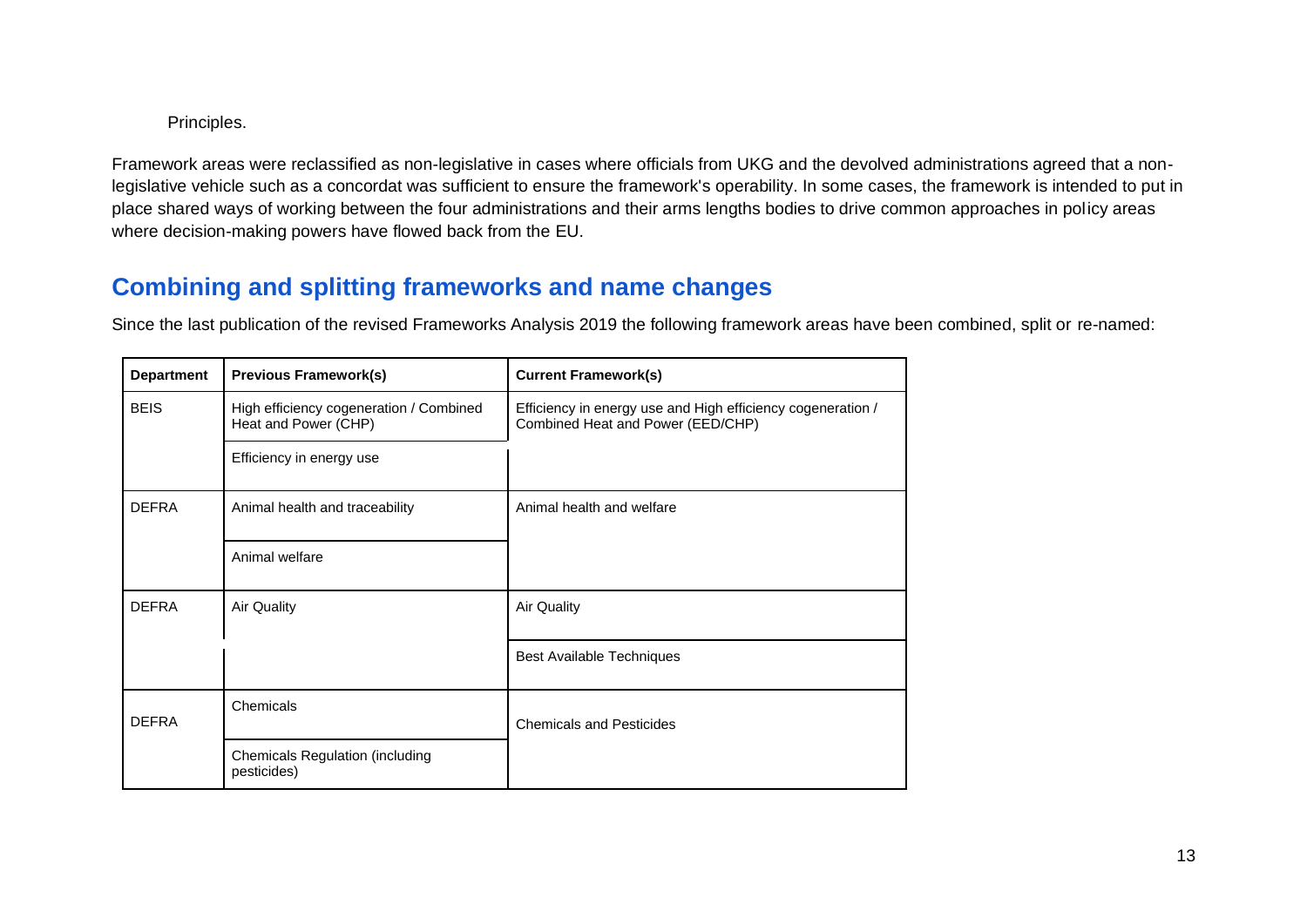|              | Pesticides                                                                                    |                                            |
|--------------|-----------------------------------------------------------------------------------------------|--------------------------------------------|
| <b>DEFRA</b> | Food compositional standards                                                                  | Food compositional standards and labelling |
|              | Food labelling                                                                                |                                            |
| <b>DEFRA</b> | Plant health, seeds and propagating<br>material                                               | Plant health                               |
|              |                                                                                               | Plant varieties and seeds                  |
| <b>DEFRA</b> | Waste packaging and product regulations                                                       | Resources and Waste                        |
|              | Waste management                                                                              |                                            |
| <b>DfT</b>   | Compulsory (3rd Party) Motor Insurance -<br>as per Part VI Road Traffic Act 1988              | Roads - Motor Insurance                    |
| <b>DfT</b>   | Access for non-UK hauliers and passenger<br>transport operations, plus combined<br>transport. | <b>Commercial Transport</b>                |
| <b>DHSC</b>  | Reciprocal Healthcare                                                                         | Reciprocal and cross-border healthcare     |
|              | Implementation of cross-border healthcare<br>rights                                           |                                            |
| <b>DHSC</b>  | Organs                                                                                        | Organs, tissues and cells                  |
|              | <b>Tissues and cells</b>                                                                      |                                            |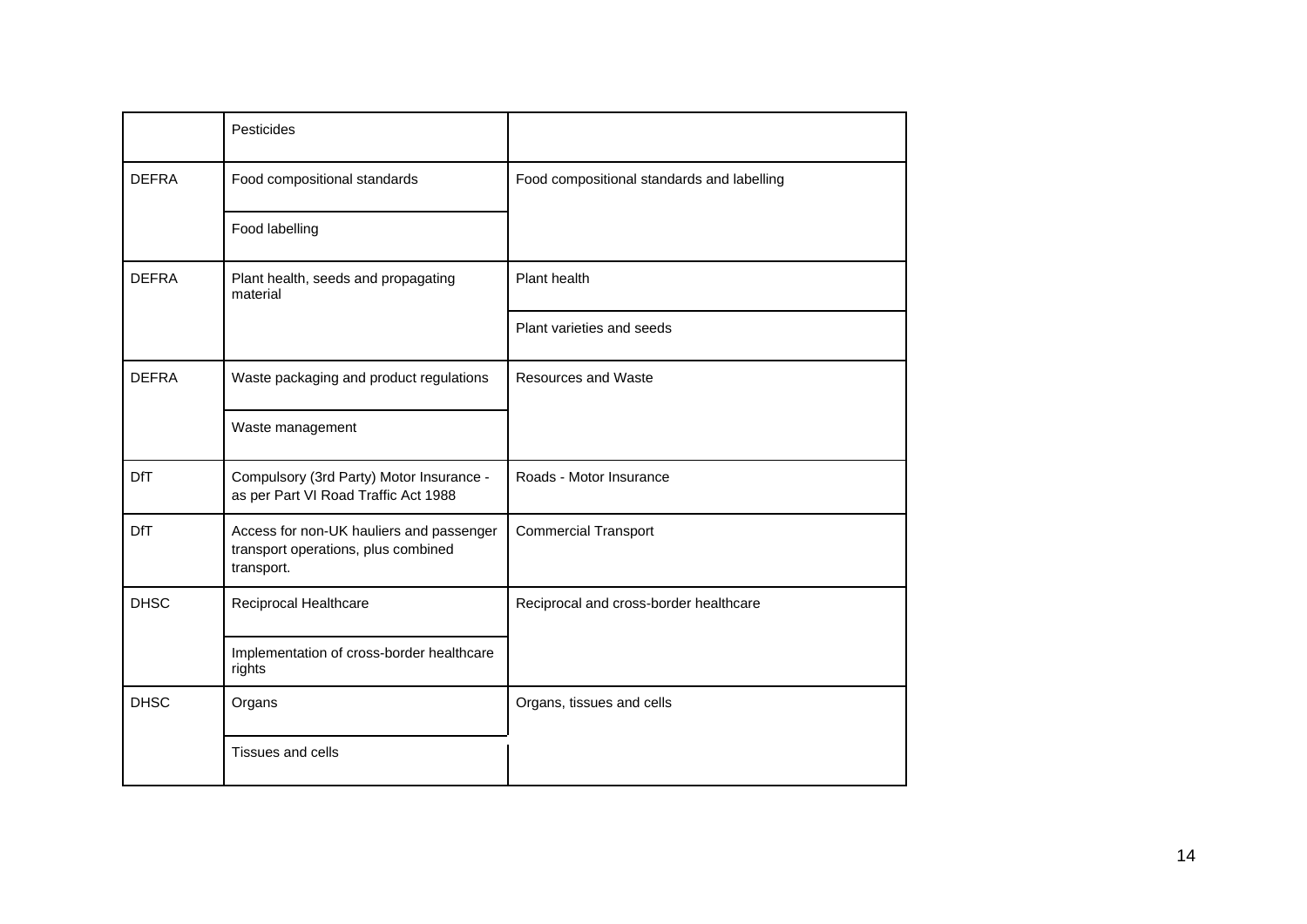These changes have been decided by the policy teams to ensure that frameworks correctly reflect the reality of relevant policy areas.

Once policy teams identified that framework areas should be merged, they were commissioned to provide a short rationale for these changes in order to test this assumption against the principles for common frameworks agreed at JMC(EN), and against any previous statements or communications made by policy teams. Policy teams' returns were reviewed and agreed by the Common Frameworks Project Board.

Where framework areas have been combined they will be covered by the same concordat and/ or non-legislative or legislative framework.

Frameworks were merged in cases where the policy areas are intertwined and hence managed as a single policy area in practice, and/or where there was no clear benefit in having separate frameworks. Merging these areas will reflect the collaboration that is already taking place and existing governance arrangements. There are also areas where strong commonalities or similar process-flows apply, or where a shared regulator exists.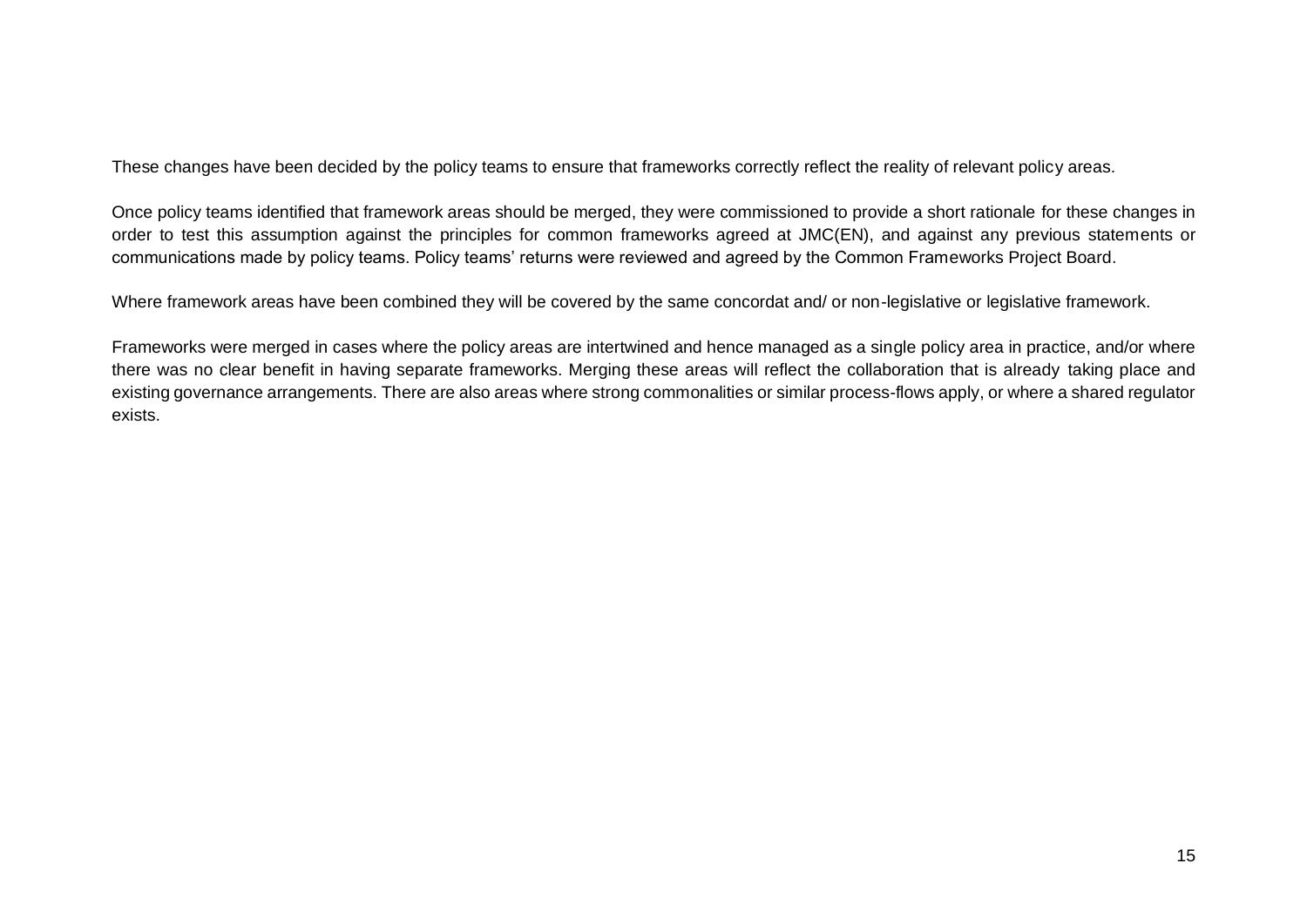## <span id="page-15-0"></span>**Framework areas overview**

### <span id="page-15-1"></span>**Category 1: "No Further Action" areas**

**115 Policy areas where no further action is required to create a framework, and the UK Government and devolved administrations will continue to cooperate.**

| Respon<br>sible                                       | Area of EU<br>Law                                                   |              | <b>Devolution</b><br>Intersect <sup>4</sup> |       | Additional Information - what the EU law does                                                                                                                                                                                                                                                                                                                                                                 |
|-------------------------------------------------------|---------------------------------------------------------------------|--------------|---------------------------------------------|-------|---------------------------------------------------------------------------------------------------------------------------------------------------------------------------------------------------------------------------------------------------------------------------------------------------------------------------------------------------------------------------------------------------------------|
| UK.<br><b>Govern</b><br>ment<br><b>Depart</b><br>ment |                                                                     | <b>NI</b>    | S.                                          | W     |                                                                                                                                                                                                                                                                                                                                                                                                               |
| <b>BEIS</b>                                           | <b>Consumer law</b><br> including<br>protection and<br>lenforcement | $\mathsf{x}$ |                                             |       | A body of law providing rights and protections for consumers consisting of principles-based, enforcement and<br>sector-specific legislation, including Unfair Contract Terms (93/13/EC), Consumer Rights (2011/83/EC), Unfair<br>Commercial Practices (2005/29/EC), and a cross-border Consumer Protection Cooperation Regulation (EC<br>2006/2004).                                                          |
| <b>BEIS</b>                                           | <b>Carbon</b><br>capture and<br>storage                             | $x^*$        | $x^*$                                       | $x^*$ | Directive 2009/31/EC on the geological storage of CO2 establishes a legal framework for the environmentally<br>safe geological storage of CO2 to contribute to combating climate change.                                                                                                                                                                                                                      |
| <b>BEIS</b>                                           | <b>Elements of</b><br><b>Employment</b><br>law                      | $\mathsf{x}$ |                                             |       | Employment law is not an exclusive EU competence but there are a number of directives concerning<br>individual and collective rights implemented in UK law, including the Working Time Directive 2003/88/EC and<br>Pregnant <sup>4</sup> Workers Directive 1992/85/EEC. EU law sets the minimum standards and Member States (and<br>DAs, where competence is devolved) may legislate freely above this level. |

<sup>&</sup>lt;sup>4</sup> Policy areas marked with an asterisk include a mixture of reserved and devolved competence, including where technical standards that derive from EU law are relevant.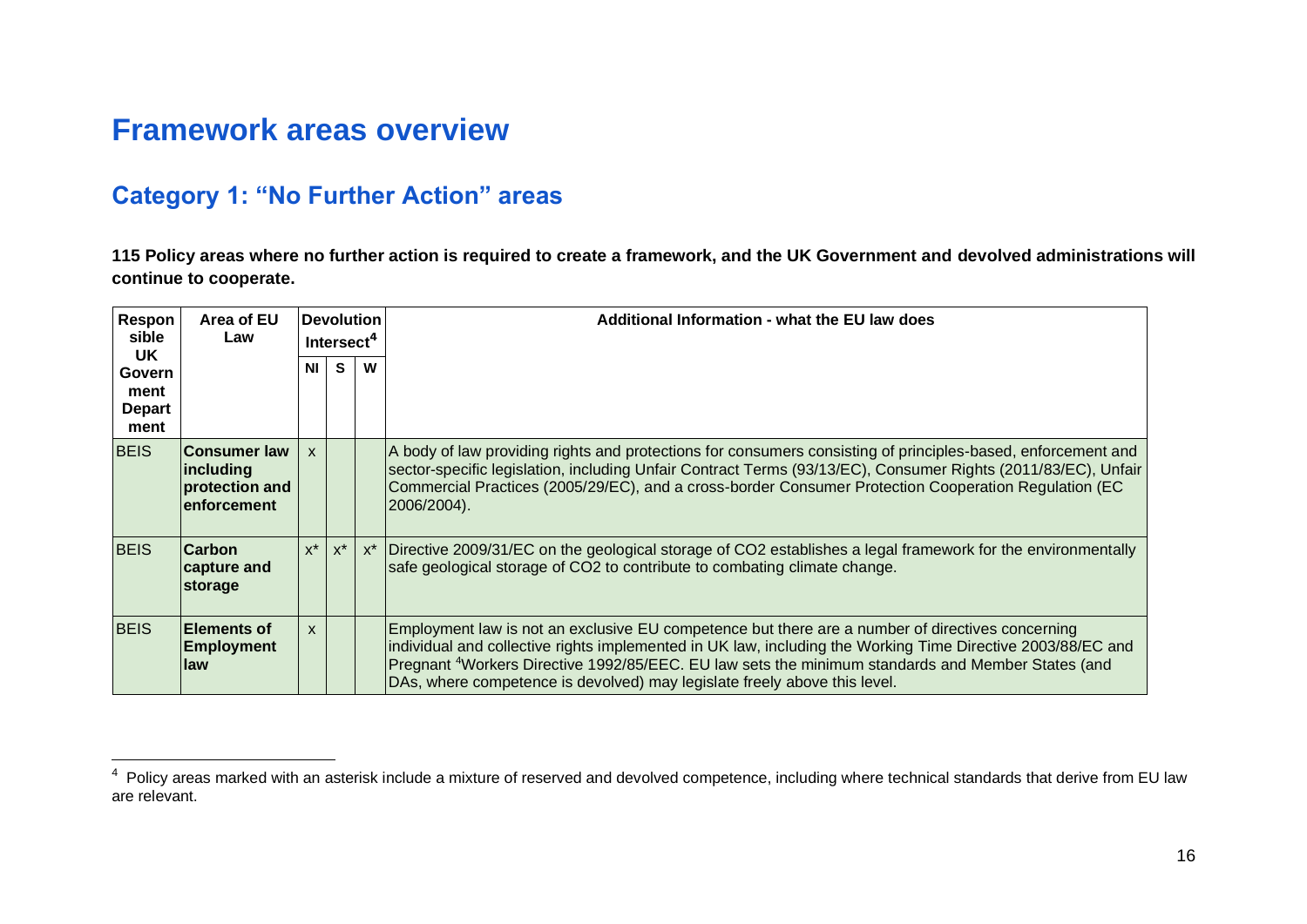| <b>BEIS</b> | Environmental<br>law<br>concerning<br>energy<br><b>industries</b>                                                                                                         | $x^*$        | $x^*$        | $x^*$ | EU legislation contains rules and environmental standards relevant to offshore oil and gas exploration and<br>production, offshore gas unloading and storage, and offshore carbon dioxide storage activities.                                                                                                                                                                     |
|-------------|---------------------------------------------------------------------------------------------------------------------------------------------------------------------------|--------------|--------------|-------|-----------------------------------------------------------------------------------------------------------------------------------------------------------------------------------------------------------------------------------------------------------------------------------------------------------------------------------------------------------------------------------|
| <b>BEIS</b> | <b>Heat metering</b><br>and billing<br>information                                                                                                                        | <b>X</b>     | $x^*$        |       | Energy Efficiency Directive 2012/27/EU sets duties for heat suppliers in respect of installing and maintaining<br>heat metering devices and billing, minimum requirements for billing information, and determination of cost<br>effectiveness and technical feasibility.                                                                                                          |
| <b>BEIS</b> | <b>Energy</b><br><b>Efficiency</b><br><b>Directive and</b><br><b>High efficiency</b><br>cogeneration /<br><b>Combined</b><br><b>Heat and</b><br><b>Power</b><br>(EED/CHP) | $x^*$        | $x^*$ $x^*$  |       | The Energy Efficiency Directive (2012/27/EU) sets energy efficiency targets and other requirements to<br>encourage and improve energy efficiency.<br>Measures that promote the use of high-efficiency cogeneration (Combined Heat and Power) in order to<br>increase the energy efficiency and improve the security of energy supply (Energy Efficiency Directive<br>2012/27/EU). |
| <b>BEIS</b> | Internal energy<br>market / Third<br><b>Energy</b><br><b>Package</b>                                                                                                      | $\mathsf{x}$ |              |       | Package of legislation on the development of the internal energy market, particularly cross-border trading.                                                                                                                                                                                                                                                                       |
| <b>BEIS</b> | <b>Onshore</b><br>Hydrocarbon<br>licensing                                                                                                                                | $\mathsf{x}$ | $\mathsf{x}$ |       | x   Directive 94/22/EEC sets the conditions for tendering and determining applications for hydrocarbon licenses<br>and imposes restrictions on the terms which may be included in licences and their extension.                                                                                                                                                                   |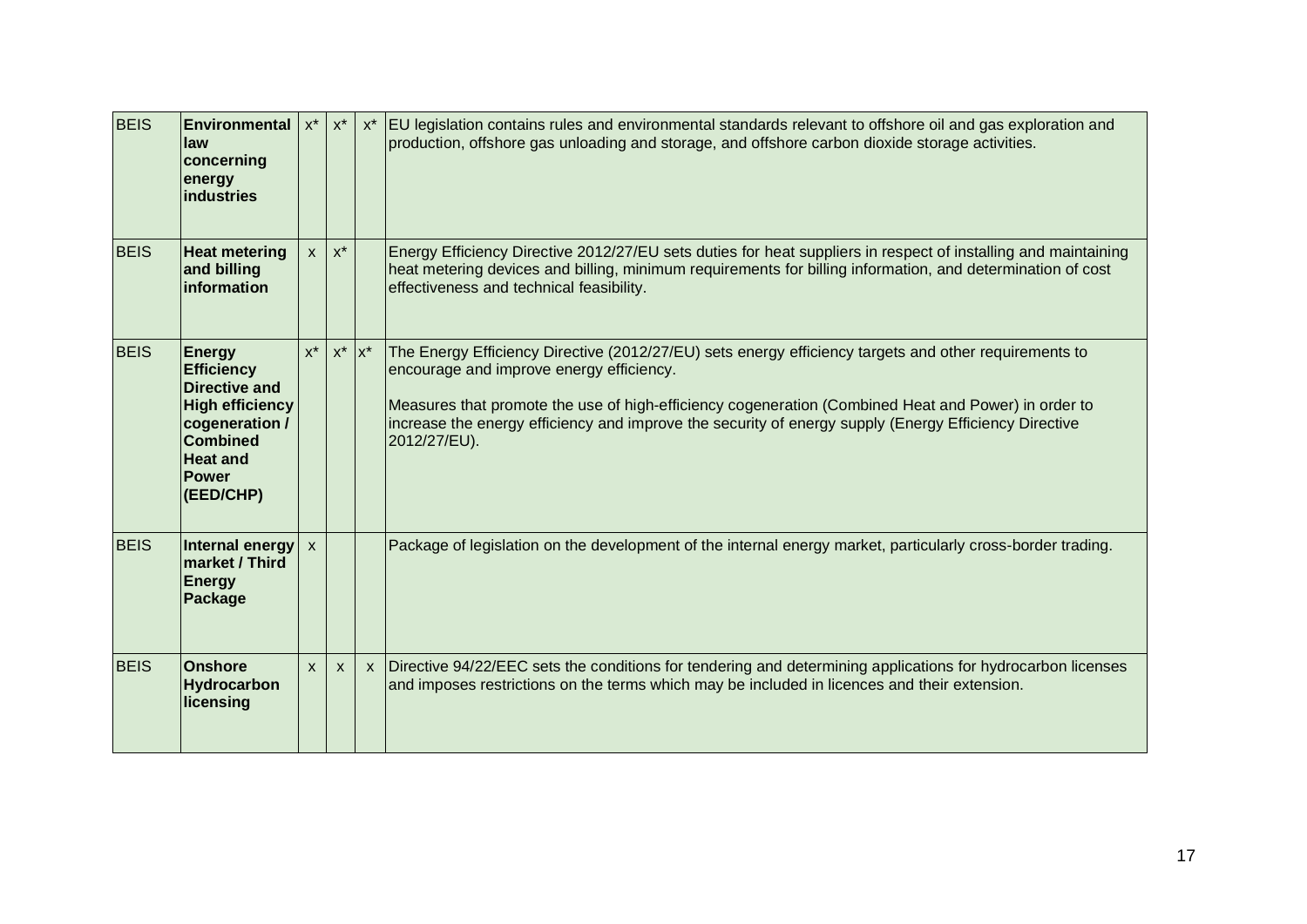| Respon<br>sible<br><b>UKG</b><br>Dept. | Area of EU<br>Law                                                                                                |                    | <b>Intersect</b>   | <b>Devolution</b> | Additional Information - what the EU law does                                                                                                                                                                                                                                                                             |
|----------------------------------------|------------------------------------------------------------------------------------------------------------------|--------------------|--------------------|-------------------|---------------------------------------------------------------------------------------------------------------------------------------------------------------------------------------------------------------------------------------------------------------------------------------------------------------------------|
|                                        |                                                                                                                  | N <sub>l</sub>     | $\mathbf{s}$       | W                 |                                                                                                                                                                                                                                                                                                                           |
| <b>BEIS</b>                            | Renewable<br><b>Energy</b><br><b>Directive</b>                                                                   | $\mathsf{X}^\star$ | $\mathsf{X}^\star$ |                   | x* The Renewable Energy Directive (2009/28/EC) places a 15% renewable energy target, and a 10% renewable<br>energy sub target for the transport sector on the UK. The Directive sets out a number of other measures and<br>frameworks to support the production and promotion of energy from renewable sources.           |
| <b>BEIS</b>                            | <b>Security of</b><br>supply<br>(emergency<br>stocks of oil)                                                     | $x^*$              |                    |                   | Directive 2009/119/EC obligates Member States to maintain emergency stocks of crude oil and petroleum<br>products.                                                                                                                                                                                                        |
| <b>BEIS</b>                            | <b>Security of</b><br>supply (gas)                                                                               | $\mathsf{x}$       |                    |                   | Regulations concerning the security of gas supply, preventing potential supply disruptions and supporting a<br>response to them should they occur. The regulations also create common standards to measure serious<br>threats and define how much gas is needed to be able to supply households and vulnerable consumers. |
| <b>BEIS</b>                            | Environmental<br>law<br>concerning<br>energy<br>planning<br>consents                                             | $x^*$              |                    | $x^*$             | Directives set out provisions for Environmental Impact Assessments for generating stations and overhead<br>lines (85/337/EEC, 97/11/EC, 2003/35/EC, 2009/31/EC, 2011/92/EU and 2014/52/EU).                                                                                                                               |
| <b>BEIS</b>                            | <b>Transport of</b><br>dangerous<br>goods and<br>transportable<br>pressure<br>equipment -<br><b>Class 7 only</b> | $\mathsf{x}$       |                    |                   | Regulation establishes a common regime for all aspects of the transport of radiological (Class 7) dangerous<br>goods, by road, rail, and inland waterway, subject to some national derogations. It links to the Euratom<br>legislation Directive 2008/68/EC on the inland transport of dangerous goods.                   |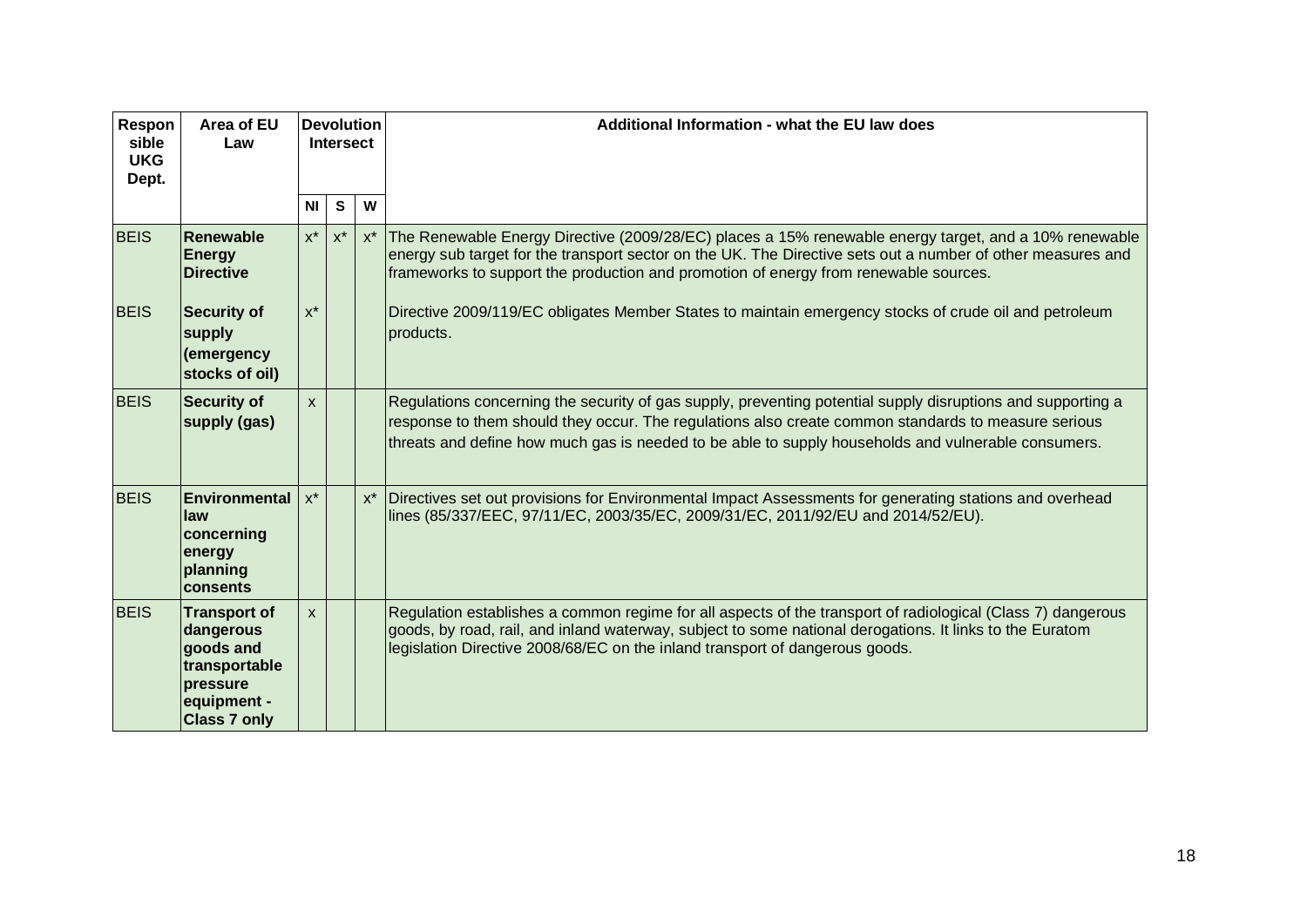| <b>BEIS</b>              | <b>GEO-Blocking</b>                                                                                                              | $x^*$        | $\mathsf{X}^\star$ | $x^*$ | Regulation prohibits blocking or redirecting users away from versions of websites available to other EU<br>nationals. It therefore prohibits discriminatory terms of access on the basis of location in EU when purchasing<br>distance goods, wholly online services, and services tied to a specific location (some exceptions apply), as<br>well as discrimination based on place of issue of the payment method.                                         |
|--------------------------|----------------------------------------------------------------------------------------------------------------------------------|--------------|--------------------|-------|-------------------------------------------------------------------------------------------------------------------------------------------------------------------------------------------------------------------------------------------------------------------------------------------------------------------------------------------------------------------------------------------------------------------------------------------------------------|
| Cabinet<br><b>Office</b> | <b>Voting rights</b><br>and candidacy<br>rules for EU<br>citizens in<br>local<br>government<br>elections                         |              | X                  |       | x Article 20(2)(b) TFEU, Article 22 TFEU sets out that all parts of the UK must allow EU citizens the right to vote<br>and stand in local government elections. In England and Wales local elections also include Police and Crime<br>Commissioner elections, mayoral elections and combined authority mayoral elections. This is set out in detail<br>in UK legislation, specifically in Section 4 of the Representation of the People Act 1983.           |
| <b>DCMS</b>              | The Rental and $\vert x \vert$<br>Lending<br><b>Directive</b><br>(concerning<br>public library<br>lending)                       |              |                    |       | The lending articles of this Directive give rightholders the right to allow or to prohibit the lending of their work.<br>The Directive also allows Member States to derogate from the lending right in respect of public lending,<br>provided that at least the author obtains remuneration.                                                                                                                                                                |
| <b>DEFRA</b>             | <b>Biodiversity -</b><br><b>Access and</b><br><b>Benefit</b><br><b>Sharing of</b><br><b>Genetic</b><br><b>Resources</b><br>(ABS) | X            | X                  |       | x Rules set up under the Nagoya Protocol to help preserve biodiversity regulate access to the genetic<br>resources of other countries and how the benefits from research and development using these resources are<br>shared with the provider country. Implemented into EU Law under Regulation (EU) No 511/2014 with<br>Regulation (EU) 2015/1866 providing implementation for register of collections, monitoring user compliance<br>and best practices. |
| <b>DEFRA</b>             | <b>Flood Risk</b><br><b>Management</b>                                                                                           | $\mathsf{x}$ | $\mathsf{x}$       |       | x These policies and regulations (primarily the EU Floods Directive) aim to reduce the risks to people,<br>properties and infrastructure from flooding and coastal erosion.                                                                                                                                                                                                                                                                                 |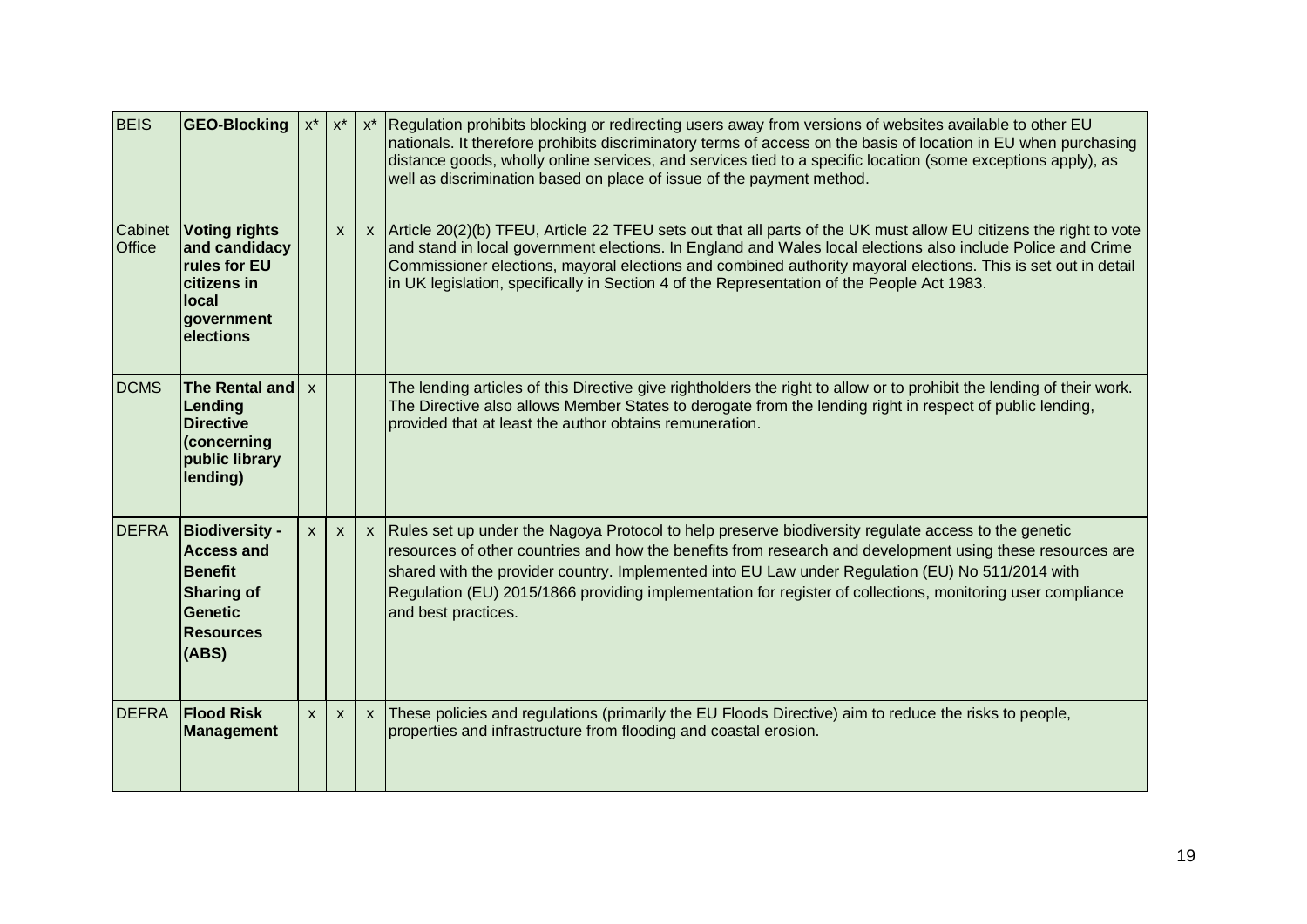| Respon<br>sible<br><b>UKG</b><br>Dept. | Area of EU<br>Law                                                            |                    | <b>Devolution</b><br>Intersect |       | Additional Information - what the EU law does                                                                                                                                                                                                                                                                                                                                                                                                                                                                                                                                                    |
|----------------------------------------|------------------------------------------------------------------------------|--------------------|--------------------------------|-------|--------------------------------------------------------------------------------------------------------------------------------------------------------------------------------------------------------------------------------------------------------------------------------------------------------------------------------------------------------------------------------------------------------------------------------------------------------------------------------------------------------------------------------------------------------------------------------------------------|
|                                        |                                                                              | N <sub>l</sub>     | $\mathbf{s}$                   | W     |                                                                                                                                                                                                                                                                                                                                                                                                                                                                                                                                                                                                  |
| <b>DEFRA</b>                           | <b>Management</b><br>of Waste from<br><b>Extractive</b><br><b>Industries</b> | $x^*$              | $\mathsf{X}^\star$             | $x^*$ | The Directive is concerned with the management of waste from extractive (mining) industries.<br>Specific EU Directives 2006/21/EC and the three Seveso-Directives (82/501/EEC, 96/82/EC, 2012/18/EU)<br>relating to the disposal of waste and overlapping safety of operations. Interaction with UNECE workshops in<br>providing best practice guidance and Eurasian standards. Further interactions based on industry specific<br>circumstances e.g. Water Framework Directive 2000/60/EC. Directive 2011/92/EU outlines future<br>operational planning under Environmental Impact Assessments. |
| <b>DEFRA</b>                           | <b>Marine</b><br><b>Environment</b>                                          | $\mathsf{x}$       | $\mathsf{x}$                   |       | x Rules relating to management and protection of, but not limited to, marine pollution, litter, biodiversity, food<br>webs and seafloor integrity. Implemented under Directives 2008/56/EC, 2017/845/EU with reference to the<br>OSPAR Convention between the governments of North-East Atlantic.                                                                                                                                                                                                                                                                                                |
| <b>DEFRA</b>                           | <b>Natural</b><br><b>Environment</b><br>and<br><b>Biodiversity</b>           | $x^*$              | $x^*$                          | $x^*$ | Policies and common standards covering the conservation of the UK's terrestrial, freshwater and marine<br>species and habitats in compliance with international obligations such as the Convention on Biological<br>Diversity. This is joined by EU Regulations (EU) No 1143/2014, (EU) No 1143/2014, and (EEC) No 3254/91<br>and Directives 2009/147/EC, 92/43/EEC, 1999/22/EC, and 83/129/EEC. This particularly concerns the<br>network of sites which currently form part of the EU's Natura 2000 (N2K) network.                                                                             |
| <b>DEFRA</b>                           | <b>Spatial Data</b><br><b>Infrastructure</b><br><b>Standards</b>             | $\mathsf{x}$       | X                              |       | x   EU INSPIRE system under Directive 2007/2/EC that ensures a harmonised approach to spatial data<br>publishing to improve environmental reporting.                                                                                                                                                                                                                                                                                                                                                                                                                                             |
| <b>DEFRA</b>                           | <b>Water Quality</b>                                                         | $\mathsf{X}$       | $\mathsf{x}$                   |       | x These policies and regulations (primarily the EU Water Framework Directive and the EU Drinking Water<br>Directive) aim to improve the ecological and chemical status of the UK's rivers, lakes, estuaries, coastal<br>waters and groundwater, and provide safe, quality drinking water.                                                                                                                                                                                                                                                                                                        |
| <b>DEFRA</b>                           | <b>Water</b><br><b>Resources</b>                                             | $\mathsf{x}$       | $\mathsf{x}$                   |       | $x$ These policies and regulations cover the provision of sustainable, safe and affordable water supplies for<br>households, businesses, energy production and agriculture.                                                                                                                                                                                                                                                                                                                                                                                                                      |
| <b>DEFRA</b>                           | <b>Land use</b>                                                              | $\mathsf{X}^\star$ | $\mathsf{X}^\star$             |       | x* Elements of Environmental Impact Assessment Directive and Strategic Environmental Assessment Directive<br>cover rural land use.                                                                                                                                                                                                                                                                                                                                                                                                                                                               |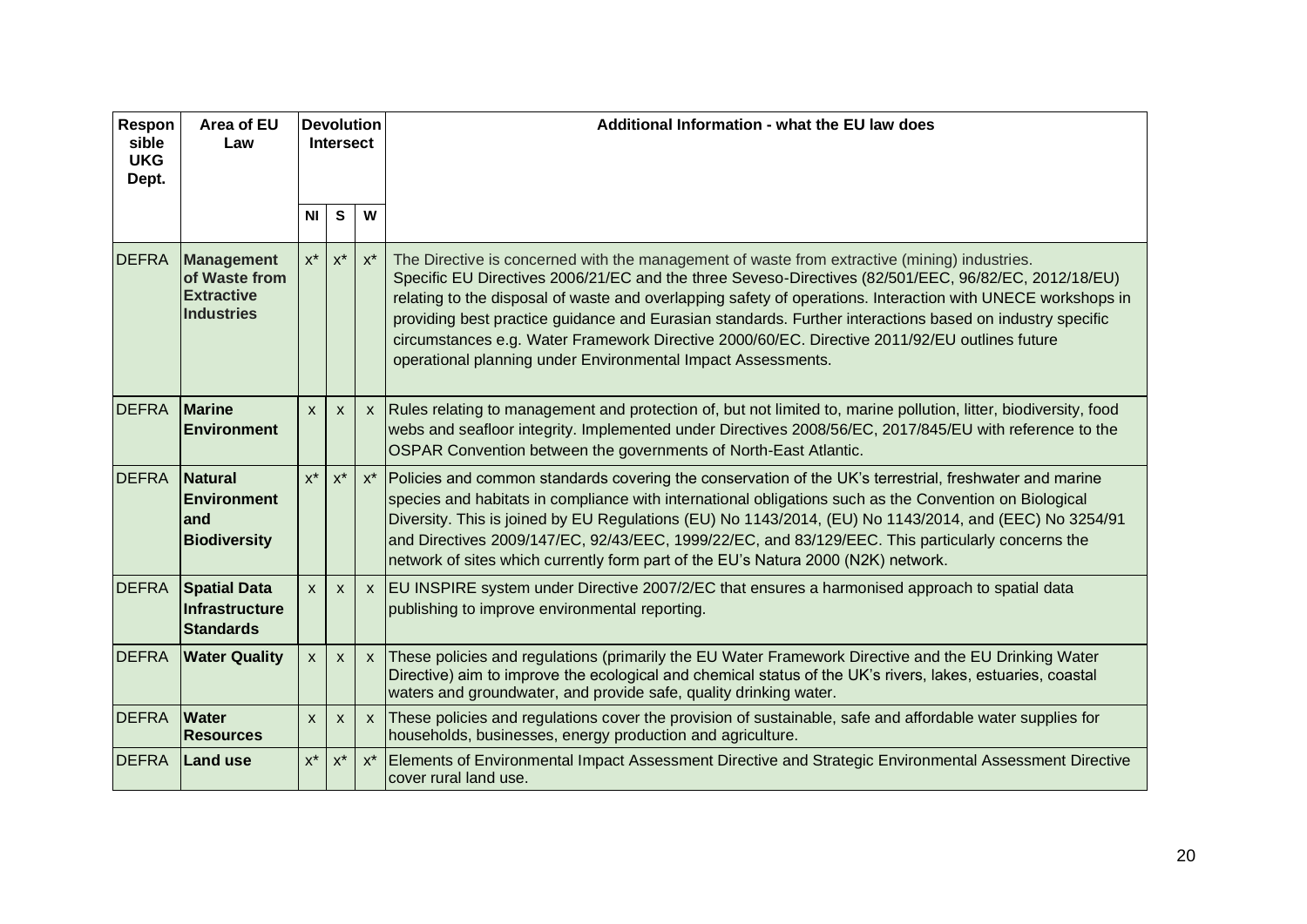| DEFRA        | Forestry<br>(domestic)                                     | $\mathsf{X}^\star$        | $x^*$                     | $x^*$ | These policies and regulations cover timber production and woodland management, including EU<br><b>Environmental Impact Assessment.</b>                                                                                                                                                                     |
|--------------|------------------------------------------------------------|---------------------------|---------------------------|-------|-------------------------------------------------------------------------------------------------------------------------------------------------------------------------------------------------------------------------------------------------------------------------------------------------------------|
| <b>DEFRA</b> | <b>Noise</b><br>directives                                 | $\mathsf{x}$              | $\boldsymbol{\mathsf{x}}$ |       | The Directive is concerned with noise mapping and action planning and does not address trade or cross-<br>x border issues.                                                                                                                                                                                  |
| <b>DfT</b>   | Airport<br>charges                                         | $\boldsymbol{\mathsf{x}}$ |                           |       | Relating to Directive 2009/12/EC on airport charges.                                                                                                                                                                                                                                                        |
| <b>DfT</b>   | <b>Air Passenger</b><br><b>Rights</b>                      | $\mathsf{X}^\star$        |                           |       | Regulation 1107/2006 imposes certain obligations on airports in respect of passengers with disabilities and<br>reduced mobility (specifically Articles 5-9)                                                                                                                                                 |
| <b>DfT</b>   | <b>Aviation -</b><br>compensating<br><b>PSO air routes</b> |                           | $x^*$                     |       | x Relating to regulation (EC) 1008/2008 on the Operation of Air Services (Articles 16-18).                                                                                                                                                                                                                  |
| <b>DfT</b>   | <b>Aviation -</b><br>groundhandlin<br>g at airports        | $\mathbf{x}$              |                           |       | Relating to Directive 96/67/EC on access to the groundhandling market at certain airports.                                                                                                                                                                                                                  |
| <b>DfT</b>   | <b>Aviation noise</b><br>management<br>at airports         | $x^*$                     |                           |       | Regulation 598/2014, establishing rules and procedures with regard to the introduction of noise-related<br>operating restrictions at airports within a balanced approach.                                                                                                                                   |
| <b>DfT</b>   | <b>Aviation Slots</b>                                      | $\mathsf{x}$              |                           |       | Regulation 95/93 on common rules for the allocation of slots at airports.                                                                                                                                                                                                                                   |
| <b>DfT</b>   | <b>Bus</b><br>Franchising<br>rules                         | $\mathsf{x}$              | $\boldsymbol{\mathsf{x}}$ |       | x Regulation (EC) 1370/2007 as amended by 2016/2338 relating to the way in which competent authorities are<br>able to award public passenger services contracts.                                                                                                                                            |
| <b>DfT</b>   | <b>Cableways</b>                                           | $\boldsymbol{\mathsf{X}}$ |                           |       | EU Regulation 2016/424 on cableway installations and repealing Directive 2000/9/EC relating to cableway<br>installations designed to carry persons.                                                                                                                                                         |
| <b>DfT</b>   | <b>Driver hours</b><br>land<br>tachographs                 | $\mathsf{x}$              |                           |       | Regulations around working hours and break requirements for commercial vehicle drivers and requirements<br>for the installation and use of tachograph devices to record driver activities (EU regulations 561/2006 and<br>165/2014). Also, mobile road transport working time rules (Directive 2002/15/EC). |
| <b>DfT</b>   | <b>Electronic</b><br><b>road toll</b><br>systems           | $\mathsf{x}$              | $\mathsf{x}$              |       | x   Directive 2004/52/EC on interoperability of electronic road toll systems and EU Regulation 219/2009.                                                                                                                                                                                                    |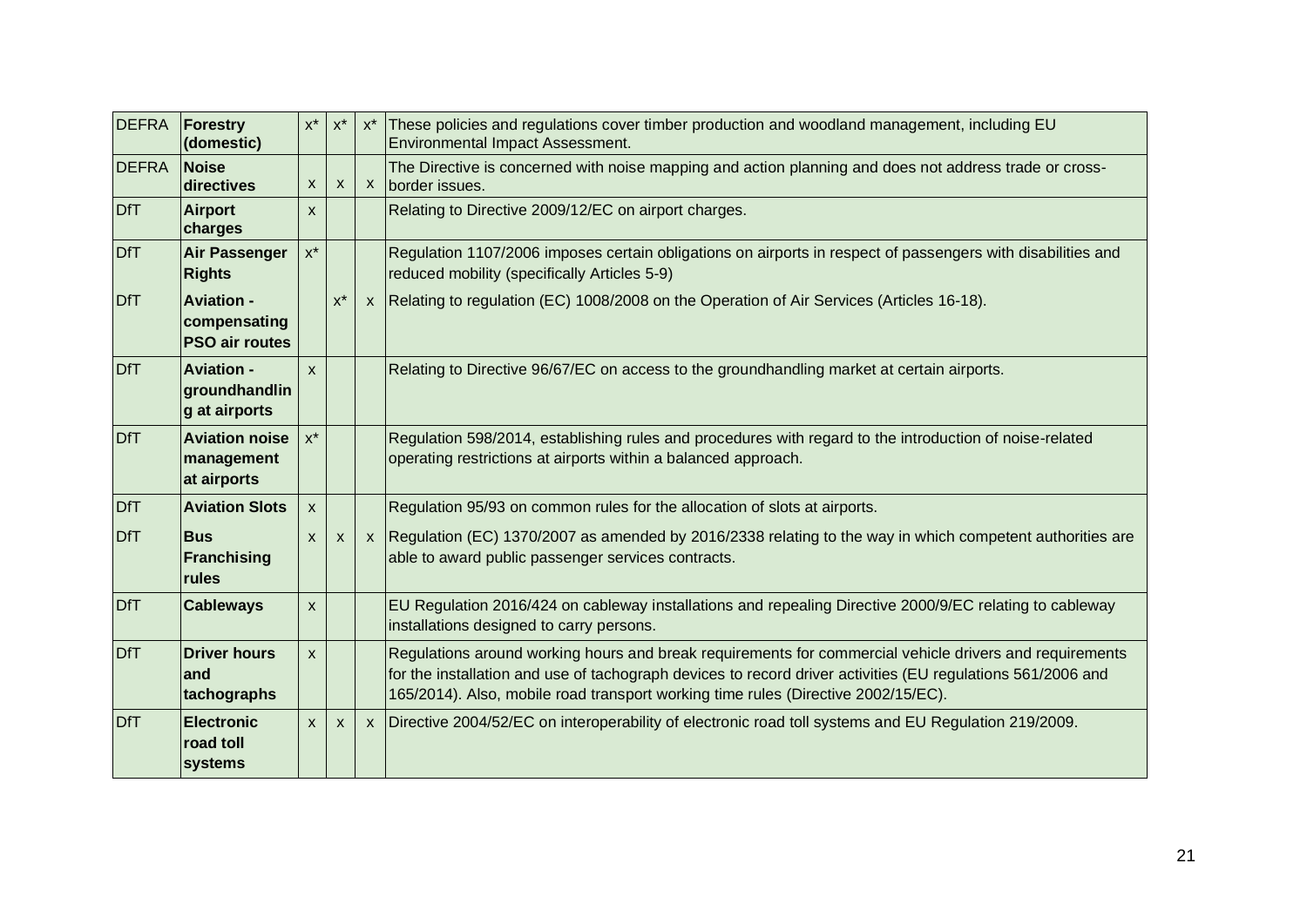| Respon<br>sible     | Area of EU<br>Law                                                                                                                                                                                                 | <b>Devolution</b><br><b>Intersect</b> |          |                    | Additional Information - what the EU law does                                                                                                                                                                                                                  |
|---------------------|-------------------------------------------------------------------------------------------------------------------------------------------------------------------------------------------------------------------|---------------------------------------|----------|--------------------|----------------------------------------------------------------------------------------------------------------------------------------------------------------------------------------------------------------------------------------------------------------|
| <b>UKG</b><br>Dept. |                                                                                                                                                                                                                   | NI I                                  | <b>S</b> | W                  |                                                                                                                                                                                                                                                                |
| DfT                 | <b>Elements of</b><br>harbours<br>(marine<br>environment<br>issues)                                                                                                                                               | $\mathsf{x}$                          | $x^*$    | $x^*$              | Directive 2011/92 amended by Directive 2014/52/EU on the assessment of the effects of certain public and<br>private projects on the environment.                                                                                                               |
| <b>DfT</b>          | <b>Maritime -</b><br>public service<br>contracts/oblig<br>ations, and<br>financial<br>assistance for<br>shipping<br>services which<br>both start and<br>finish within<br>Scotland/to,<br>from and<br>within Wales |                                       | X        |                    | x   Regulation 3577/92 that applies the principle of freedom to services to provide cabotage maritime transport.                                                                                                                                               |
| <b>DfT</b>          | <b>Maritime-</b><br>ports services<br>and port<br>reception<br>facilities,<br>including for<br>ship-generated<br>waste                                                                                            | $x^*$                                 | $x^*$    | $\mathsf{X}^\star$ | Regulation 2017/352 that establishes a framework for the provision of port services and common rules on the<br>financial transparency of ports.<br>Directive 2000/59 contains a mix of competence and is relevant here insofar as it relates to harbours only. |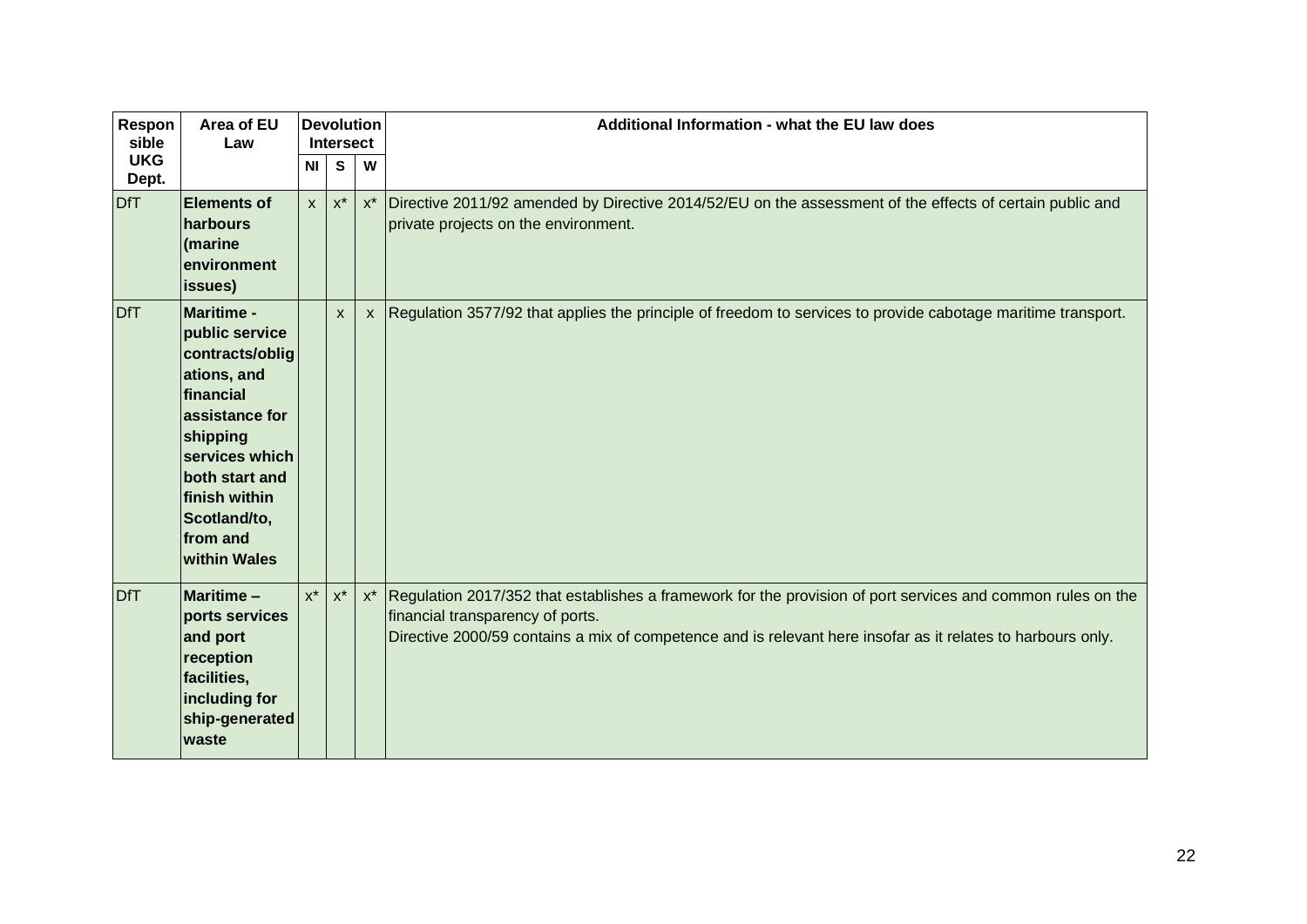| <b>DfT</b> | <b>Maritime</b><br><b>Employment</b><br>and Social<br><b>Rights</b>                                           | $\mathsf{x}$              | Directives and Regulations relating to employment, social rights and health and safety for seafarers on ships.<br>These rules cover, inter alia, coordination of social security systems, and the minimum safety and health<br>requirements for improved medical treatment on board vessels.                                                                                                                                                                           |
|------------|---------------------------------------------------------------------------------------------------------------|---------------------------|------------------------------------------------------------------------------------------------------------------------------------------------------------------------------------------------------------------------------------------------------------------------------------------------------------------------------------------------------------------------------------------------------------------------------------------------------------------------|
| DfT        | <b>Passenger</b><br>rights (rail)                                                                             | $\mathsf{x}$              | Regulation (1071/2009) establishing common rules for the licensing of commercial goods and passenger<br>transport operators.                                                                                                                                                                                                                                                                                                                                           |
| <b>DfT</b> | Rail<br>franchising<br>rules - insofar<br>as they do not<br>relate to state<br>aid rules                      | $\boldsymbol{\mathsf{X}}$ | Regulation (EC) 1370/2007 as amended by 2016/2338 relating to the way in which competent authorities are<br>able to award public passenger services contracts.                                                                                                                                                                                                                                                                                                         |
| <b>DfT</b> | <b>Rail markets</b><br>and operator<br>licensing<br>(governance,<br>structure,<br>track access &<br>charging) | $x^*$                     | Directive 2012/34/EU, to be amended by Directive 2016/2370/EU (both part of the market pillar of the 4th<br>railway package) which recasts a number of EU Directives and establishes a single European railway area<br>with common rules on: the governance of railway undertakings and infrastructure managers, infrastructure<br>financing and charging, conditions of access to railway infrastructure and services and regulatory oversight of<br>the rail market. |
| <b>DfT</b> | Rail markets -<br>train driving<br>licenses and<br>other<br>certificates                                      | $\mathsf{x}$              | Directives 2007/59/EC and 2014/82/EU on train driving licensing rules, setting out the conditions and<br>procedures for the licensing and certification of train drivers operating in the EU.                                                                                                                                                                                                                                                                          |
| <b>DfT</b> | <b>Rail safety</b>                                                                                            | $\boldsymbol{\mathsf{x}}$ | Directive 2004/49/EC on safety on the Community's railways and amending Council Directive 95/18/EC<br>(which will be replaced by Directive 2016/798 in June 2019 or 2020 - technical pillar of 4th railway package)<br>along with relevant Regulations and Decisions.                                                                                                                                                                                                  |
| DfT        | <b>Rail Workers</b><br><b>Rights</b><br><b>Directive</b>                                                      | $\mathsf{x}$              | Directive 2005/47/EC on the agreement between the social partners on working conditions of mobile workers<br>engaged in cross-border rail services, supplementing the Working Time Directive (Directive 1993/104/EC).                                                                                                                                                                                                                                                  |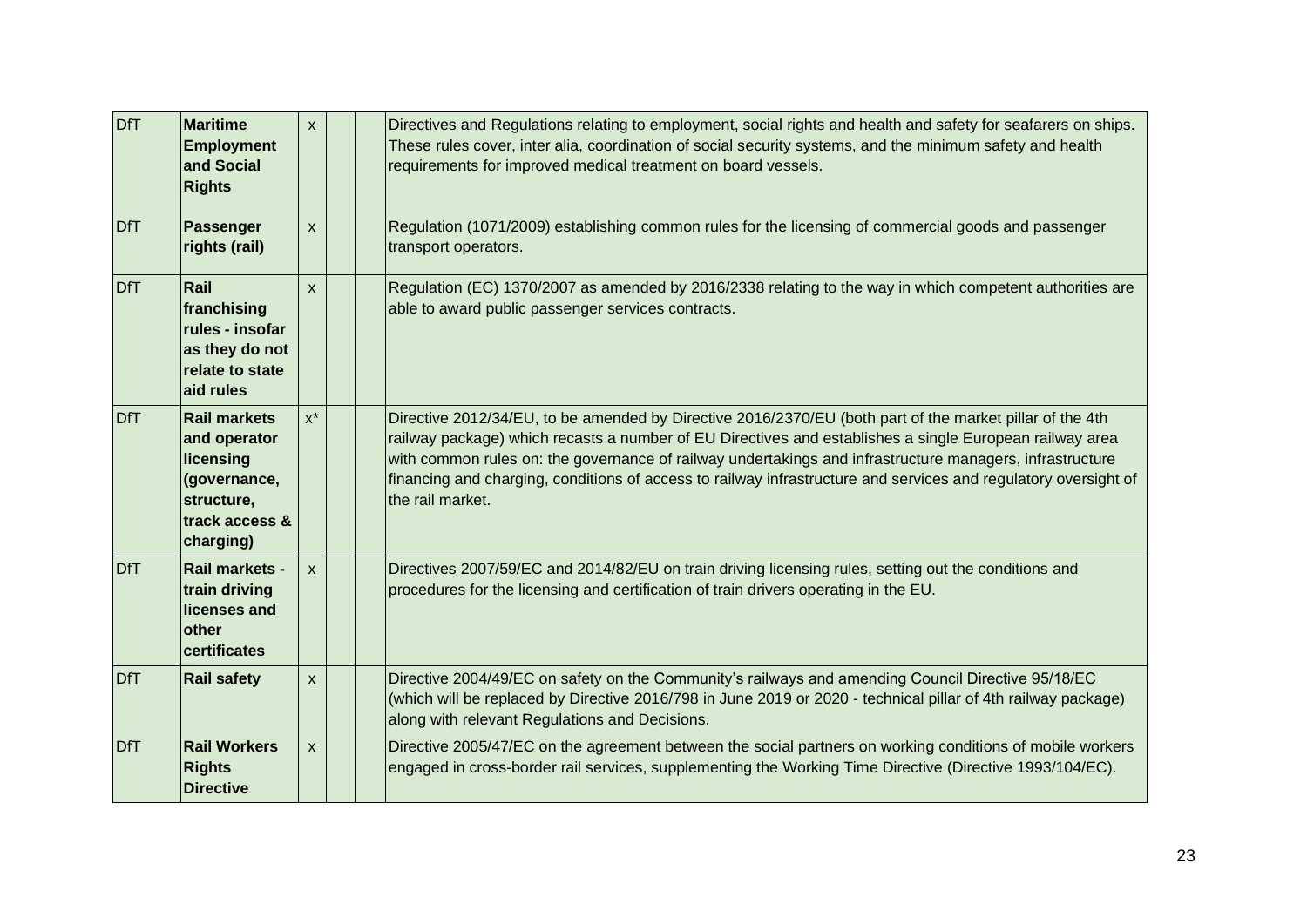| Respon<br>sible<br><b>UKG</b> | Area of EU<br>Law                                                    | <b>Devolution</b><br><b>Intersect</b> |                  |              | Additional Information - what the EU law does                                                                                                                                              |
|-------------------------------|----------------------------------------------------------------------|---------------------------------------|------------------|--------------|--------------------------------------------------------------------------------------------------------------------------------------------------------------------------------------------|
| Dept.                         |                                                                      | <b>NI</b>                             | <b>S</b>         | W            |                                                                                                                                                                                            |
| <b>DfT</b>                    | <b>Retrofitting of</b><br><b>HGV mirrors</b>                         | $\mathsf{x}$                          |                  |              | Directive 2007/38/EC on the retrofitting of mirrors to registered heavy goods vehicles.                                                                                                    |
| <b>DfT</b>                    | Road<br>infrastructure<br>safety<br>management                       | $\mathsf{x}$                          | $\boldsymbol{X}$ | $\mathsf{x}$ | Directive 2008/96/EC on the support of road infrastructure safety management.                                                                                                              |
| <b>DfT</b>                    | <b>Use of goods</b><br>vehicles hired<br>without drivers             | $\mathsf{x}$                          |                  |              | Directive 2006/1/EC on the use of vehicles hired without drivers for the carriage of goods by road.                                                                                        |
| <b>DfT</b>                    | <b>Charging of</b><br><b>HGVs</b>                                    | $\mathsf{X}^\star$                    | $x^*$            | $x^*$        | Directive 1999/62/EC on the charging of heavy goods vehicles for the use of certain infrastructures.                                                                                       |
| <b>DfT</b>                    | <b>Coach and bus</b><br>services                                     | $\mathsf{x}$                          |                  |              | Regulation 181/2011 that set out the rights of passengers on bus and coach transport.                                                                                                      |
| <b>DfT</b>                    | Roadworthine<br>ss Directive                                         | $\mathsf{x}$                          |                  |              | Rules (directives 2014/45/EC and 2014/47/EC) relating to roadworthiness tests for motor vehicles and their<br>trailers, plus associated inspections.                                       |
| <b>DfT</b>                    | <b>Speed</b><br>limitation<br>devices                                | $\mathsf{x}$                          |                  |              | Directive 1992/6/EEC on the installation and use of speed limitation devices for certain categories of motor<br>vehicles (amended by Directive 2002/85/EEC).                               |
| <b>DfT</b>                    | <b>Driver CPC</b><br>(certificates of<br>professional<br>competence) | $\mathsf{x}$                          |                  |              | Directive 2003/56/EC - transposed by SI 2007/605 - CPC is a condition of access to EU27 under ECMT<br>permit system and likely to be a condition of negotiated agreements with EEA states. |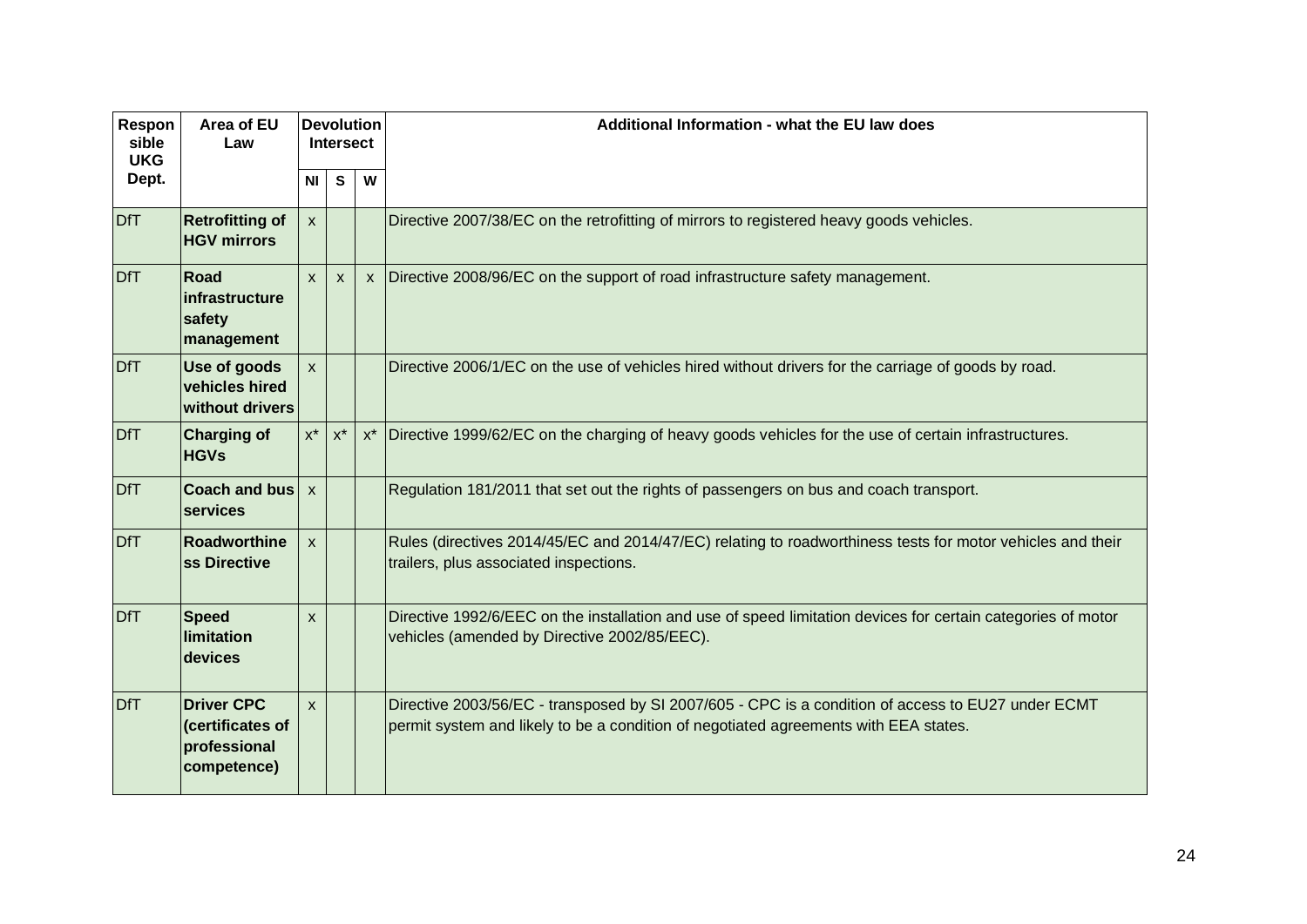| <b>DfT</b>  | <b>Mutual</b><br>recognition of<br>qualifications<br>(but not CPC)<br>(relates<br>specifically to<br>recognition of<br>drivers'<br>qualifications) | $\mathsf{x}$ |                    | Directive 2005/36/EC on the recognition of professional qualifications.                                                                                                                                                                                                                                                                               |
|-------------|----------------------------------------------------------------------------------------------------------------------------------------------------|--------------|--------------------|-------------------------------------------------------------------------------------------------------------------------------------------------------------------------------------------------------------------------------------------------------------------------------------------------------------------------------------------------------|
| <b>DfT</b>  | <b>Safety</b><br>specifications                                                                                                                    | $\mathsf{x}$ |                    | Directive 91/671/EEC on the compulsory use of safety belts in vehicles of less than 3.5 tonnes (amended by<br>2003/20/EC).                                                                                                                                                                                                                            |
| <b>DfT</b>  | <b>Trans</b><br><b>European</b><br><b>Transport</b><br><b>Network</b>                                                                              | $x^*$        | $\mathsf{X}^\star$ | x* The EU Regulation establishes the trans European transport network, it includes maps of the core and<br>comprehensive networks and sets specific standards to be implemented by 2030 and 2050 respectively. It is<br>the geographic focus for EU transport regulation referencing individual pieces of legislation in different<br>transport modes |
| <b>DfT</b>  | <b>Transporting</b><br><b>Dangerous</b><br>Goods by Rail,<br><b>Road and</b><br><b>Inland</b><br>Waterway<br><b>Directive</b>                      | $\mathsf{x}$ |                    | Directive covering the carriage of dangerous goods and use of transportable pressure equipment by road, rail<br>and inland waterway.                                                                                                                                                                                                                  |
| <b>DHSC</b> | <b>Clinical trials</b><br>of medicinal<br>products for<br>human use                                                                                | $\mathsf{x}$ |                    | Regulations and Directives on clinical trials on medicinal products for human use.                                                                                                                                                                                                                                                                    |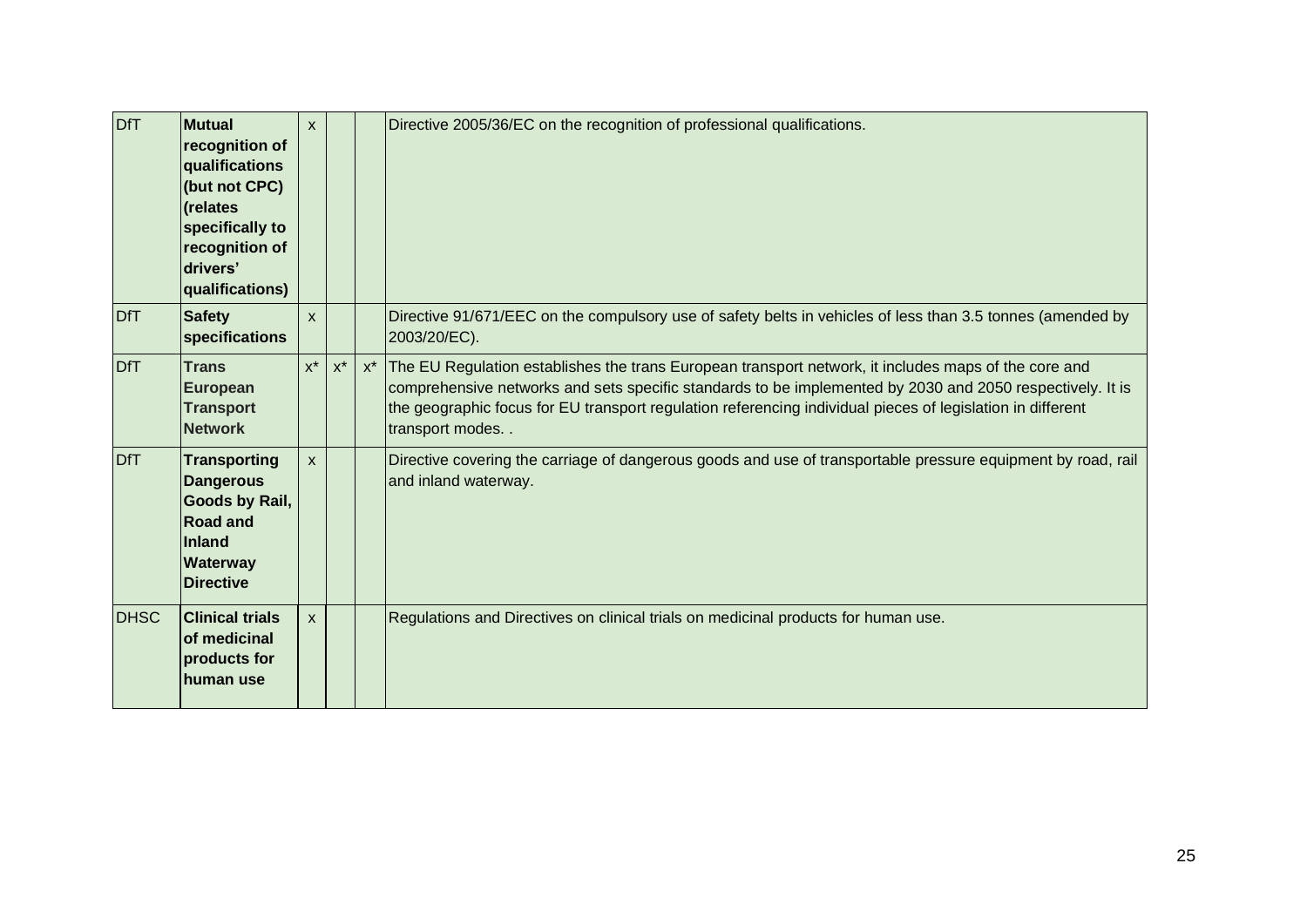| Respon<br>sible<br><b>UKG</b><br>Dept. | Area of EU<br>Law                                                             |                    | <b>Devolution</b><br><b>Intersect</b> |   | Additional Information - what the EU law does                                                                                                                                                                                                                                                                                                                                                                                                                                                                                                                                          |
|----------------------------------------|-------------------------------------------------------------------------------|--------------------|---------------------------------------|---|----------------------------------------------------------------------------------------------------------------------------------------------------------------------------------------------------------------------------------------------------------------------------------------------------------------------------------------------------------------------------------------------------------------------------------------------------------------------------------------------------------------------------------------------------------------------------------------|
|                                        |                                                                               | <b>NI</b>          | S                                     | W |                                                                                                                                                                                                                                                                                                                                                                                                                                                                                                                                                                                        |
| <b>DHSC</b>                            | <b>Elements of</b><br>the regulation<br>of tobacco and<br>related<br>products | $x^*$              | $\mathsf{X}^\star$                    |   | x*   Provision made for print and press advertising and promotion of electronic cigarettes in Directive 2014/40/EU<br>on the approximation of the laws, regulations and administrative provisions of the member states concerning<br>the manufacture, presentation and sale of tobacco and related products. Provision made for print and press<br>advertising, display and promotions in Directive 2003/33/EC on the approximation of the laws, regulations and<br>administrative provisions of the Member States relating to the advertising and sponsorship of tobacco<br>products. |
| <b>DHSC</b>                            | Good<br>laboratory<br>practice                                                | $x^*$              | $x^*$                                 |   | x* Directives relating to the inspection and verification of good laboratory practice and harmonising laws,<br>regulations and administrative provisions on good laboratory practice (Directives 2004/9/EC and 2004/10/EC).                                                                                                                                                                                                                                                                                                                                                            |
| <b>DHSC</b>                            | <b>Medicine</b><br>prices                                                     | X                  |                                       |   | Directive 89/105/EEC relating to the transparency of measures regulating the pricing of medicinal products for<br>human use and their inclusion in national health insurance systems.                                                                                                                                                                                                                                                                                                                                                                                                  |
| <b>DHSC</b>                            | <b>Medicinal</b><br>products for<br>human use                                 | X                  |                                       |   | EU Directives and Regulations that relate to medicinal products for human use and, inter alia, lay down<br>procedures for the marketing authorisation, supervision and pharmacovigilance of these products.                                                                                                                                                                                                                                                                                                                                                                            |
| <b>DWP</b>                             | <b>Elements of</b><br><b>EU</b> social<br>security<br>coordination            | $\mathsf{X}^\star$ | $x^*$                                 |   | This is an area of shared EU competence for devolved benefits. The EU Social Security Coordination<br>Regulations require Member States to ensure that citizens who exercise their right to free movement are not<br>disadvantaged, e.g. by taking into account periods of residence and work and contributions paid in other<br>Member States when considering the entitlement of claimants for UK benefits, including state pensions. The<br>rules also require the UK to export benefits to persons living in another EU Member State in certain<br>circumstances.                  |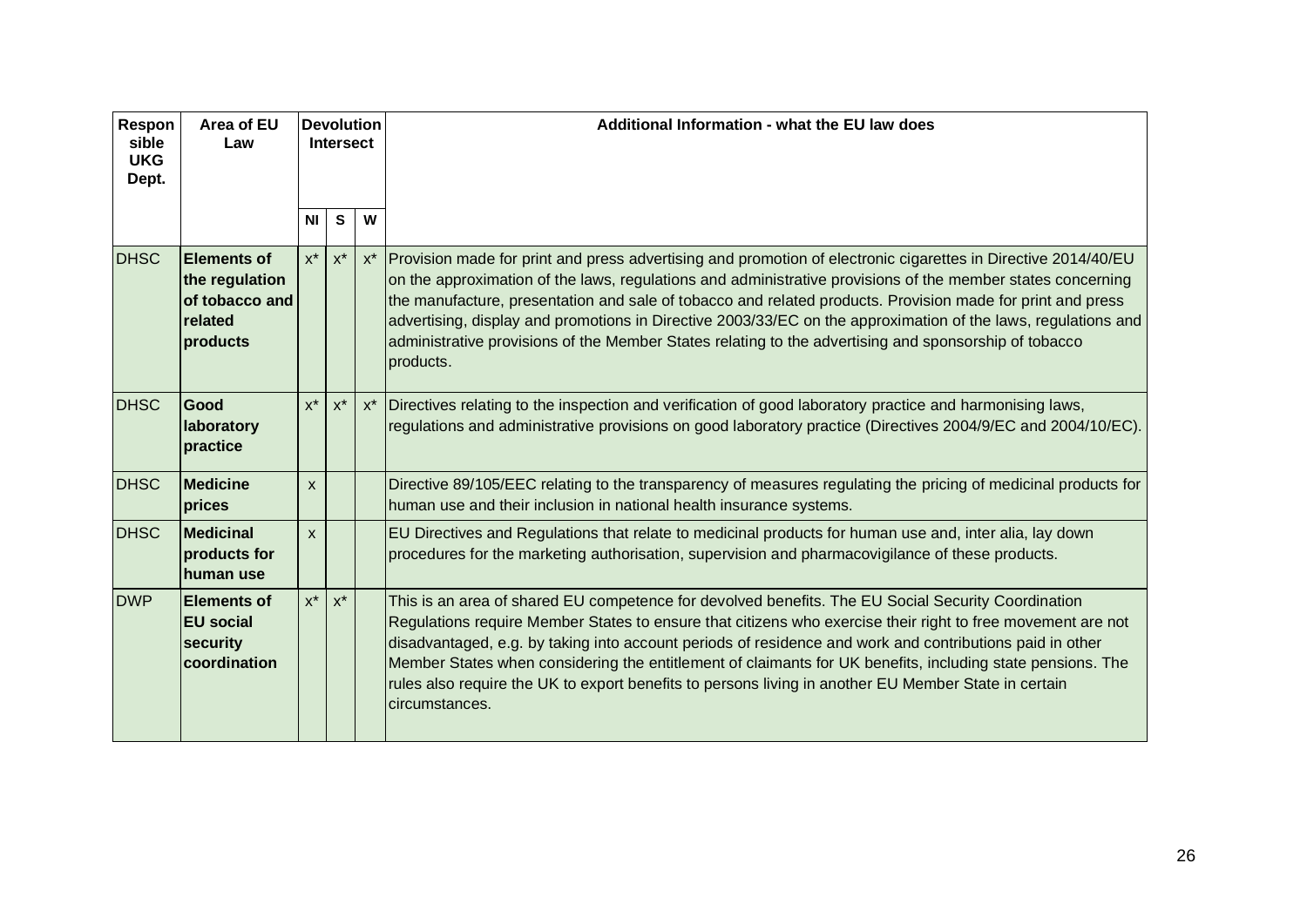| <b>DWP</b> | <b>Private cross</b><br>border<br>pensions                                                                                                                                        | $\mathsf{x}$ |                    |       | EU legislation on the operation of the EEA internal market in financial services allows occupational pension<br>schemes based in one country to operate (have members) in another.                                                                                                                                                                                                                                                 |
|------------|-----------------------------------------------------------------------------------------------------------------------------------------------------------------------------------|--------------|--------------------|-------|------------------------------------------------------------------------------------------------------------------------------------------------------------------------------------------------------------------------------------------------------------------------------------------------------------------------------------------------------------------------------------------------------------------------------------|
| <b>GEO</b> | <b>Equal</b><br>treatment<br>legislation <sup>5</sup>                                                                                                                             |              | $\mathsf{X}^\star$ |       | x* It bans discrimination and harassment in employment on the following grounds: sex, race, age, disability,<br>sexual orientation and religion or belief. It also bans discrimination in the provision of services on grounds of<br>sex and race. It also requires the existence of an equalities monitoring body, such as EHRC.                                                                                                  |
| <b>HSE</b> | <b>Civil use of</b><br><b>Explosives</b>                                                                                                                                          | $\mathsf{x}$ |                    |       | Directives setting out the permissions required to transfer, track and trace civil explosives (2008/43/EC) and<br>rules on the product safety and market surveillance of these (2014/28/EU).                                                                                                                                                                                                                                       |
| <b>HSE</b> | <b>Control of</b><br>major accident<br>hazards                                                                                                                                    | $\mathsf{x}$ | $x^*$              |       | x* Seveso III Directive on the control of major accident hazards involving dangerous substances (2012/18/EU).<br>This places duties on businesses using dangerous substances to take measures to prevent major accidents<br>to people and the environment. This mainly applies to the chemical manufacture sector but covers any<br>business that uses, produces or stores dangerous substances at or above determined thresholds. |
| <b>HSE</b> | <b>Genetically</b><br>modified<br>micro-<br>organisms<br>contained use<br>(i.e. rules on<br>protection of<br>human health<br>and the<br>environment<br>during the<br>development) | $\mathsf{x}$ | $x^*$              | $x^*$ | Directive 2009/41/EC on the contained use of genetically modified microorganisms (GMMs) to protect<br>humans and the environment. This relates to work with GMMs in contained facilities, e.g. a research<br>laboratory or biotechnology production facility, to ensure barriers (containment measures) are in place.                                                                                                              |
| <b>HSE</b> | <b>Health and</b><br>safety at work                                                                                                                                               | $\mathsf{x}$ |                    |       | Directives, including the Health and Safety At Work Framework Directive (89/391/EEC), that require<br>employers to protect the health and safety of their employees. Requirements cover, inter alia, the general<br>layout of workplaces, hazards at work, specific sectors (e.g. construction, mining and onshore and offshore<br>drilling) and work equipment.                                                                   |
| <b>HSE</b> | lonising<br>radiation<br>(occupational<br>exposures)                                                                                                                              | $\mathsf{x}$ |                    |       | lonising radiation occurs as either electromagnetic rays (such as X-rays and gamma rays) or particles (such<br>as alpha and beta particles). It occurs naturally (e.g. radon gas) and can also be produced artificially. Directive<br>2013/59/Euratom lays down basic safety standards for protection against exposure to ionising radiation. This<br>includes occupational exposures.                                             |

 $5$  This appears in category 2 (non-legislative) for Northern Ireland.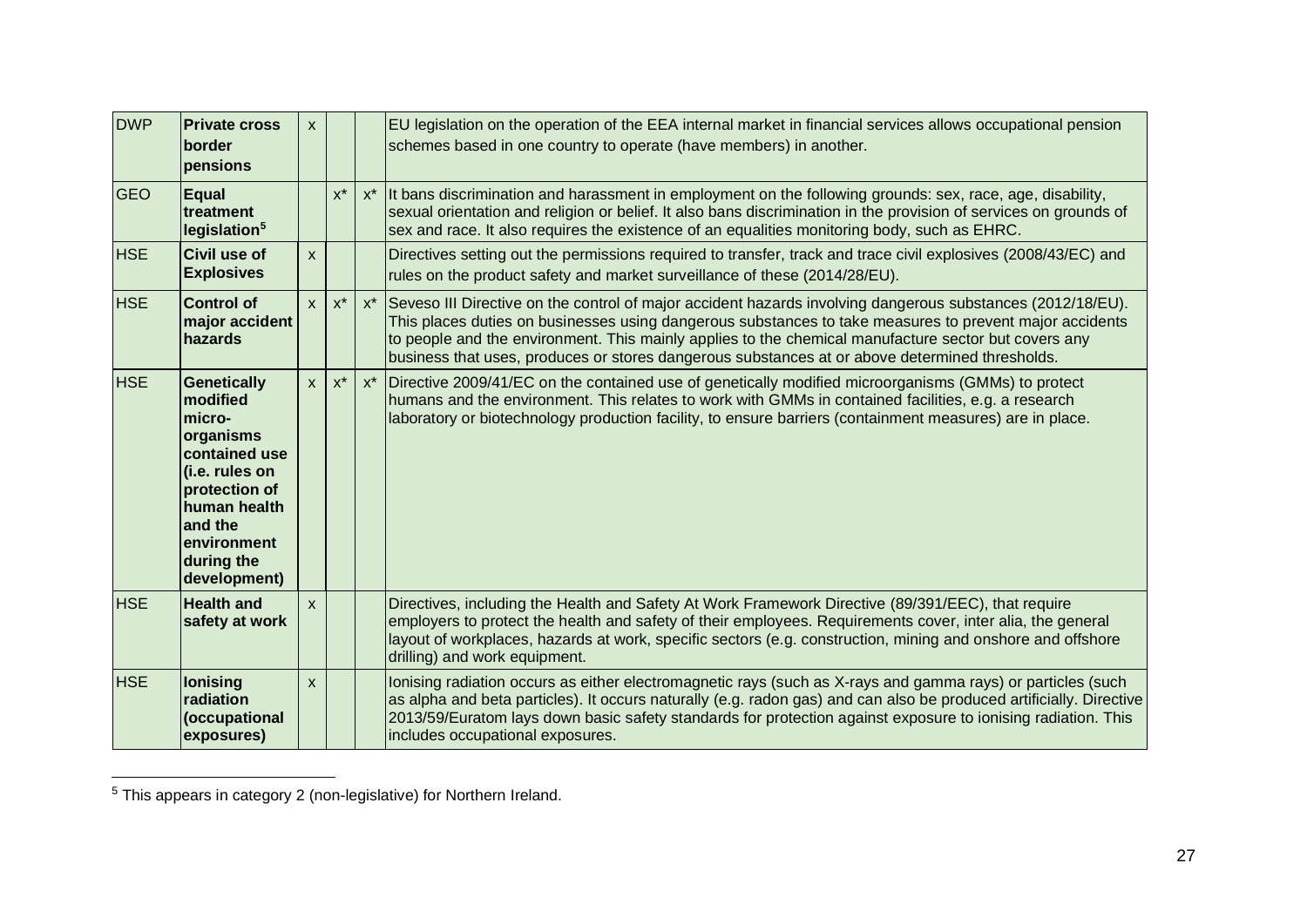| Respon<br>sible<br><b>UKG</b><br>Dept. | Area of EU<br>Law                                                                                                                        |                | <b>Devolution</b><br><b>Intersect</b> |   | Additional Information - what the EU law does                                                                                                                                                                                                                                                                                                                                                                                                                                                         |
|----------------------------------------|------------------------------------------------------------------------------------------------------------------------------------------|----------------|---------------------------------------|---|-------------------------------------------------------------------------------------------------------------------------------------------------------------------------------------------------------------------------------------------------------------------------------------------------------------------------------------------------------------------------------------------------------------------------------------------------------------------------------------------------------|
|                                        |                                                                                                                                          | N <sub>l</sub> | $\mathbf{s}$                          | W |                                                                                                                                                                                                                                                                                                                                                                                                                                                                                                       |
| <b>MHCLG</b>                           | Environmental<br>Impact<br><b>Assessment</b><br>(EIA) Directive                                                                          | $\mathsf{x}$   | $\mathsf{x}$                          |   | x   The Environmental Impact Assessment Directive (85/337/EEC) integrates environmental considerations into<br>the preparation of proposals for development to reduce their impact on the environment.                                                                                                                                                                                                                                                                                                |
| <b>MHCLG</b>                           | Energy<br>Performance<br>of Buildings<br><b>Directive</b>                                                                                | $\mathsf{x}$   | $\mathsf{x}$                          |   | x The Energy Performance of Buildings Directive (2010/31/EU) aims to improve and make transparent the<br>energy performance of buildings.                                                                                                                                                                                                                                                                                                                                                             |
| <b>HO</b>                              | <b>Police and</b><br>criminal<br>justice<br>cooperation -<br>practical<br>cooperation -<br>European<br><b>Judicial</b><br><b>Network</b> | $x^*$          | $\mathsf{X}^\star$                    |   | Council Decision 2008/976/JHA on the European Judicial Network aims to facilitate judicial cooperation by<br>establishing a network of Contact Points in Member States who are experts in matters such as Mutual Legal<br>Assistance. These Contact Points assist with establishing direct contacts between competent authorities and<br>by providing legal and practical information necessary to prepare an effective request for judicial cooperation<br>or to improve cooperation more generally. |
| <b>HO</b>                              | <b>Police and</b><br>criminal<br>justice<br>cooperation -<br>practical<br>cooperation -<br><b>Joint Action</b><br>on Organised           | $x^*$          | $\mathsf{X}^\star$                    |   | Joint Action 97/827/JHA establishes a peer-evaluation mechanism that enables Member States to evaluate<br>each other on the application and implementation of instruments designed to combat international organised<br>crime.                                                                                                                                                                                                                                                                        |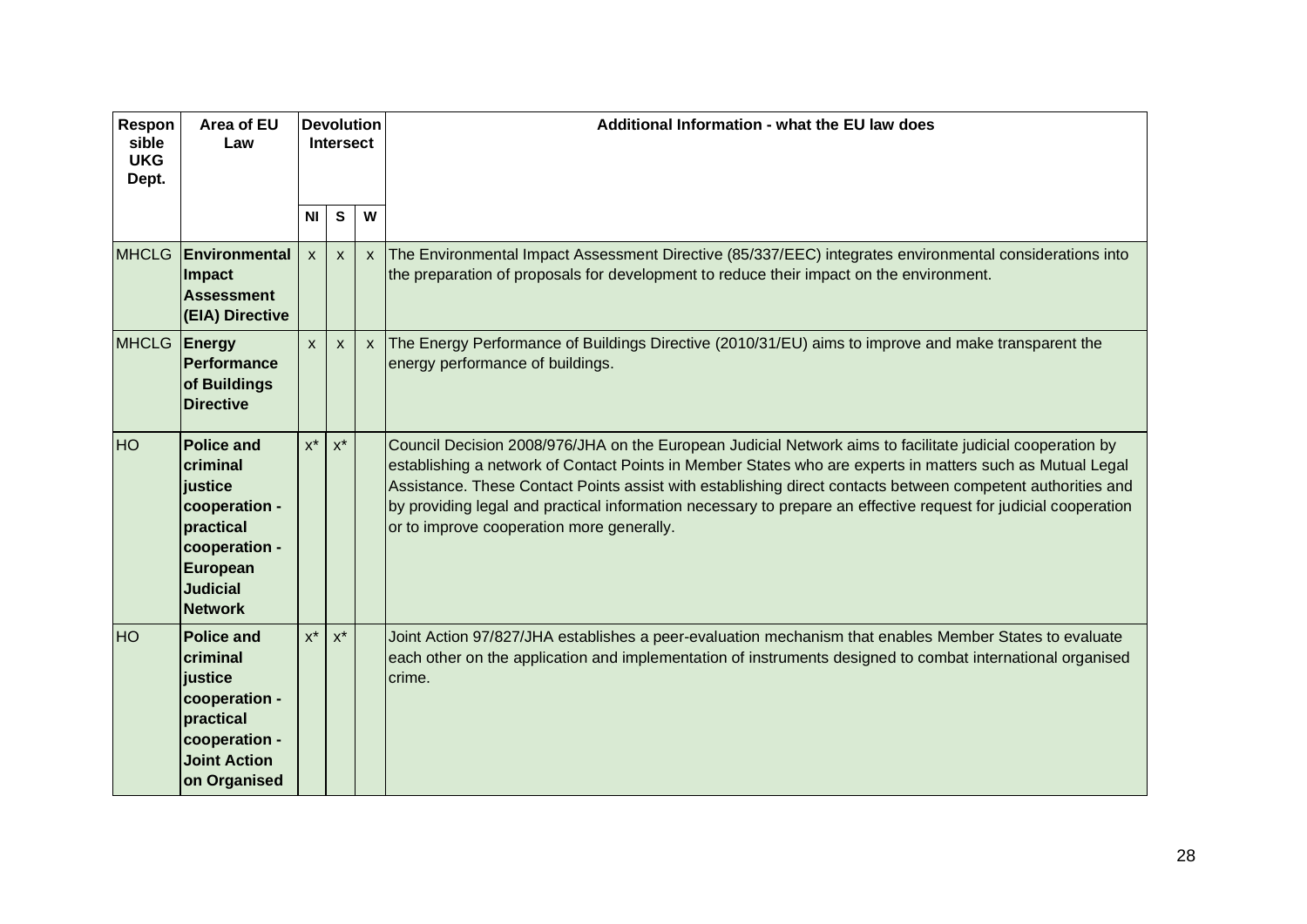|           | <b>Crime</b>                                                                                                                                                    |       |       |                                                                                                                                                                                                                                                                                                                                                                                                                                                                                                                                                                                                                                  |
|-----------|-----------------------------------------------------------------------------------------------------------------------------------------------------------------|-------|-------|----------------------------------------------------------------------------------------------------------------------------------------------------------------------------------------------------------------------------------------------------------------------------------------------------------------------------------------------------------------------------------------------------------------------------------------------------------------------------------------------------------------------------------------------------------------------------------------------------------------------------------|
| <b>HO</b> | <b>Police and</b><br>criminal<br>justice<br>cooperation -<br>practical<br>cooperation -<br>mutual legal<br>assistance                                           | $x^*$ | $x^*$ | The Convention on Mutual Assistance in Criminal Matters between the Member States of the European Union<br>(EU MLAC) encourages and facilitates mutual assistance between the judicial, police and customs authorities<br>of Member States on criminal matters.                                                                                                                                                                                                                                                                                                                                                                  |
| <b>HO</b> | <b>Police and</b><br>criminal<br>justice<br>cooperation -<br>data sharing -<br><b>False and</b><br><b>Authentic</b><br><b>Documents</b><br><b>Online (FADO)</b> | $x^*$ | $x^*$ | Joint Action 98/700/JHA establishing the European Image Archiving System, also known as False and<br>Authentic Documents Online (FADO), is an EU database that facilitates the exchange of information between<br>document experts in Member States on genuine and false identity documents, visas and border officer<br>stamps used across the EU.                                                                                                                                                                                                                                                                              |
| <b>HO</b> | <b>Police and</b><br>criminal<br>justice<br>cooperation -<br>agencies - EU-<br><b>LISA</b>                                                                      | $x^*$ | $x^*$ | Regulation 1077/2011/EU establishing a European Agency for the operational management of large-scale IT<br>systems in the area of freedom, security and justice (EU-LISA) - the European Agency responsible for the<br>operational management of large-scale IT systems in the area of freedom, security and justice, including<br>EURODAC, SIS II and the Visa Information System.                                                                                                                                                                                                                                              |
| <b>HO</b> | <b>Police and</b><br>criminal<br>justice<br>cooperation -<br>agencies -<br><b>Eurojust</b>                                                                      | $x^*$ | $x^*$ | Council Decision 2002/187/JHA (as amended) setting up Eurojust with a view to reinforcing the fight against<br>serious crime - the EU's judicial cooperation agency, which supports Member States' investigation and<br>prosecution agencies in tackling serious cross-border and organised crime. Eurojust helps prevent and<br>resolve conflicts of jurisdiction and facilitates the execution of mutual legal assistance and mutual recognition<br>instruments, such as the European Arrest Warrant (EAW). It also provides funding, technical support and<br>legal expertise on the requirements of different legal systems. |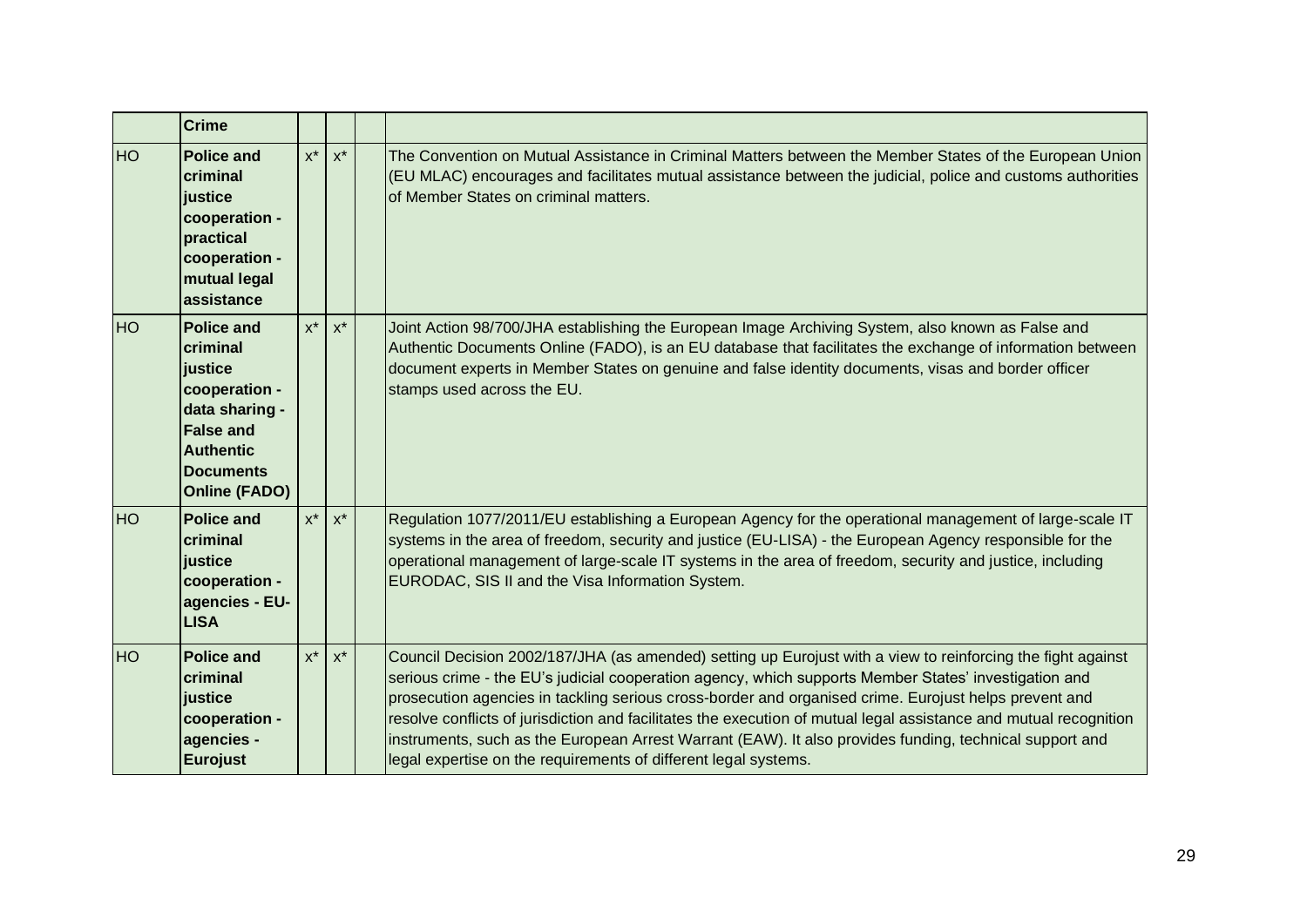| Respon<br>sible<br><b>UKG</b><br>Dept. | Area of EU<br>Law                                                                                                                                                              |                | <b>Devolution</b><br><b>Intersect</b> |   | Additional Information - what the EU law does                                                                                                                                                                                                                                                                                                                                                                                                                                                                                                                                                                            |
|----------------------------------------|--------------------------------------------------------------------------------------------------------------------------------------------------------------------------------|----------------|---------------------------------------|---|--------------------------------------------------------------------------------------------------------------------------------------------------------------------------------------------------------------------------------------------------------------------------------------------------------------------------------------------------------------------------------------------------------------------------------------------------------------------------------------------------------------------------------------------------------------------------------------------------------------------------|
|                                        |                                                                                                                                                                                | N <sub>1</sub> | $\mathbf{s}$                          | W |                                                                                                                                                                                                                                                                                                                                                                                                                                                                                                                                                                                                                          |
| HO                                     | <b>Police and</b><br>criminal<br>justice<br>cooperation -<br>agencies -<br><b>Europol</b>                                                                                      | $x^*$          | $x^*$                                 |   | Regulation 2016/794/EU on the European Union Agency for Law Enforcement Cooperation (Europol) - an EU<br>agency that assists Member States' law enforcement agencies in tackling cross-border crime by supporting<br>practical cooperation for cross-border investigations; holding central databases with information on suspected<br>criminals and objects associated with crime; and providing analytical support to make links between crimes<br>committed in different countries.                                                                                                                                   |
| HO                                     | <b>Police and</b><br>criminal<br>justice<br><b>Cooperation -</b><br>data sharing -<br>European<br><b>Criminal</b><br><b>Records</b><br>Information<br><b>System</b><br>(ECRIS) | $x^*$          | $x^*$                                 |   | Council Framework Decision 2009/315/JHA on the organisation and content of the exchange of information<br>extracted from the criminal record between Member States and Council Decision 2009/316/JHA on the<br>establishment of the European Criminal Records Information System (ECRIS) - a secure electronic system<br>providing for the exchange of information between Member States' authorities in relation to criminal records. It<br>also places requirements on Member States to hold the criminal records of their nationals for offences<br>committed across the EU.                                          |
| HO                                     | <b>Police and</b><br>criminal<br>justice<br>cooperation -<br>data sharing -<br>Prüm<br><b>Iframework</b>                                                                       | $x^*$          | $x^*$                                 |   | Council Decision 2008/615/JHA on the stepping up of cross-border cooperation, particularly in combating<br>terrorism and cross-border crime and Council Decision 2008/616/JHA on implementation of 2008/615/JHA<br>created 'Prüm', which is both a legal framework requiring Member States to allow the reciprocal searching of<br>each other's databases for DNA profiles, vehicle registration data and fingerprint (or dactyloscopic) data, and<br>a legal basis for joint operations relating to police cooperation. There is also a communications network<br>enabling exchange of the forms of data set out above. |
| <b>HO</b>                              | <b>Police and</b>                                                                                                                                                              | $x^*$          | $x^*$                                 |   | Council Decision 2007/533/JHA on the establishment, operation and use of the second-generation Schengen                                                                                                                                                                                                                                                                                                                                                                                                                                                                                                                  |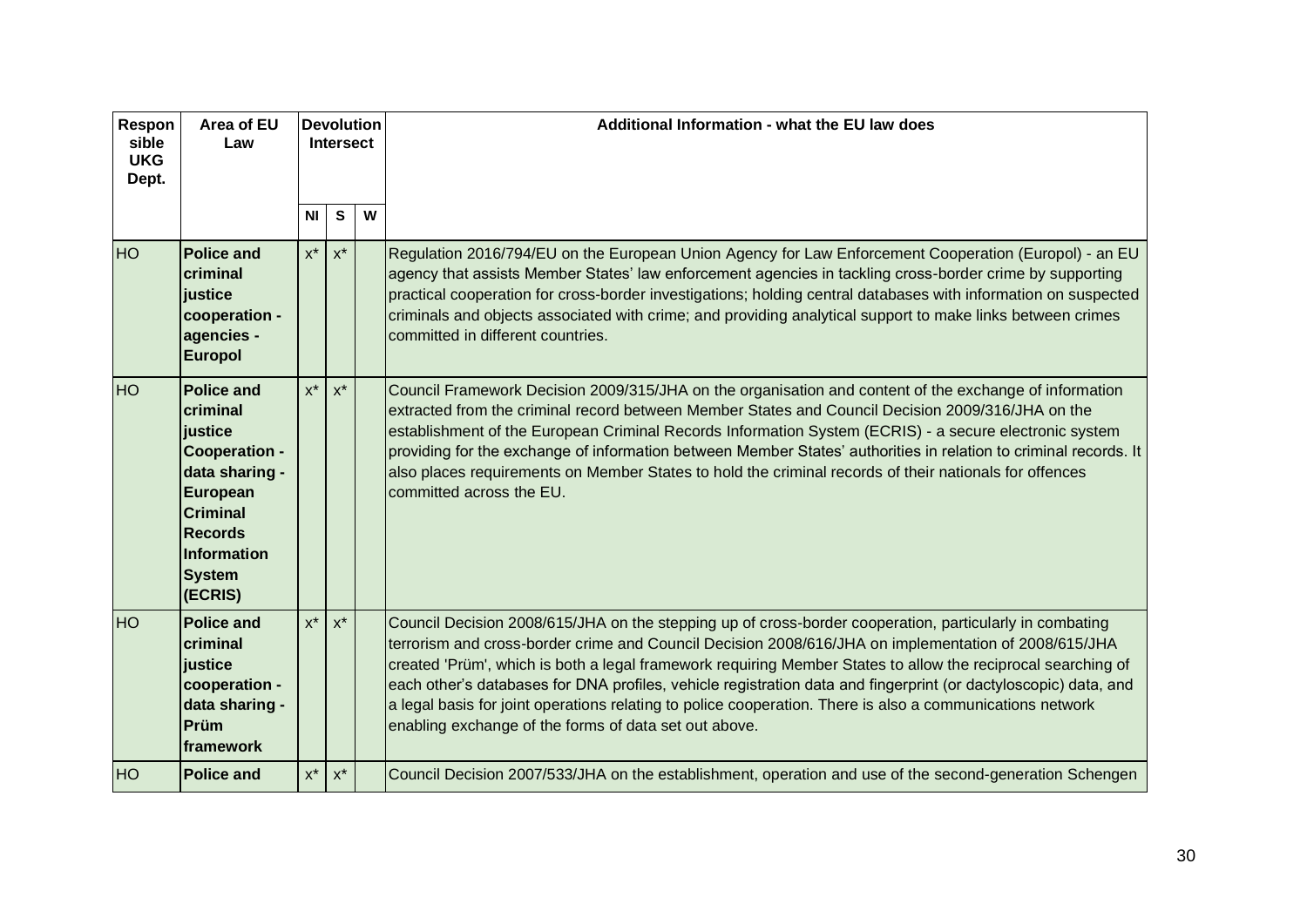|           | <b>criminal</b><br>justice<br>cooperation -<br>data sharing -<br>Schengen<br>Information<br>System (SIS II)                       |       |       | Information System ('SIS II') (and see also Council Implementing Decision 2015/215) - a system providing law<br>enforcement 'alerts', including on wanted or suspected criminals, suspected terrorists, missing people, and<br>stolen or missing property. SIS II is a 'Schengen' measure. Whilst the UK is not part of the Schengen border-<br>free zone, we have agreed access to SIS II for law enforcement purposes.               |
|-----------|-----------------------------------------------------------------------------------------------------------------------------------|-------|-------|----------------------------------------------------------------------------------------------------------------------------------------------------------------------------------------------------------------------------------------------------------------------------------------------------------------------------------------------------------------------------------------------------------------------------------------|
| <b>HO</b> | <b>Police and</b><br>criminal<br>justice<br>cooperation -<br>minimum<br>standards<br>legislation -<br>cybercrime                  | $x^*$ | $x^*$ | Directive 2013/40/EU establishes common minimum standards for the definition of criminal offences and<br>sanctions in the area of attacks against information systems. This measure also aims to facilitate the<br>prevention of cybercrime and to improve cooperation between judicial and other competent authorities.                                                                                                               |
| <b>HO</b> | <b>Police and</b><br>criminal<br>justice<br>cooperation -<br>minimum<br><b>standards</b><br>legislation -<br>human<br>trafficking | $x^*$ | $x^*$ | Directive 2011/36/EU establishes common minimum standards for the definition of criminal offences and<br>sanctions in the area of trafficking in human beings. This measure also introduces common provisions on the<br>prevention of human trafficking and the protection of victims of human trafficking.                                                                                                                            |
| <b>HO</b> | <b>Police and</b><br>criminal<br>justice<br>cooperation -<br>practical<br>cooperation -<br>asset recovery<br><b>offices</b>       | $x^*$ | $x^*$ | Council Decision 2007/845/JHA concerning cooperation between Asset Recovery Offices of the Member<br>States in the field of tracing and identification of proceeds from, or property related to, crime. AROs are<br>national central contact points that facilitate EU-wide identification and tracing of assets derived from crime.<br>The UK's ARO is housed within the UK Financial Intelligence Unit in the National Crime Agency. |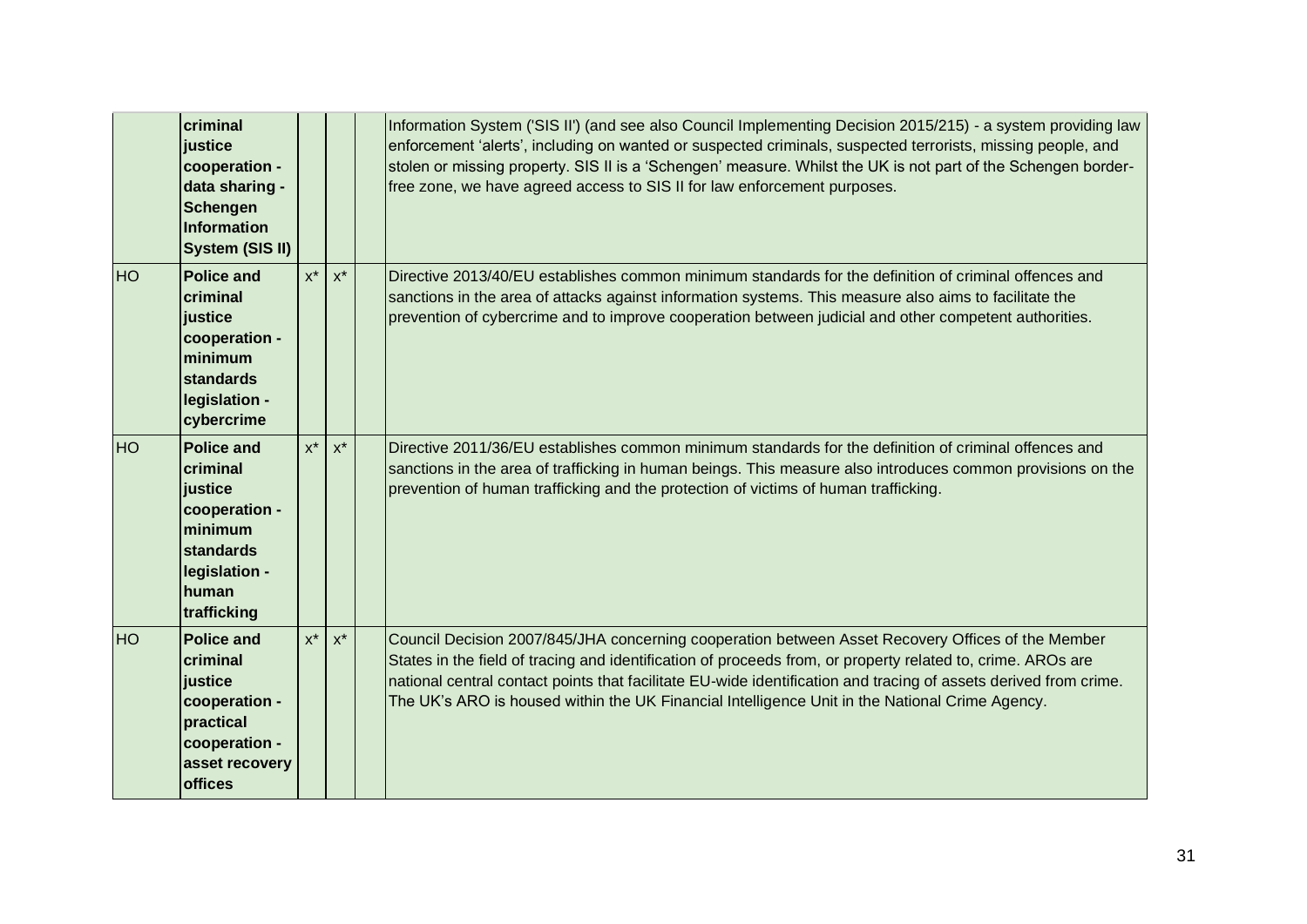| Respon<br>sible     | Area of EU<br>Law                                                                                                                                                                                       |           | <b>Devolution</b><br><b>Intersect</b> |   | Additional Information - what the EU law does                                                                                                                                                                                                                                                                                                                                                                                                                                                                                                                                                                                     |
|---------------------|---------------------------------------------------------------------------------------------------------------------------------------------------------------------------------------------------------|-----------|---------------------------------------|---|-----------------------------------------------------------------------------------------------------------------------------------------------------------------------------------------------------------------------------------------------------------------------------------------------------------------------------------------------------------------------------------------------------------------------------------------------------------------------------------------------------------------------------------------------------------------------------------------------------------------------------------|
| <b>UKG</b><br>Dept. |                                                                                                                                                                                                         | <b>NI</b> | S                                     | W |                                                                                                                                                                                                                                                                                                                                                                                                                                                                                                                                                                                                                                   |
| HO                  | <b>Police and</b><br>criminal<br>justice<br>cooperation -<br>practical<br>cooperation -<br>basic<br>cooperation<br>legislation on<br>child sexual<br>exploitation                                       | $x^*$     | $x^*$                                 |   | Council Decision 2000/375/JHA sets common rules requiring all Member States to set up 24 hour contact<br>points to receive and act on intelligence related to child pornography or indecent images of children.                                                                                                                                                                                                                                                                                                                                                                                                                   |
| <b>HO</b>           | <b>Police and</b><br>criminal<br>justice<br>cooperation -<br>practical<br>cooperation -<br><b>Convention</b><br>Implementing<br>the Schengen<br><b>Agreement</b><br>(law<br>enforcement<br>cooperation) | $x^*$     | $x^*$                                 |   | The law enforcement cooperation provisions of the Convention implementing the Schengen Agreement aim to<br>tackle the threat of cross-border crime within the Schengen Area by facilitating police cooperation and cross-<br>border surveillance. In particular, Article 40 provides that law enforcement in one Member State who have a<br>suspect under surveillance can continue their surveillance of that suspect in the territory of another Member<br>State as long as the latter has authorised it. Member States can also request for other Member States to<br>undertake the surveillance of a suspect on their behalf. |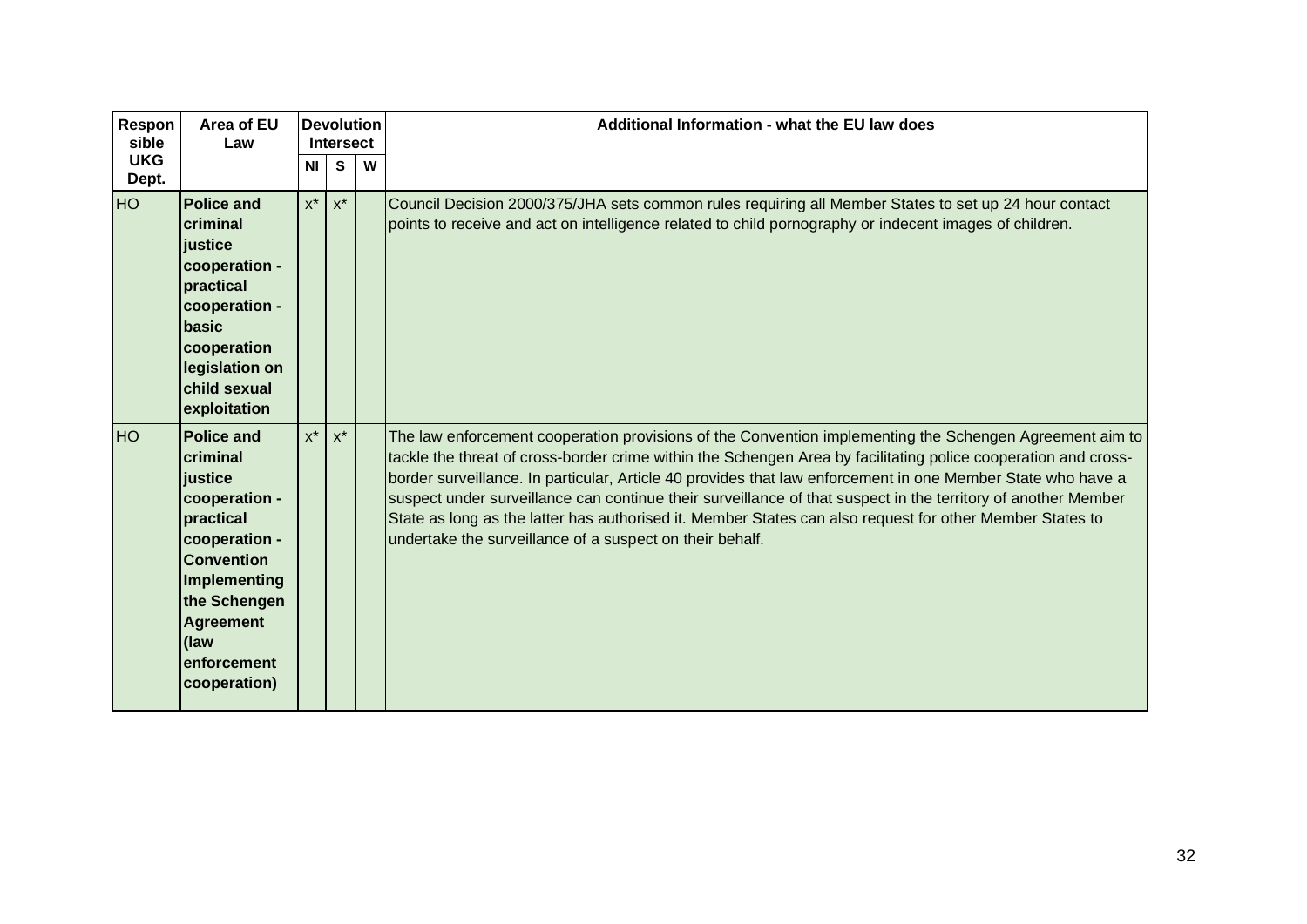| HO        | <b>Police and</b><br>criminal<br>justice<br>cooperation -<br>practical<br>cooperation -<br>European<br>Investigation<br><b>Order</b>            | $\mathsf{X}^\star$ | $\mathsf{X}^\star$ | The European Investigation Order Directive (2014/41/EU) aims to make judicial cooperation in assisting in the<br>investigation and prosecution of criminal offences on investigations between EU Member States faster and<br>more efficient. The new measure standardised requests made between EU Member States for information<br>and evidence, allows for there to be mutual recognition of judicial decisions from other Member States and<br>sets deadlines for recognising and executing requests. |
|-----------|-------------------------------------------------------------------------------------------------------------------------------------------------|--------------------|--------------------|----------------------------------------------------------------------------------------------------------------------------------------------------------------------------------------------------------------------------------------------------------------------------------------------------------------------------------------------------------------------------------------------------------------------------------------------------------------------------------------------------------|
| <b>HO</b> | <b>Police and</b><br>criminal<br>justice<br>cooperation -<br>practical<br>cooperation -<br>joint<br>investigation<br>teams                      | $x^*$              | $x^*$              | Council Framework Decision 2002/465/JHA of 13 June 2002 on joint investigation teams. A JIT is an<br>investigation team set up for a specific purpose and a fixed period, which can be extended, between two or<br>more parties (at least two of which must be a competent authority of an EU Member State) to investigate a<br>specific matter or type of crime.                                                                                                                                        |
| <b>HO</b> | <b>Police and</b><br>criminal<br>justice<br>cooperation -<br>practical<br>cooperation -<br>mutual<br>recognition of<br>asset freezing<br>orders | $x^*$              | $x^*$              | Council Framework Decision 2003/577/JHA covers the mutual recognition and execution in one Member<br>State of orders freezing property and evidence that were issued in another Member State.                                                                                                                                                                                                                                                                                                            |
| <b>HO</b> | <b>Police and</b><br>criminal<br>justice                                                                                                        | $x^*$              | $x^*$              | Council Framework Decision 2006/783/JHA facilitates the mutual recognition and execution in one Member<br>State of confiscation orders issued in another Member State.                                                                                                                                                                                                                                                                                                                                   |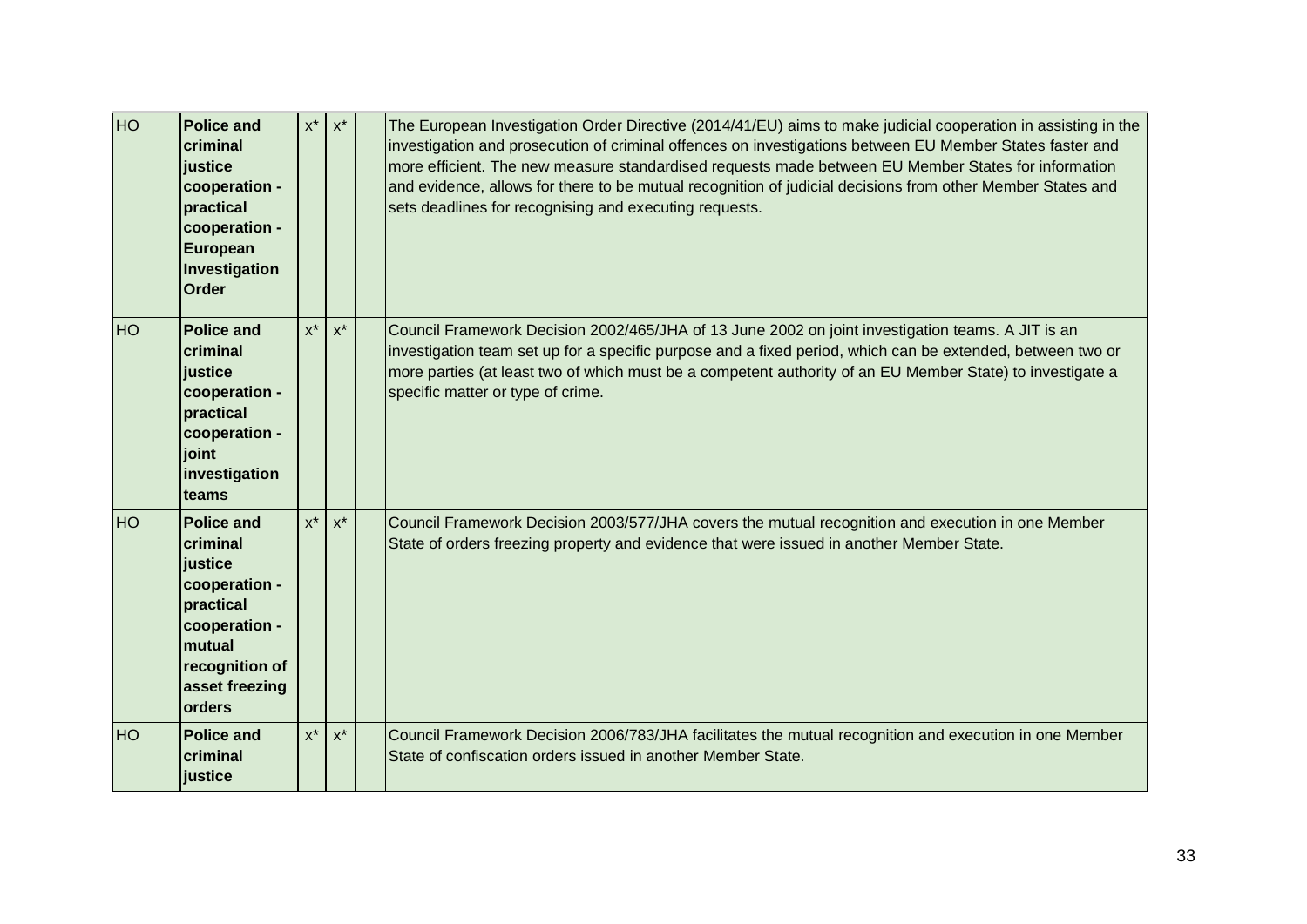|           | cooperation -<br>practical<br>cooperation -<br>mutual<br>recognition of<br>confiscation<br>orders                       |                    |       |                                                                                                                                                                                                                                                                                                                                                                                                                         |
|-----------|-------------------------------------------------------------------------------------------------------------------------|--------------------|-------|-------------------------------------------------------------------------------------------------------------------------------------------------------------------------------------------------------------------------------------------------------------------------------------------------------------------------------------------------------------------------------------------------------------------------|
| <b>HO</b> | <b>Police and</b><br>criminal<br>justice<br>cooperation -<br>practical<br>cooperation -<br><b>Swedish</b><br>initiative | $x^*$              | $x^*$ | Council Framework Decision 2006/960/JHA (the 'Swedish Initiative'), simplifies the exchange of information<br>and intelligence between law enforcement authorities of the Member States of the European Union. The<br>Initiative sets out rules for the cross-border exchanges of criminal information and intelligence, ensuring time-<br>bound procedures for cross-border data exchanges.                            |
| <b>HO</b> | <b>Regulatory</b><br>systems -<br>firearms -<br>deactivation<br>standards and<br>techniques                             | $x^*$              |       | Regulation 2015/2403/EU establishing common guidelines on deactivation standards and techniques for<br>ensuring that deactivated firearms are rendered irreversibly inoperable.                                                                                                                                                                                                                                         |
| <b>HO</b> | <b>Regulatory</b><br>systems -<br>firearms - illicit<br>manufacturing<br>and trafficking                                | $x^*$              |       | Council Decision 2014/164/EU approving Article 10 of the United Nations Protocol against the Illicit<br>Manufacturing of and Trafficking in Firearms, their Parts and Counterparts and Ammunition; and Regulation<br>258/2012/EU implementing that protocol by laying down rules governing export authorisation, and import and<br>transmit measures for firearms, their parts and essential components and ammunition. |
| HO        | <b>Regulatory</b><br>systems -<br>firearms -<br>control on<br>acquisition                                               | $\mathsf{X}^\star$ |       | Directive 91/477/EEC, as amended by Directives 2008/51/EC and EU/2017/853, on the control of the<br>acquisition and possession of weapons, setting out certain minimum standards for the circulation of firearms<br>within the EU.                                                                                                                                                                                      |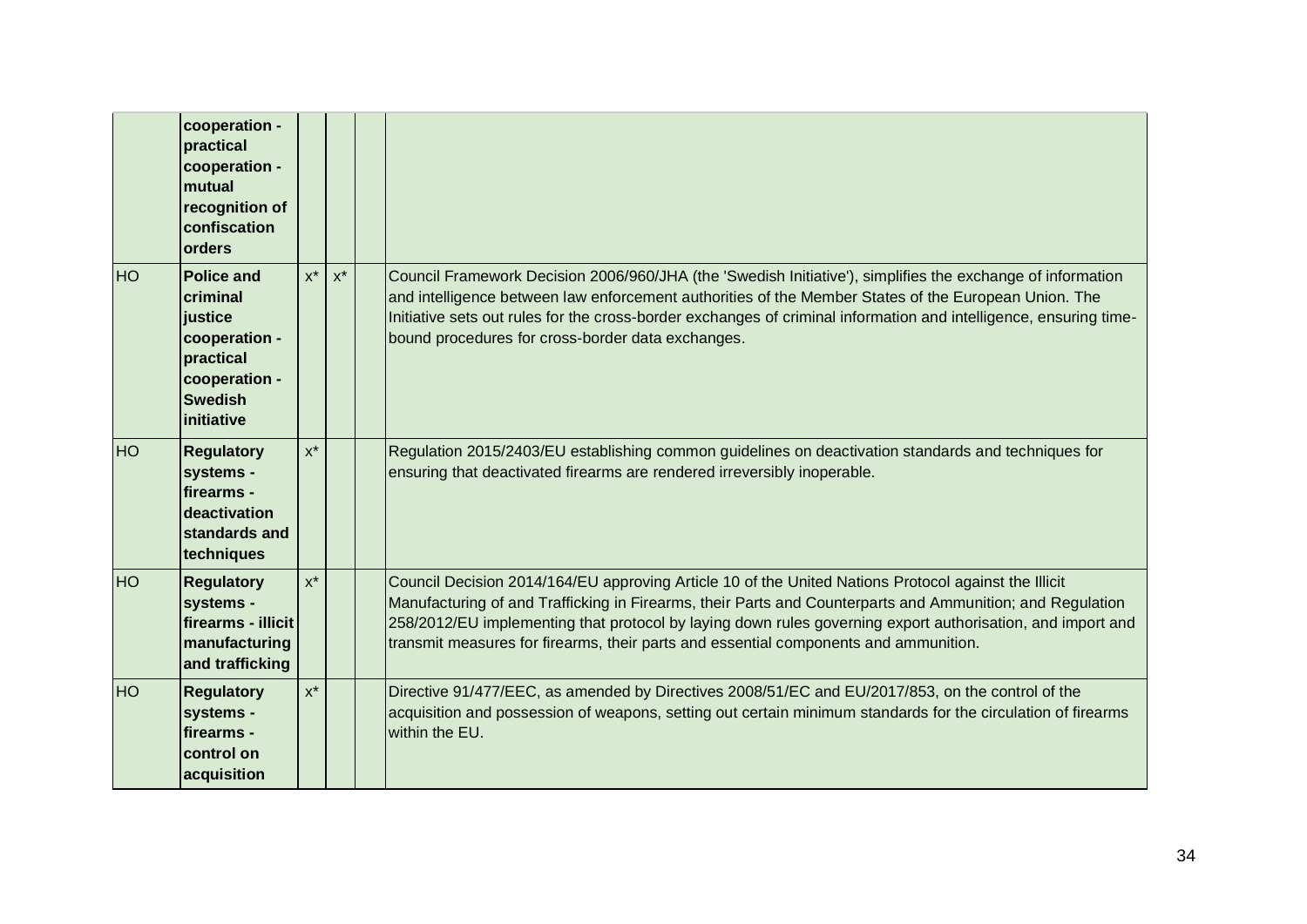|           | land<br>possession of<br>weapons                                                                                                                                                                                                 |       |       |                                                                                                                                                                                                                                                                                                                                                                                                                                                                                       |
|-----------|----------------------------------------------------------------------------------------------------------------------------------------------------------------------------------------------------------------------------------|-------|-------|---------------------------------------------------------------------------------------------------------------------------------------------------------------------------------------------------------------------------------------------------------------------------------------------------------------------------------------------------------------------------------------------------------------------------------------------------------------------------------------|
| <b>HO</b> | <b>Police and</b><br>criminal<br>justice<br>cooperation -<br>practical<br>cooperation -<br>cooperation<br>on football<br>disorder                                                                                                | $x^*$ | $x^*$ | Council Decision 2002/348/JHA that sets up National Football Information Points in each Member State.<br>These Information Points share information and intelligence for facilitating international police cooperation in<br>connection with international football matches.                                                                                                                                                                                                          |
| <b>HO</b> | <b>Police and</b><br>criminal<br>justice<br>cooperation -<br>accreditation<br>of Forensic<br><b>Service</b><br><b>Providers</b><br>(FSP) and<br>mutual<br>recognition of<br>results of<br><b>FSPs - Prüm</b><br><b>Framework</b> | $x^*$ | $x^*$ | Council Framework Decision 2009/905/JHA on accreditation of forensic service providers carrying out<br>laboratory activities, requires Member States to ensure that FSPs undertaking laboratory activities in relation<br>to DNA and fingerprints are accredited to international standard EN ISO/IEC 17025. Member States must also<br>ensure that national authorities recognise the results of accredited FSPs in other MS as equally reliable as the<br>results of domestic FSPs. |
| <b>HO</b> | <b>Police and</b><br>criminal<br>justice<br>cooperation -<br>agencies -<br><b>CEPOL</b>                                                                                                                                          | $x^*$ | $x^*$ | Council Decision 2005/681/JHA establishing the European Police College (CEPOL) - a European agency that<br>brings together a network of training institutes for law enforcement officials and supports them in frontline<br>training on security priorities, law enforcement cooperation and information exchange.                                                                                                                                                                    |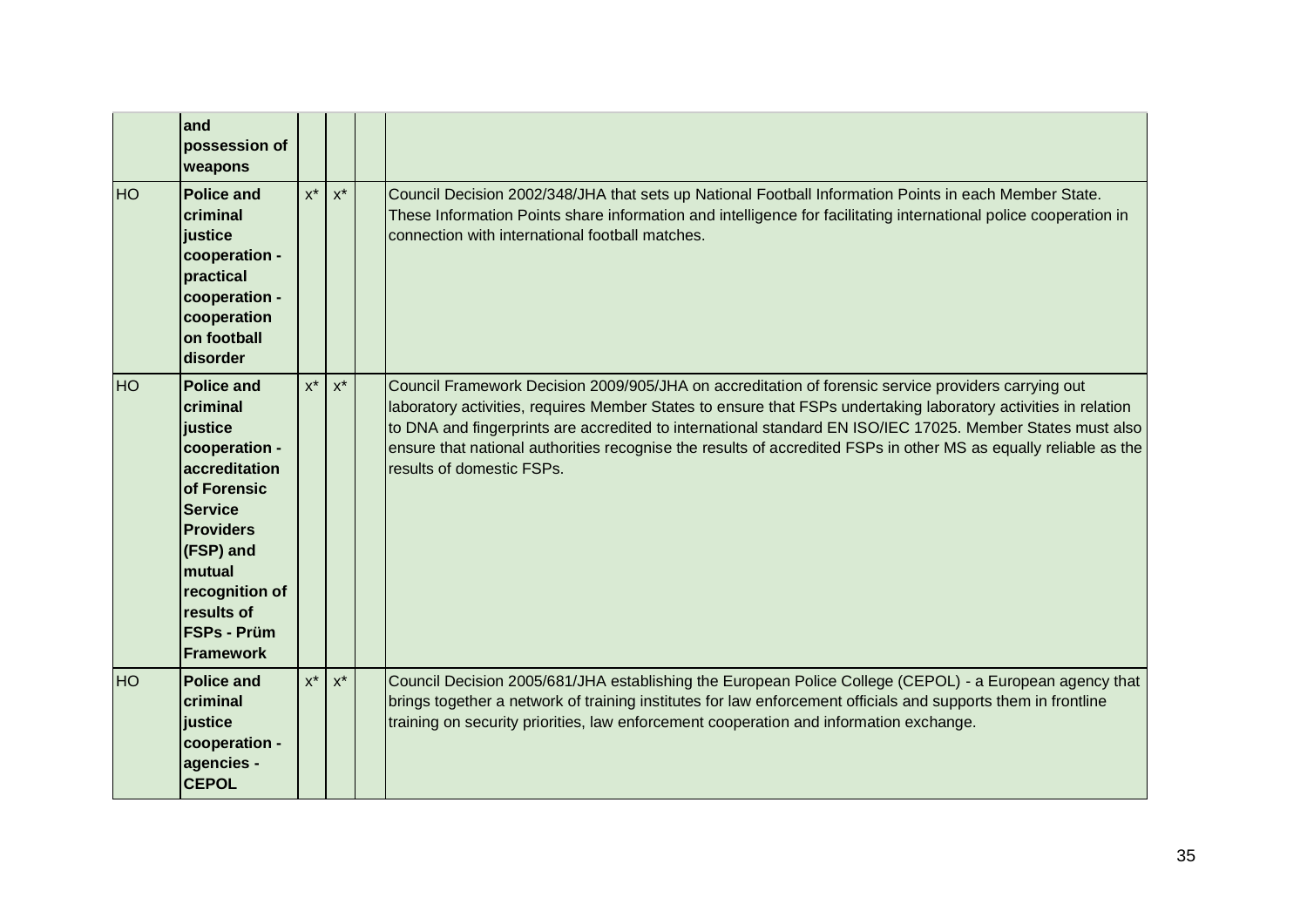| <b>HO</b> | <b>Police and</b><br>criminal<br>justice<br>cooperation -<br>data sharing -<br>passenger<br>name records<br>(PNR)                             | $\mathsf{X}^\star$ | $x^*$        | Directive 2016/681/EU creates a common legal basis for Member States to process passenger name record<br>(PNR) data in order to prevent, detect, investigate and prosecute terrorist offences and serious criminal<br>offences. PNR data is personal information provided by passengers and collected and held by airlines. It<br>includes the name of the passenger, travel dates, itineraries, seats, baggage, contact details and means of<br>payment. It can be used by law enforcement authorities in different countries to identify criminal and terrorist<br>movements. |
|-----------|-----------------------------------------------------------------------------------------------------------------------------------------------|--------------------|--------------|---------------------------------------------------------------------------------------------------------------------------------------------------------------------------------------------------------------------------------------------------------------------------------------------------------------------------------------------------------------------------------------------------------------------------------------------------------------------------------------------------------------------------------------------------------------------------------|
| <b>HO</b> | <b>Regulatory</b><br>systems -<br>minimum<br>standards<br>legislation -<br>the protection<br>of animals<br>used for<br>scientific<br>purposes | $\mathsf{x}$       |              | Directive 2010/63/EU implementing common minimum standards for the protection of animals used for<br>experimental and scientific purposes. This is implemented through the use of risk-based inspections and<br>increased transparency. Sets out a licencing regime covering establishments, people, and projects using<br>animals in science and broader principles of animal welfare.                                                                                                                                                                                         |
| MoJ       | <b>Civil judicial</b><br>co-operation -<br>applicable law<br>in contracts<br>and non-<br>contractual<br>obligations                           | $\mathsf{x}$       | $\mathsf{x}$ | Rome I Regulation (593/2008) covers applicable law in contracts. Rome II Regulation (864/2007) covers<br>applicable law in non-contractual obligations.                                                                                                                                                                                                                                                                                                                                                                                                                         |
| MoJ       | <b>Civil judicial</b><br>co-operation -<br>cross border<br>mediation<br>(Mediation<br>Directive)                                              | $\mathsf{x}$       | $\mathsf{x}$ | The Mediation Directive (2008/52) facilitates access to alternative dispute resolution and promotes amicable<br>settlement of disputes through the use of mediation in cross-border disputes.                                                                                                                                                                                                                                                                                                                                                                                   |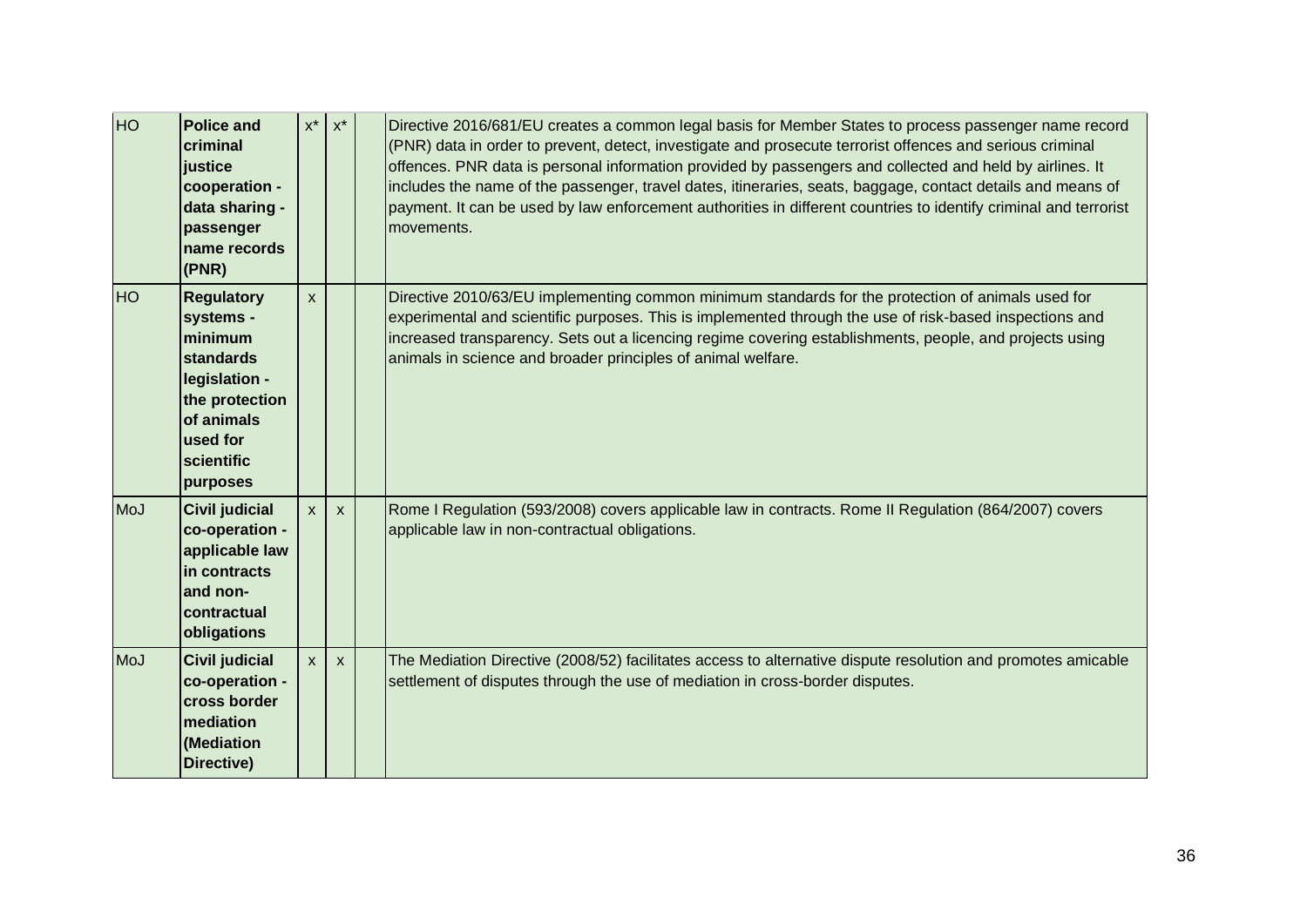| MoJ        | <b>Civil judicial</b><br>co-operation -<br>jurisdiction<br>and<br>recognition<br>and<br>enforcement<br>of judgments<br>in civil and<br>commercial<br>matters | $\mathsf{X}$ | $\mathsf{x}$ | The Brussels I Regulation (1215/2012) covers jurisdiction and recognition and enforcement of judgments and<br>applies between EU Member States. Insolvency Regulation (1346/2000 and 2015/848) covers jurisdictional<br>rules and applicable law and recognition of insolvency proceedings in cross-border insolvencies.                                                                                                                                                                                               |
|------------|--------------------------------------------------------------------------------------------------------------------------------------------------------------|--------------|--------------|------------------------------------------------------------------------------------------------------------------------------------------------------------------------------------------------------------------------------------------------------------------------------------------------------------------------------------------------------------------------------------------------------------------------------------------------------------------------------------------------------------------------|
| MoJ        | <b>Civil judicial</b><br>co-operation -<br>jurisdiction<br>and<br>recognition<br>and<br>enforcement<br>of judgments:<br>instruments in<br>family law         | $\mathsf{x}$ | X            | The Brussels IIa Regulation (2201/2003) covers jurisdictional rules in matrimonial and parental responsibility<br>matters and the recognition and enforcement of judgments. The Maintenance Regulation (4/2009) covers<br>rules for determining which court has jurisdiction, and the recognition and enforcement of maintenance<br>decisions. Regulation on protection measures in civil matters (606/2013) covers recognition and enforcement<br>of protection measures, including for victims of domestic violence. |
| <b>MoJ</b> | <b>Civil judicial</b><br>co-operation -<br>legal aid in<br>cross border<br>cases                                                                             | $\mathsf{x}$ | X            | The Legal Aid Directive (2002/8) establishes common minimum rules for the grant of legal aid in cross-border<br>disputes.                                                                                                                                                                                                                                                                                                                                                                                              |
| MoJ        | <b>Civil judicial</b><br>co-operation -<br>service of<br>documents                                                                                           | $\mathsf{x}$ | $\mathsf{x}$ | EU Service Regulation (2007/1393) covers rules for serving documents in other EU countries. Taking of<br>Evidence Regulation (2001/1206) covers cross-border processing of requests to take evidence. European<br>Judicial Network in Civil and Commercial Matters (2001/470) facilitates cross-border cooperation for judges<br>and practitioners and access to justice for those involved in disputes.                                                                                                               |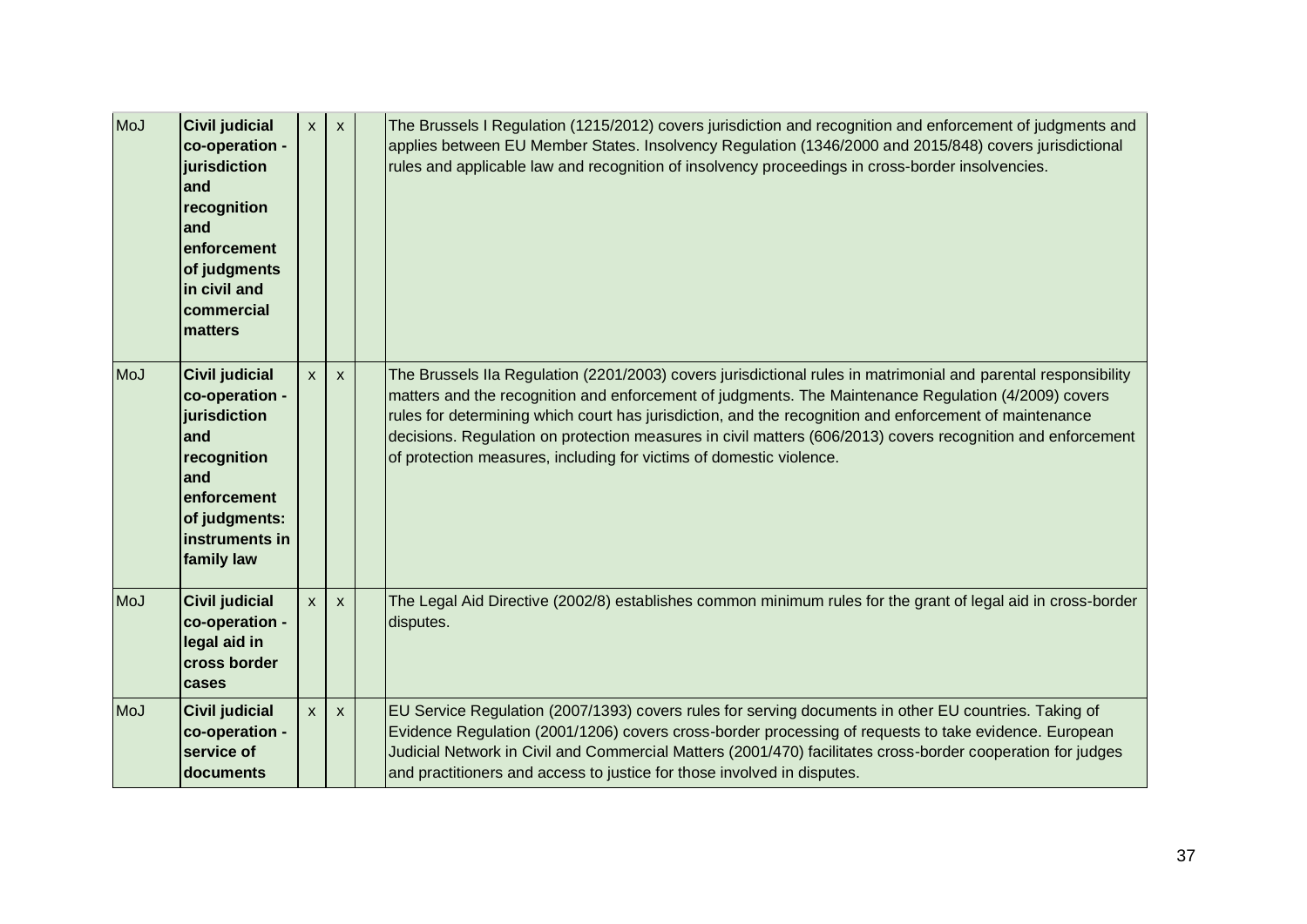|     | and taking of<br>evidence                                                                                                           |              |                           |                                                                                                                                                                                                                                                                                                                                                                                                                                                                                                                                                                                                                                                                                                                                                                                                                                                                                                                                                                                                                                                                                                                                                                                                                                                                                                                                                                                                                                                                                                                                                                                                          |
|-----|-------------------------------------------------------------------------------------------------------------------------------------|--------------|---------------------------|----------------------------------------------------------------------------------------------------------------------------------------------------------------------------------------------------------------------------------------------------------------------------------------------------------------------------------------------------------------------------------------------------------------------------------------------------------------------------------------------------------------------------------------------------------------------------------------------------------------------------------------------------------------------------------------------------------------------------------------------------------------------------------------------------------------------------------------------------------------------------------------------------------------------------------------------------------------------------------------------------------------------------------------------------------------------------------------------------------------------------------------------------------------------------------------------------------------------------------------------------------------------------------------------------------------------------------------------------------------------------------------------------------------------------------------------------------------------------------------------------------------------------------------------------------------------------------------------------------|
| MoJ | <b>Civil judicial</b><br>co-operation -<br>uniform fast<br>track<br>procedures for<br>certain civil<br>land<br>commercial<br>claims | $\mathsf{x}$ | $\boldsymbol{\mathsf{x}}$ | The Small Claims (861/2007 revised by 2015/2421), Enforcement Order (805/2004) and Order for Payment<br>(1896/2006) Regulations facilitate means for obtaining decisions on claims that can be enforced throughout<br>the EU.                                                                                                                                                                                                                                                                                                                                                                                                                                                                                                                                                                                                                                                                                                                                                                                                                                                                                                                                                                                                                                                                                                                                                                                                                                                                                                                                                                            |
| MoJ | <b>Criminal</b><br><b>offences</b><br>minimum<br>standards<br><b>measures</b>                                                       | $\mathsf{x}$ | $\mathsf{x}$              | The Combating Child Sexual Exploitation Directive (2011/92) establishes common minimum rules concerning<br>the definition of criminal offences and sanctions in the area of sexual abuse and sexual exploitation of<br>children, child pornography and solicitation of children for sexual purposes. It contains provisions aimed at<br>preventing these crimes and protecting victims.                                                                                                                                                                                                                                                                                                                                                                                                                                                                                                                                                                                                                                                                                                                                                                                                                                                                                                                                                                                                                                                                                                                                                                                                                  |
| MoJ | <b>Mutual</b><br>recognition of<br>criminal court<br>judgments<br>measures and<br><b>cross border</b><br>cooperation                | $\mathsf{x}$ | X                         | Mutual Recognition of Financial Penalties (MRFP) (2005/214) provides for Member States to recognise and<br>enforce financial penalties (of over 70 euros) issued by judicial or administrative authorities of another<br>Member State, in which the person required to pay the fine is normally resident or has property or income. It<br>covers criminal financial penalties including those imposed for road traffic offences.<br>The Criminal European Protection Order (2011/99) allows individuals, including domestic violence victims, to<br>have the terms of certain protection measures that are issued in one Member State recognised and, if<br>necessary, enforced in any other EU Member State.<br>Prisoner Transfer Framework Decision (PTFD) (2008/909) is the principal mechanism for transferring<br>prisoners between EU Member States.<br>European Supervision Order (ESO) (2009/829) establishes a legal framework that enables the court in a<br>Member State which is prosecuting a suspect for a crime committed there to allow the suspect to go to<br>another (usually their 'home') Member State to await trial, and for the "home" country to assume responsibility<br>for supervising compliance with the conditions of that bail.<br>Victims Compensation Directive (2004/80) requires Member States to set up a system of cooperation to<br>facilitate access to compensation to victims of crimes in cross-border situations, which should operate on the<br>basis of Member States' schemes on compensation to victims of violent intentional crime, committed in their |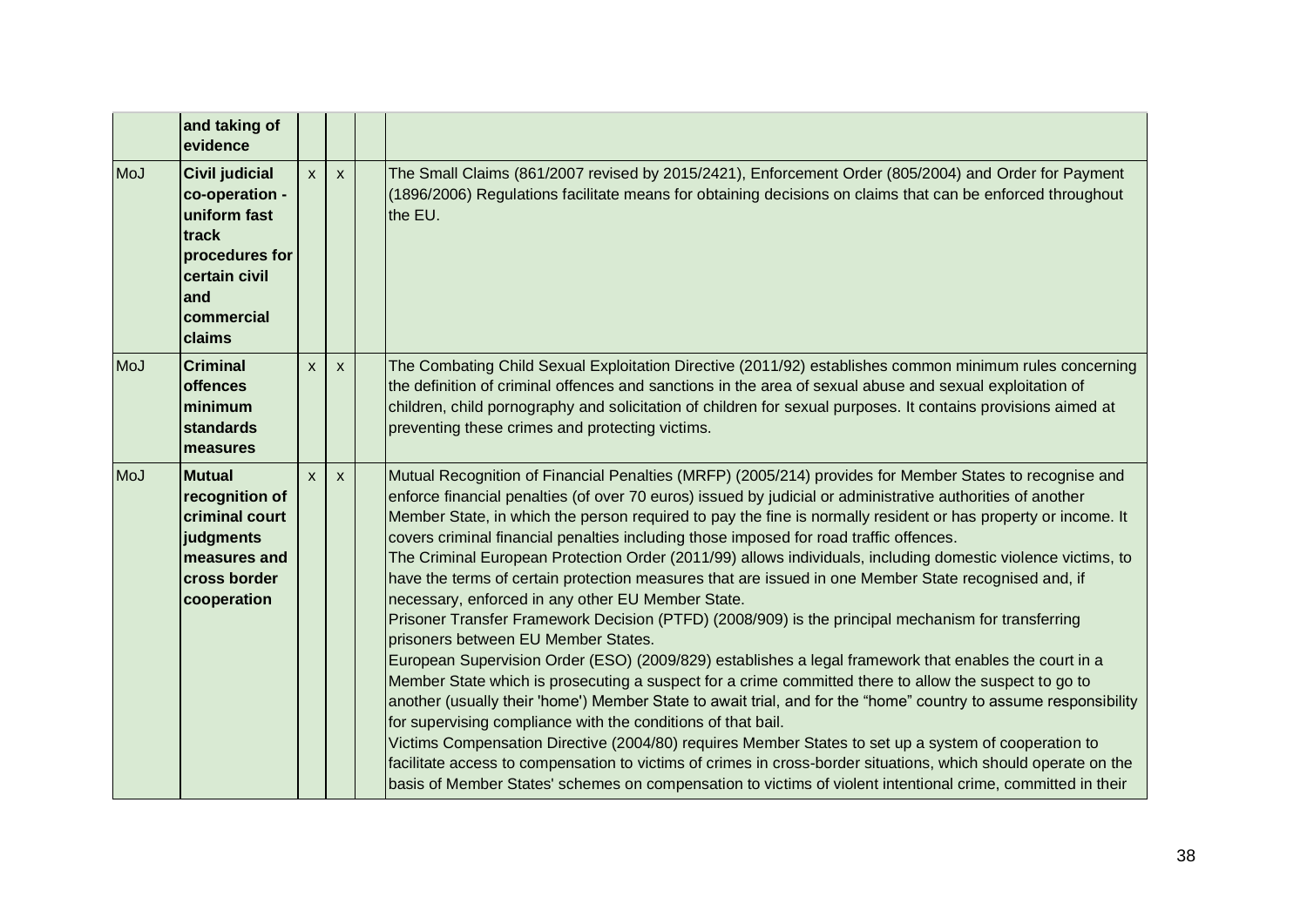|            |                                                                                                                                        |                           |              | respective territories.                                                                                                                                                                                                                                                                                                                                                                                                                           |
|------------|----------------------------------------------------------------------------------------------------------------------------------------|---------------------------|--------------|---------------------------------------------------------------------------------------------------------------------------------------------------------------------------------------------------------------------------------------------------------------------------------------------------------------------------------------------------------------------------------------------------------------------------------------------------|
| <b>MoJ</b> | <b>Procedural</b><br>rights<br>(criminal<br>$cases) -$<br>minimum<br><b>standards</b><br>measures                                      | $\boldsymbol{\mathsf{x}}$ | $\mathsf{x}$ | The Right to Information in Criminal Proceedings Directive (20012/13) sets common minimum standards for<br>information to be provided to people suspected or accused of having committed a criminal offence. The<br>Interpretation and Translation Directive (2010/64) sets common minimum standards on interpretation and<br>translation in criminal proceedings throughout the EU.                                                              |
| MoJ        | <b>Provision of</b><br>legal services<br>(temporary<br>and permanent<br>basis)                                                         | $\mathsf{x}$              | $\mathsf{x}$ | Lawyers Establishment Directive (98/5) provides the framework for permanent establishment of lawyers from<br>one EU member state in another, under home or host state title. Lawyers Services Directive (77/249) provides<br>the framework for temporary provision of legal services under home state title (including fly-in/fly-out). (Both<br>Directives apply only to specified titles. In the UK, these are solicitor, barrister, advocate.) |
| <b>MoJ</b> | <b>Sentencing -</b><br>taking<br>convictions<br>into account                                                                           | $\mathsf{x}$              | $\mathsf{x}$ | Framework Decision on taking convictions into account (2008/675) requires the national criminal courts of all<br>Member States to take account of a defendant's known previous convictions in other Member States to the<br>extent previous national convictions are taken into account.                                                                                                                                                          |
| <b>MoJ</b> | Victims' rights<br>measures in<br><b>criminal cases</b><br>$-$ minimum<br><b>standards</b><br>(Victims'<br><b>Rights</b><br>Directive) | X                         | $\mathsf{x}$ | Victims' Rights Directive (2012/99) sets common minimum standards on the rights, support and protection<br>afforded to the victims of crime across all Member States.                                                                                                                                                                                                                                                                             |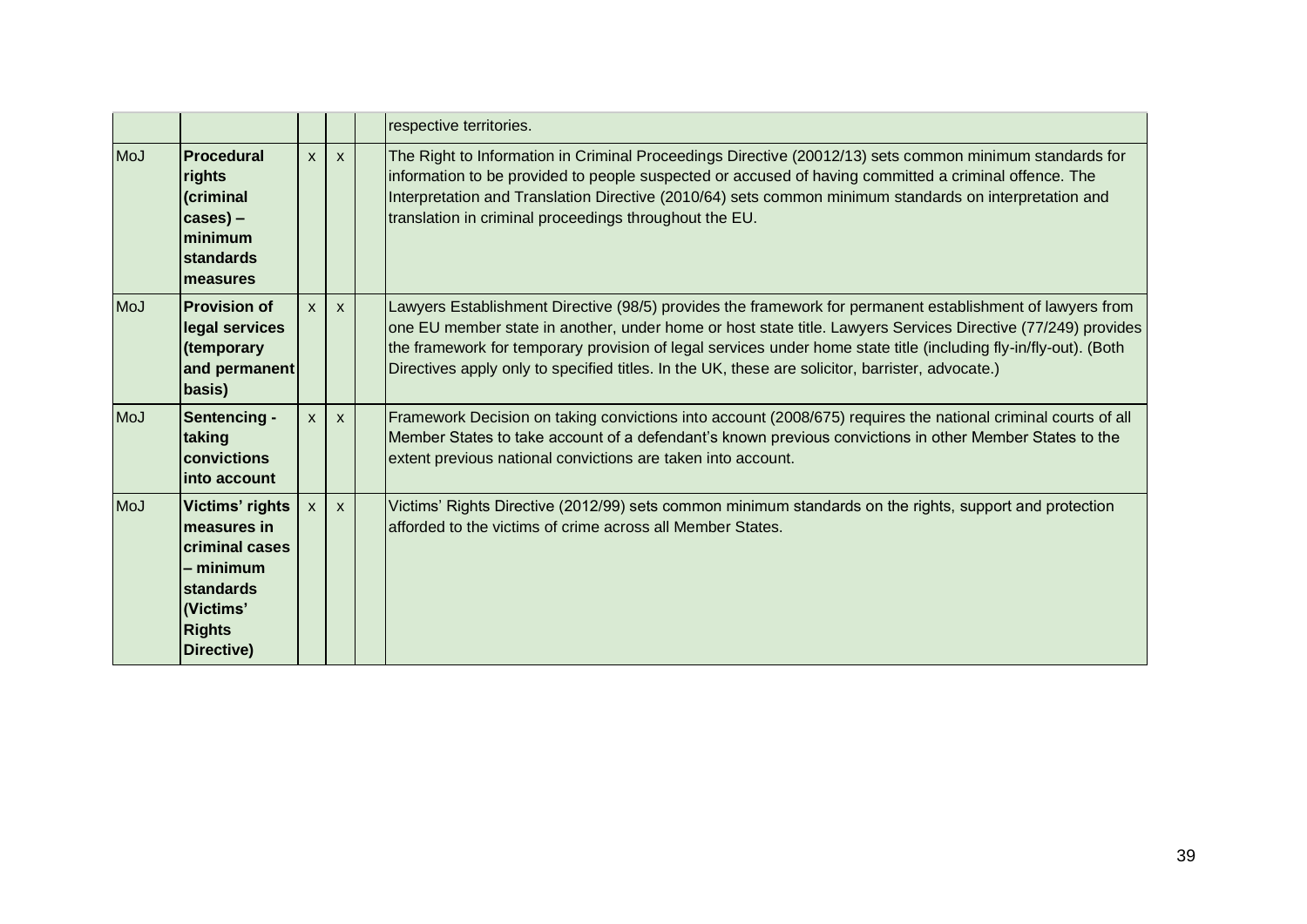### <span id="page-39-0"></span>**Category 2: Non-legislative areas**

**22 Policy areas where we think that common rules of ways of working will be needed and we expect to implement this through a nonlegislative common framework agreement. In some of these areas, consistent fixes to retained EU law (made using secondary legislation) will create a unified body of UK law alongside the non-legislative framework agreement.**

| <b>Respo</b><br>nsible<br><b>UK</b>     | Area of EU<br>Law (Policy<br>Area)                                                            | <b>Devolution</b><br><b>Intersect</b> |                    |       | Additional Information - what the EU law does                                                                                                                                                                                                                                                                                                                                                                                                                                             |
|-----------------------------------------|-----------------------------------------------------------------------------------------------|---------------------------------------|--------------------|-------|-------------------------------------------------------------------------------------------------------------------------------------------------------------------------------------------------------------------------------------------------------------------------------------------------------------------------------------------------------------------------------------------------------------------------------------------------------------------------------------------|
| Govern<br>ment<br><b>Depart</b><br>ment |                                                                                               | N <sub>l</sub>                        | S                  | W     |                                                                                                                                                                                                                                                                                                                                                                                                                                                                                           |
| <b>BEIS</b>                             | <b>Company law</b>                                                                            | $\mathsf{x}$                          |                    |       | These Directives and Regulations cover aspects of the life cycle of a company, including company formation,<br>capital & disclosure requirements, cross border mergers, shareholders rights, accounting and reporting, and<br>audit. Regulations set out the framework for certain EU-specific legal entities. Also includes the establishment<br>of branches, subsidiaries and agencies in other Member States, underpinned by Treaty Article 49.                                        |
| <b>BEIS</b>                             | Late payment<br>(commercial<br>transactions)                                                  | $\mathsf{x}$                          | $\mathsf{x}$       |       | x   Late Payment Directive (2011/7/EU) protects businesses within the EU against late payment in commercial<br>transactions.                                                                                                                                                                                                                                                                                                                                                              |
| <b>BEIS</b>                             | <b>Radioactive</b><br>substances                                                              | $x^*$                                 | $\mathsf{X}^\star$ | $x^*$ | Directive establishes a framework for responsible and safe management of spent fuel and radioactive waste,<br>both for current workers and the general public, and to avoid imposing burdens on future generations.                                                                                                                                                                                                                                                                       |
| <b>BEIS</b>                             | <b>Recognition</b><br>of insolvency<br>proceedings<br>in EU<br><b>Member</b><br><b>States</b> | $\mathbf{x}$                          | $x^*$              |       | Regulation 2015/848 on Insolvency Proceedings focusses on resolving conflicts of jurisdiction and cross-<br>border insolvencies, providing rules to determine which EU states' courts have jurisdiction to open insolvency<br>proceedings, ensuring that those proceedings and their effects are recognised throughout the EU, and<br>coordinating between proceedings in different member states. This Regulation recasts and supersedes an<br>earlier instrument, Regulation 1346/2000. |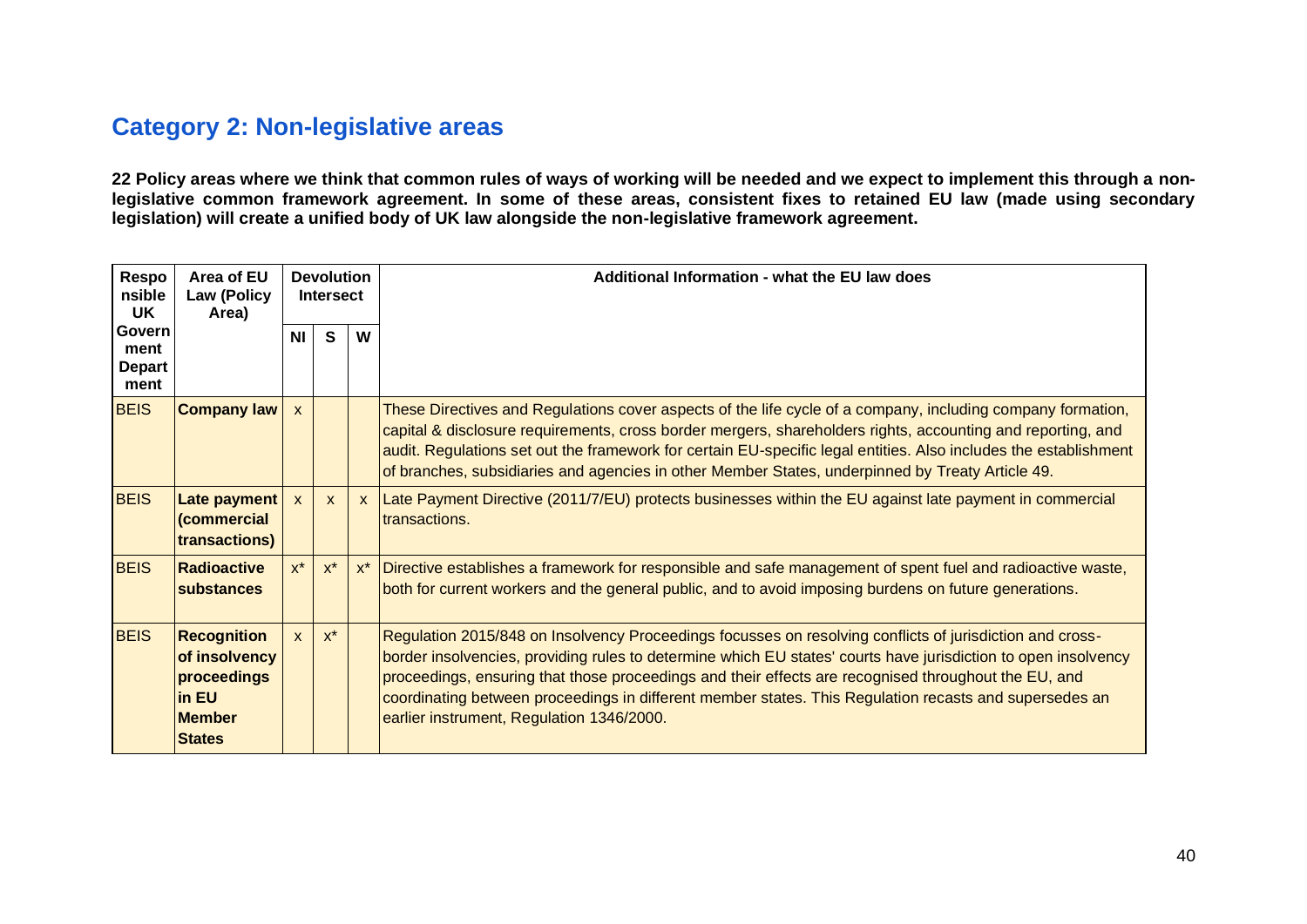| <b>BEIS</b>                            | <b>Specified</b><br>quantities<br>and<br>packaged<br>goods<br><b>legislation</b> | $x^*$        |              |              | EU law sets the rules for quantity control, quantity labelling and specified quantities for packaged goods.                                                                                                                                                                                                                                                                                                                                                                                                                                                                                                                                                                                                                                    |
|----------------------------------------|----------------------------------------------------------------------------------|--------------|--------------|--------------|------------------------------------------------------------------------------------------------------------------------------------------------------------------------------------------------------------------------------------------------------------------------------------------------------------------------------------------------------------------------------------------------------------------------------------------------------------------------------------------------------------------------------------------------------------------------------------------------------------------------------------------------------------------------------------------------------------------------------------------------|
| <b>Cabinet Public</b><br><b>Office</b> | procurement                                                                      | $x^*$        | $x^*$        | $x^*$        | The regime provided by the EU procurement Directives, covering public procurement contracts for supplies,<br>services, works and concessions above certain financial thresholds awarded by the public sector and by<br>utilities operating in the energy, water, transport and postal services sectors (Directives 2014/24/EU,<br>2014/25/EU and 2014/23/EU).                                                                                                                                                                                                                                                                                                                                                                                  |
| <b>Office</b>                          | <b>Cabinet Statistics</b>                                                        | $x^*$        | $x^*$        | $x^*$        | Provision of prescribed datasets to the EU on a wide variety of topics (statistics is cross-cutting).                                                                                                                                                                                                                                                                                                                                                                                                                                                                                                                                                                                                                                          |
|                                        | <b>DEFRA Air Quality</b>                                                         | $\mathsf{x}$ | $\mathsf{x}$ | $\mathbf{x}$ | Policies, directives and regulations that aim to reduce harmful emissions and concentrations of air pollutants<br>that can damage human health and the environment, including in relation to national emission ceilings,<br>ambient air quality, industrial emissions and relevant product standards (Directives 2008/50/EC,<br>2004/107/EC). This includes regulations that implement international commitments under the UNECE<br>Convention on Long-range Transboundary Air Pollution and Kiev Protocol to the UNECE Aarhus Convention.                                                                                                                                                                                                     |
| <b>DEFRA Best</b>                      | available<br><b>Techniques</b>                                                   | $\mathsf{x}$ | $\mathsf{x}$ | $\mathsf{x}$ | Industrial facilities undertaking specific types of activity are required to use Best Available Techniques (BAT) to<br>reduce emissions to air, water and land. BAT means the available techniques which are the best for<br>preventing or minimising emissions and impacts on the environment. The Industrial Emissions Directive aims<br>to prevent and reduce harmful industrial emissions, while promoting the use of techniques that reduce<br>pollutant emissions and that are energy and resource efficient. The UK government will put in place a process<br>for determining future UK BAT Conclusions for industrial emissions. This would be developed with the<br>devolved administrations and competent authorities across the UK. |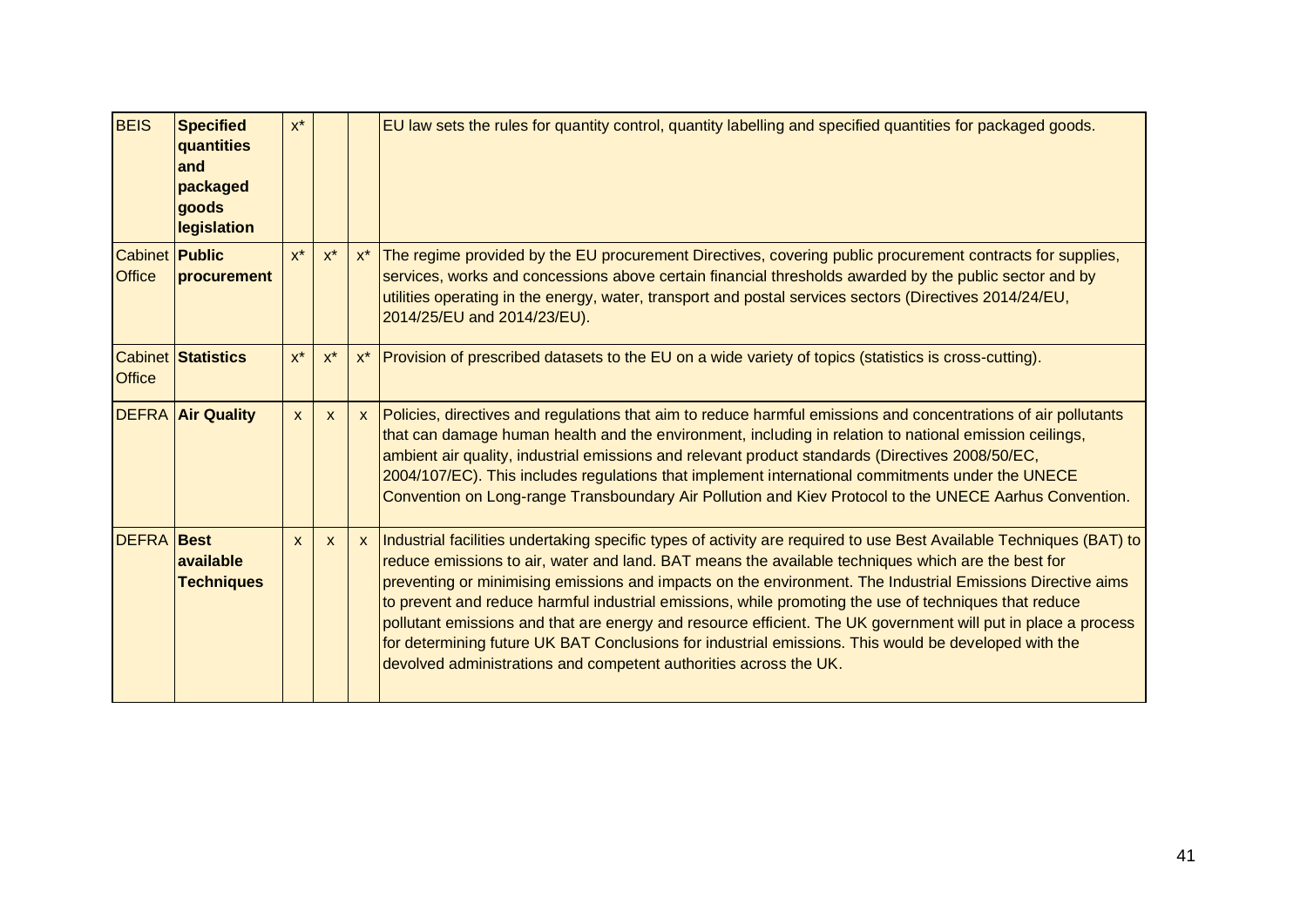| Respo<br>nsible<br><b>UK</b><br>Govern<br>ment | Area of EU<br><b>Law (Policy</b><br>Area)                  |              | <b>Devolution</b><br>Intersect |       | Additional Information - what the EU law does                                                                                                                                                                                                                                                                                                                                                                                                                                                                                                                                                                                                                                                                                                                                                                                                                                                                                                                          |
|------------------------------------------------|------------------------------------------------------------|--------------|--------------------------------|-------|------------------------------------------------------------------------------------------------------------------------------------------------------------------------------------------------------------------------------------------------------------------------------------------------------------------------------------------------------------------------------------------------------------------------------------------------------------------------------------------------------------------------------------------------------------------------------------------------------------------------------------------------------------------------------------------------------------------------------------------------------------------------------------------------------------------------------------------------------------------------------------------------------------------------------------------------------------------------|
| Dept.                                          |                                                            | <b>NI</b>    | $\mathbf s$                    | W     |                                                                                                                                                                                                                                                                                                                                                                                                                                                                                                                                                                                                                                                                                                                                                                                                                                                                                                                                                                        |
| <b>DfT</b>                                     | <b>Commercial</b><br><b>Transport</b>                      | $\mathsf{x}$ |                                |       | Regulations 1072/2009 (for goods vehicles), 1073/2009 (for road passenger transport), and Directive EC<br>1992/106/EC Directive for Combined Transport (including access). All these rules involve access<br>arrangements for non-UK vehicles and may be affected (and need to be consistent with) international<br>agreements.<br>This framework was previously called: Access for non-UK hauliers and passenger transport operations, plus<br>combined transport.                                                                                                                                                                                                                                                                                                                                                                                                                                                                                                    |
| <b>DfT</b>                                     | Intelligent<br>transport<br><b>systems</b>                 | $x^*$        | $\mathsf{X}^\star$             | $x^*$ | Policies and common standards relating to national electronic registers and data for intelligent transport<br>systems. This includes Regulations made under Directive 2010/40.                                                                                                                                                                                                                                                                                                                                                                                                                                                                                                                                                                                                                                                                                                                                                                                         |
| <b>DfT</b>                                     | <b>Operator</b><br>licensing<br>(roads)                    | $\mathbf{x}$ |                                |       | Regulation (1071/2009) establishing common rules for the licensing of commercial goods and passenger<br>transport operators.<br>The Regulations/Directive require the UK to recognise the Operator's Licences and associated documents of<br>EU based haulage, bus and coach operators that are issued in other member states. This gives a standard basis<br>for them to operate to/from/within the UK. Operator Licensing requirements are implemented by the Office of the<br>Traffic Commissioner in Great Britain and Department for Infrastructure in Northern Ireland and competent<br>authorities in each of the other member states. These bodies also have a regulatory role in maintaining standards<br>and compliance with the Directives. DVSA in GB and DVA in NI are the enforcement body for breaches of the<br>regulations by EU hauliers, through roadside penalties, prosecution in UK courts or referral back to their home<br>competent authority |
| <b>DfT</b>                                     | Rail technical   x*<br>standards<br>(Interoperabil<br>ity) |              |                                |       | Driver Licensing Directive (roads) and directive and regulations relating to driver certificates of professional<br>competence.<br>Driving licences are governed by several international and EU arrangements, including the UN Conventions on<br>road traffic, which provide for safety and standards. UK photocard licences comply with the format laid out in<br>the 1968 Vienna Convention on Road Traffic.                                                                                                                                                                                                                                                                                                                                                                                                                                                                                                                                                        |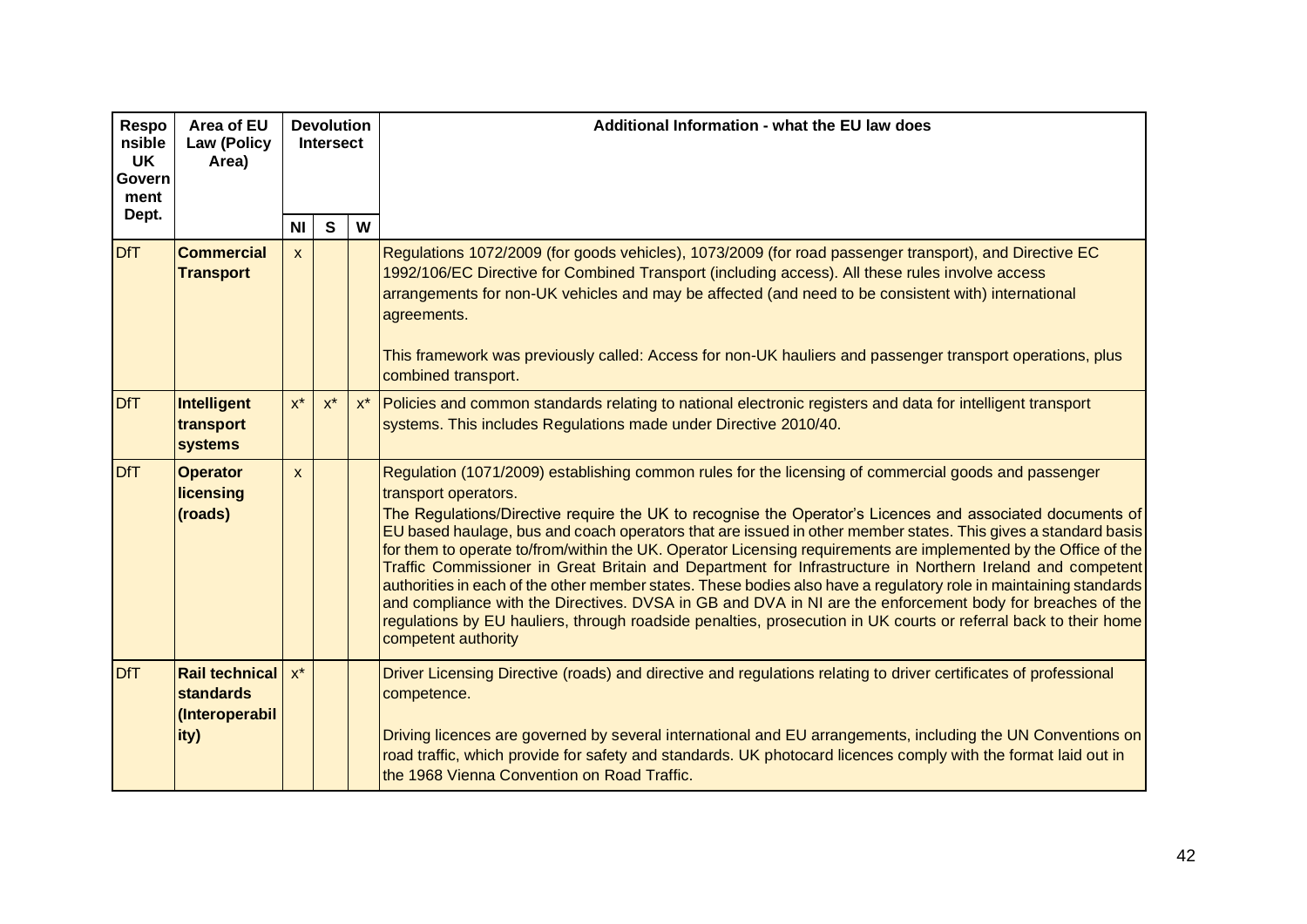|             |                                                                                 |              |              |              | The EU Third Driving Licence Directive provides for mutual recognition and exchange of Member State driving<br>licences.                                                                                                                                                                                                                                                                                                                                                                                                                 |
|-------------|---------------------------------------------------------------------------------|--------------|--------------|--------------|------------------------------------------------------------------------------------------------------------------------------------------------------------------------------------------------------------------------------------------------------------------------------------------------------------------------------------------------------------------------------------------------------------------------------------------------------------------------------------------------------------------------------------------|
| <b>DfT</b>  | <b>Driver</b><br>licensing                                                      | $\mathbf{x}$ |              |              | Driver Licensing Directive (roads) and directive and regulations relating to driver certificates of professional<br>competence.                                                                                                                                                                                                                                                                                                                                                                                                          |
|             |                                                                                 |              |              |              | Driving licences are governed by several international and EU arrangements, including the UN Conventions on<br>road traffic, which provide for safety and standards. UK photocard licences comply with the format laid out in<br>the 1968 Vienna Convention on Road Traffic.                                                                                                                                                                                                                                                             |
|             |                                                                                 |              |              |              | The EU Third Driving Licence Directive provides for mutual recognition and exchange of Member State driving<br>licences.                                                                                                                                                                                                                                                                                                                                                                                                                 |
| <b>DfT</b>  | <b>Roads-</b><br><b>Motor</b><br><b>Insurance</b>                               | $\mathbf{x}$ |              |              | Directive 2009/103/EC. Directive relating to insurance against civil liability in respect of the use of motor<br>vehicles.<br>There are also a number of pieces of domestic HMT legislation which may operate in the area.                                                                                                                                                                                                                                                                                                               |
|             |                                                                                 |              |              |              | (This area was previously called Compulsory (3rd Party) Motor Insurance - as per Part VI Road Traffic Act<br>1988).                                                                                                                                                                                                                                                                                                                                                                                                                      |
| <b>DHSC</b> | <b>Nutrition</b><br>Labelling,<br><b>Composition</b><br>and<br><b>Standards</b> | $x^*$        | $x^*$        | $x^*$        | Regulations and Directives on the nutrition and health claims made on food; food for special medical purposes<br>and weight control; food intended for infants; the addition of vitamins and other substances to food; and food<br>supplements.                                                                                                                                                                                                                                                                                          |
| <b>DHSC</b> | <b>Blood Safety</b><br>and Quality                                              | $\mathsf{x}$ | $\mathsf{X}$ | $\mathsf{x}$ | Defines the quality and safety standards for blood and its components as set out in Directive 2002/98/EC. It<br>covers all steps in the transfusion process from donation, collection, testing, processing, and storage to<br>distribution. Its implementation is supported by Commission Directive 2004/33/EC, Commission Directive<br>2005/61/EC and Commission Directive 2005/62/EC. There are also some specific technical requirements in<br>the following commissioning directives 2009/135/EC, 2011/38/EU, 2014/110/EU, 2016/1214 |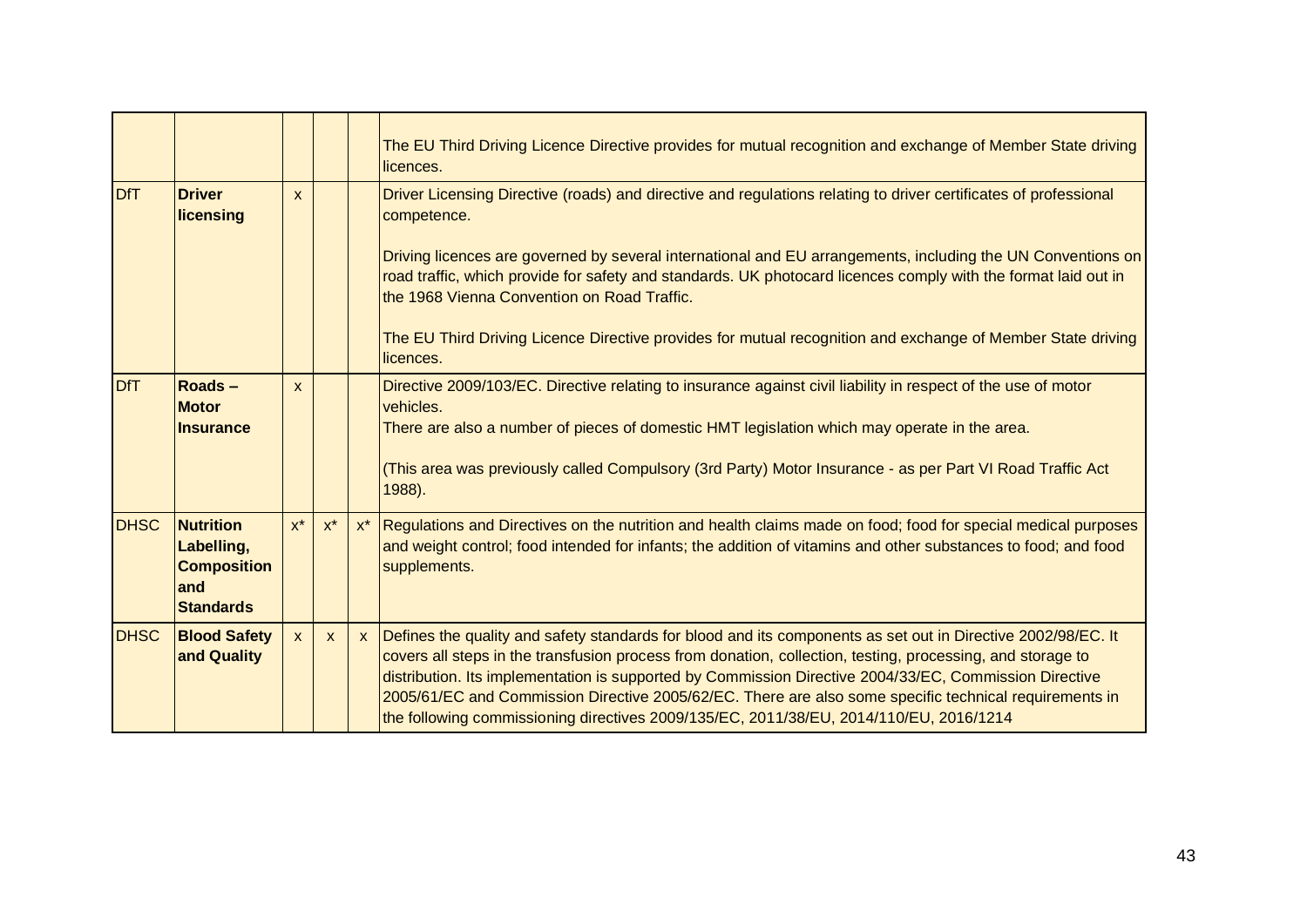| <b>DHSC</b>       | Organs,<br>tissues and<br>cells (apart<br>from<br>embryos and<br>gametes)                                                              | $\mathsf{x}$ | $\boldsymbol{\mathsf{x}}$ | $\mathsf{x}$ | Directives setting out standards on the quality and safety of human organs intended for transplantation and<br>tissues and cells for human application as part of medical treatment, and sets out the information procedures<br>for exchange between Member States (Directives 2010/53/EU, 2012/25/EU, 2004/23/EC, 2006/17/EC,<br>2006/86/EC, 2012/39/EU, 2015/565 and 2015/566).                                                                                                                                        |
|-------------------|----------------------------------------------------------------------------------------------------------------------------------------|--------------|---------------------------|--------------|--------------------------------------------------------------------------------------------------------------------------------------------------------------------------------------------------------------------------------------------------------------------------------------------------------------------------------------------------------------------------------------------------------------------------------------------------------------------------------------------------------------------------|
| <b>DHSC</b>       | <b>Public health</b><br>(serious<br>cross-border<br>threats to<br>health)<br>(notification<br>system for<br>pandemic flu,<br>Zika etc) | $x^*$        | $x^*$                     | $x^*$        | Decision No 1082/2013/EU on serious cross-border threats to health and Regulation 851/2004 establishing a<br>European centre for disease prevention and control. These set rules on epidemiological surveillance,<br>monitoring, early warning of, and combating serious cross-border threats to health, including preparedness<br>and response planning related to those activities, in order to coordinate and complement national policies. It<br>aims to support cooperation and coordination between Member States. |
| <b>GEO</b>        | <b>Equal</b><br><b>Treatment</b><br>Legislation <sup>6</sup>                                                                           | $x^*$        |                           |              | It bans discrimination and harassment in employment on the following grounds: sex, race, age, disability,<br>sexual orientation and religion or belief. It also bans discrimination in the provision of services on grounds of<br>sex and race. It also requires the existence of an equalities monitoring body, such as EHRC.                                                                                                                                                                                           |
| <b>MHCL</b><br>IG | <b>Hazardous</b><br>substances<br>planning                                                                                             | $\mathsf{x}$ | $\mathsf{x}$              | $\mathsf{x}$ | Ensures that the objectives of preventing major accidents and limiting the consequences of such accidents are<br>taken into account in land-use policies. This includes controls on the siting of new establishments and<br>modifications to establishments which fall within the scope of the Directive (i.e. storing or using significant<br>amounts of hazardous substances), and on new developments and public areas in the vicinity of such<br>establishments.                                                     |

 $6$  This framework area is listed in category 1 (no further action) for Wales and Scotland.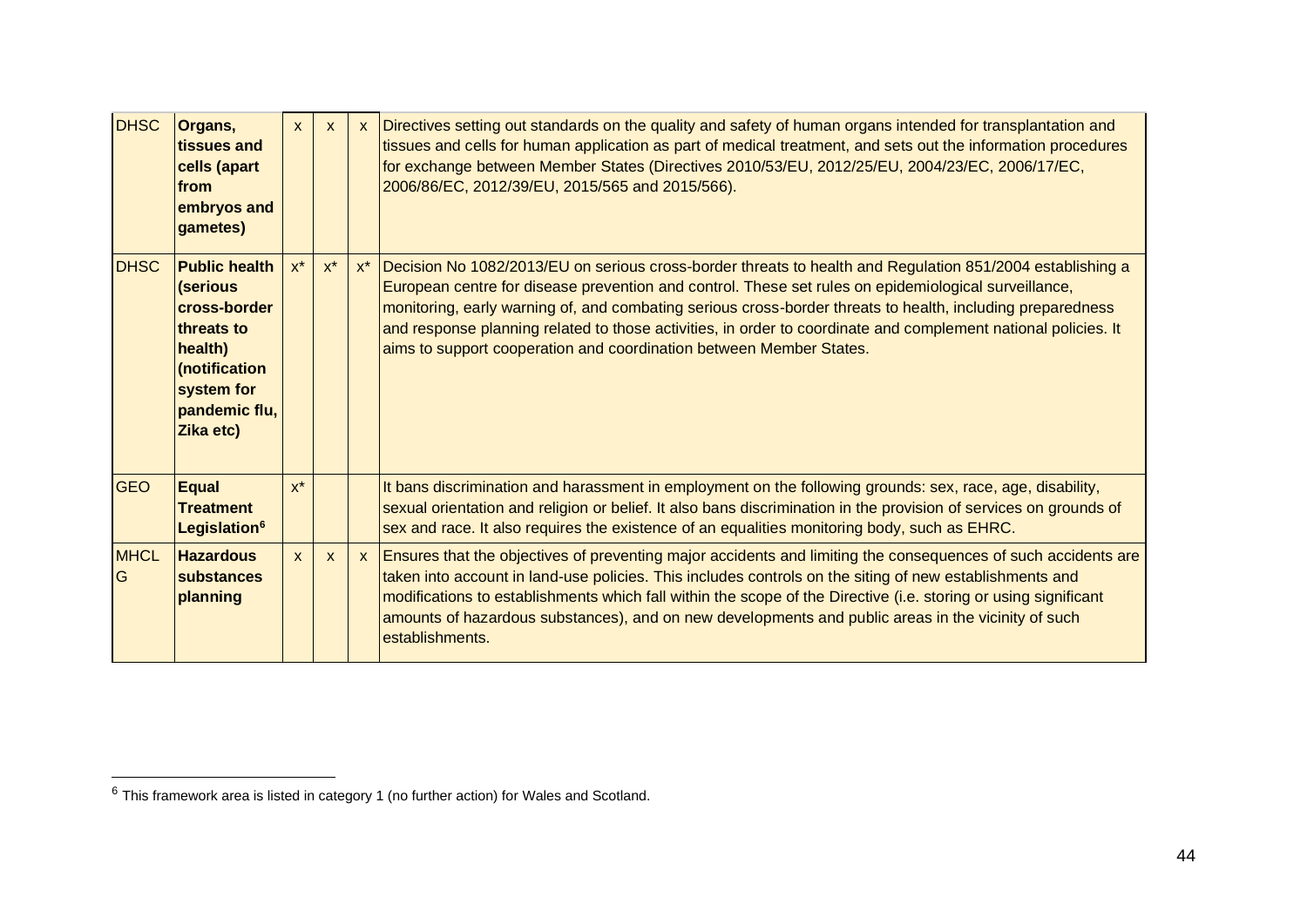| <b>MHCL</b> | <b>Strategic</b>   |  | The Strategic Environmental Assessment (SEA) Directive on the assessment of the effects of certain plans |
|-------------|--------------------|--|----------------------------------------------------------------------------------------------------------|
| G           | <b>Environment</b> |  | and programmes on the environment.                                                                       |
|             | lal                |  |                                                                                                          |
|             | <b>Assessment</b>  |  |                                                                                                          |
|             | (SEA)              |  |                                                                                                          |
|             | <b>Directive</b>   |  |                                                                                                          |

### <span id="page-44-0"></span>**Category 3: Legislative areas**

**18 policy areas where new primary legislation may be required (or has been put in place) in whole or in part, to implement the common rules and ways of working, alongside a non-legislative framework agreement and - potentially - a consistent approach to retained EU law.**

| <b>Respon</b><br>sible<br>UK.<br>Govern | Area of EU<br><b>Law (Policy</b><br>Area)                                      | <b>Devolut</b><br>ion.<br>l Intersec l |  | Additional Information - what the EU law does                                                                                                                                                                                                                                                                                                                                                                                                                                                                                              |
|-----------------------------------------|--------------------------------------------------------------------------------|----------------------------------------|--|--------------------------------------------------------------------------------------------------------------------------------------------------------------------------------------------------------------------------------------------------------------------------------------------------------------------------------------------------------------------------------------------------------------------------------------------------------------------------------------------------------------------------------------------|
| ment<br><b>Depart</b><br>ment           |                                                                                | NIS[W]                                 |  |                                                                                                                                                                                                                                                                                                                                                                                                                                                                                                                                            |
| <b>BEIS</b>                             | Implementati<br>on of EU<br><b>Emissions</b><br><b>Trading</b><br>System (ETS) |                                        |  | x*  x*  x*  Directive 2003/87/EC establishes the European Union Emissions Trading System for greenhouse gases. The<br>Scheme sets a maximum volume of gas that can be emitted by all participating installations and aircrafts. These<br>operators then monitor, verify and report their emissions, and must surrender allowances equivalent to their<br>emissions annually. Allowances are issued either by being sold at auction or allocated for free to some operators,<br>and can be traded, with the price determined by the market. |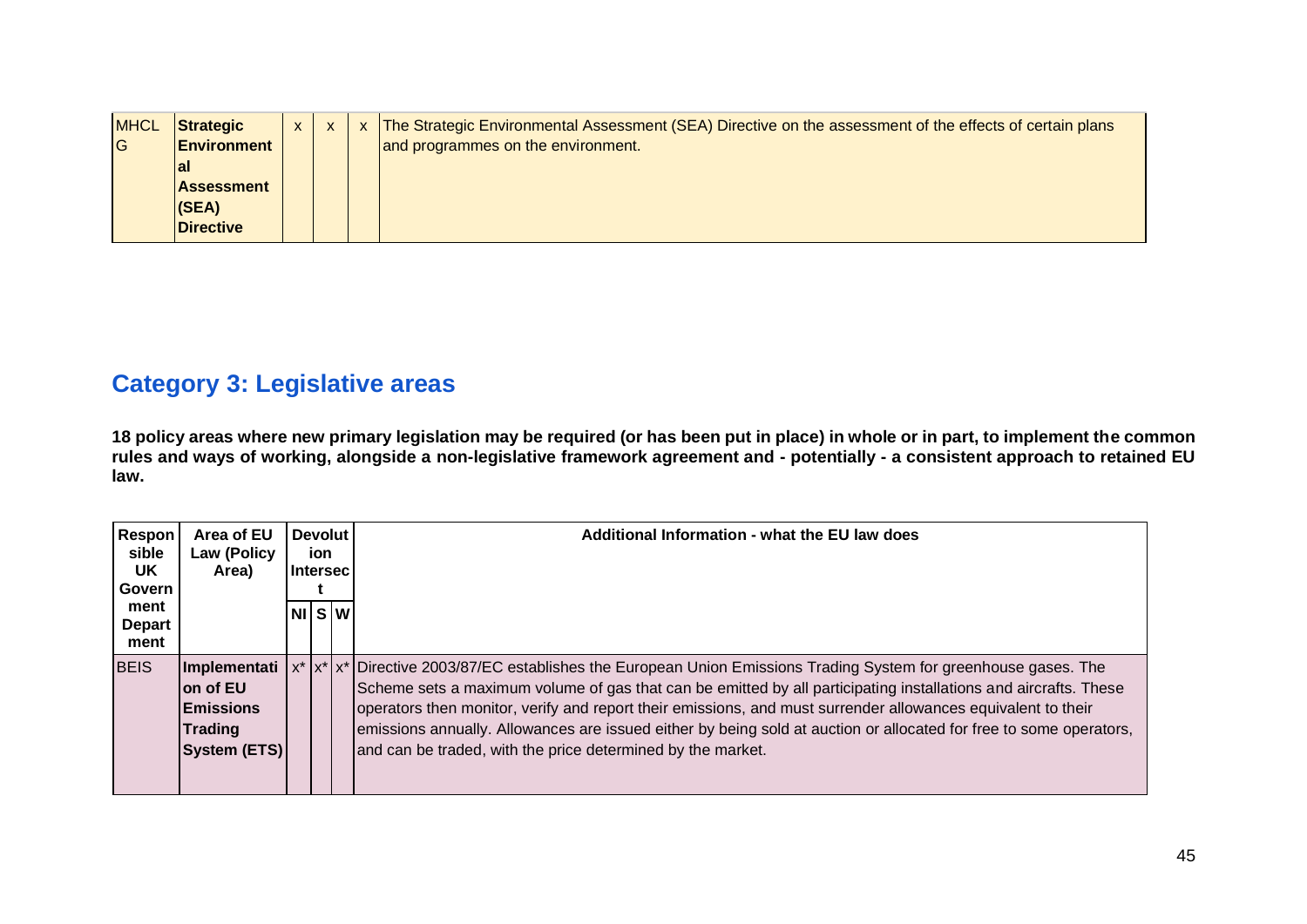| <b>BEIS</b><br>MHCLG of<br>MoJ<br>lalso<br>have<br>interest) | <b>Mutual</b><br>(DHSC, recognition<br>DEFRA, professional<br>DfE and qualifications<br>(MRPQ) |  | $x^*$  x <sup>*</sup>  x <sup>*</sup>  The Directive defines the processes for the recognition for professional qualifications and professional experience<br>throughout the EU, thereby enabling EU professionals to work in a regulated profession in an EU country other<br>than that in which they qualified on either a permanent or temporary basis.                                                                                                                                                                                                                                                                                                                                                                                                                        |
|--------------------------------------------------------------|------------------------------------------------------------------------------------------------|--|-----------------------------------------------------------------------------------------------------------------------------------------------------------------------------------------------------------------------------------------------------------------------------------------------------------------------------------------------------------------------------------------------------------------------------------------------------------------------------------------------------------------------------------------------------------------------------------------------------------------------------------------------------------------------------------------------------------------------------------------------------------------------------------|
| <b>BEIS</b>                                                  | <b>Services</b><br><b>Directive</b>                                                            |  | $x^*$ $x^*$ $x^*$ The Directive seeks to realise the full potential of services markets in Europe by removing legal and administrative<br>barriers to trade, by increasing transparency and by making it easier for businesses and consumers to provide or<br>use services in the EU Single Market. The Directive is implemented by the Provision of Services Regulations in the<br>UK. The Regulations set out rules for how competent authorities can design authorisation schemes for service<br>providers in the UK. The Regulations prevent regulators imposing new regulatory or administrative requirements<br>that act as discriminatory barriers to the provision of services, ensuring authorisation schemes are proportionate<br>and justified by the public interest. |
| <b>DEFRA</b>                                                 | Agricultural<br>support <sup>7</sup>                                                           |  | x*  x*  x*  Policies and Regulations under the EU Common Agricultural Policy covering Pillar 1 (income and market support);<br>Pillar 2 (rural growth, agri-environment, agricultural productivity grants or services and organic conversion and<br>maintenance grants); and cross-cutting issues, including cross compliance, finance & controls.                                                                                                                                                                                                                                                                                                                                                                                                                                |
| <b>DEFRA</b>                                                 | Agriculture -<br>fertiliser<br>regulations <sup>7</sup>                                        |  | $x \mid x \mid x$ Regulations providing common standards for compositional ingredients, labelling, packaging, sampling and<br>analysis of fertilisers. The UK is also signed up to a number of international agreements (e.g. the Gothenburg<br>Protocol) and EU agreements (the National Ceilings Directive) related to fertiliser regulation.                                                                                                                                                                                                                                                                                                                                                                                                                                   |

<sup>&</sup>lt;sup>7</sup> For a number of EFRA-related frameworks, the position is not yet clear on whether they will require, or will be impacted by, primary legislation. It is currently anticipated that most of these frameworks will not require new primary legislation (and can rely on secondary legislation instead), but until the outstanding issues are resolved they continue to be listed in the legislative category.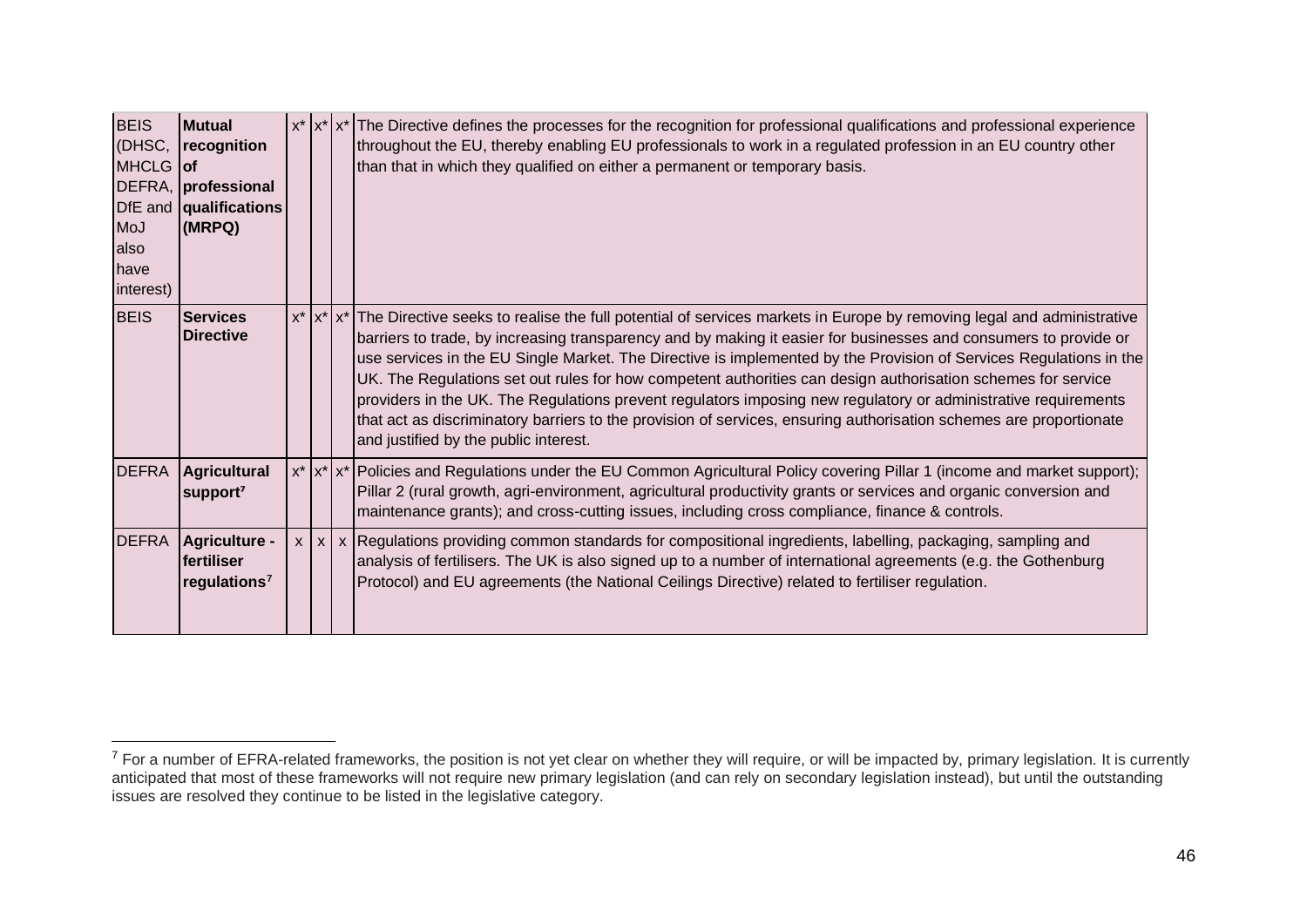|                                   | DEFRA Agriculture -<br><b>GMO</b><br>marketing<br>and<br>cultivation <sup>7</sup> |                   | $x   x   x$ Directive 2001/18 – decisions on authorising GMO trials (delegated to Member States) and on marketing GMOs<br>(decisions taken at EU level).<br>Regulation 1830/2003 - requires the traceability and labelling of GMOs approved for marketing.<br>Regulation 1946/2003 - requires notification to third countries of proposed GMO exports.<br>Enforcement powers for these directly applicable Regulations are set out in parallel SIs in all four nations.                                                                                                                                                                                                                                         |
|-----------------------------------|-----------------------------------------------------------------------------------|-------------------|-----------------------------------------------------------------------------------------------------------------------------------------------------------------------------------------------------------------------------------------------------------------------------------------------------------------------------------------------------------------------------------------------------------------------------------------------------------------------------------------------------------------------------------------------------------------------------------------------------------------------------------------------------------------------------------------------------------------|
| <b>DEFRA</b>                      | Agriculture -<br>organic<br>farming <sup>7</sup>                                  |                   | $x   x   x$ Regulation 834/2007 sets out the principles and overarching standards for organic production certification. Specific<br>Regulations also apply such as 889/2008 on labelling of organic produce and 710/2009 on organic aquaculture.                                                                                                                                                                                                                                                                                                                                                                                                                                                                |
| <b>DEFRA</b>                      | Agriculture -<br>zootech <sup>7</sup>                                             |                   | x*  x*  x*  EU Regulation 2016/1012 replaces a host of current zootech regulations by species from 1 November 2018. For<br>the purpose of this exercise we treat the EU position as it will be on 1 November 2018 as the relevant framework.<br>The EU rules support trade of pedigree breeding animals and germinal products by e.g. defining what constitutes<br>"purebred". They provide for individual breed societies to be officially recognised and breeding programmes to be<br>approved by competent authorities. The rules impose rights and obligations on societies and proscribe rules when<br>breeding animals and germinal products are traded between recognised breed societies across the EU. |
| <b>DEFRA</b>                      | Animal<br>health and<br>welfare <sup>7</sup>                                      |                   | $x   x   x$ EU rules and standards that aim to maintain animal health and allow their movement, including policies covering:<br>prevention of disease (entering UK), control of disease (endemic and exotic), surveillance (for exotic disease)<br>movement of livestock, pet passports and veterinary medicines.<br>EU rules relating to aspects of animal welfare including on-farm issues, movement of livestock and slaughter.                                                                                                                                                                                                                                                                              |
| <b>DEFRA</b><br>and<br><b>HSE</b> | <b>Chemicals</b><br>land<br><b>Pesticides</b>                                     |                   | x*  x*  x*  Regulation of the manufacture, authorisation and sale and use of chemical products primarily through the REACH<br>regulation but also including: Persistent Organic Pollutants (POPs), Polychlorinated Biphenyls (PCBs) and<br>Minamata.<br>Regulations governing the authorisation and use of pesticide products and the maximum residue levels in food,<br>and a framework for action on sustainable use of pesticides.                                                                                                                                                                                                                                                                           |
| <b>DEFRA</b>                      | <b>Fisheries</b><br>management<br>& support                                       | $x^*$ $x^*$ $x^*$ | Policies and Regulations relating to rules relating to the sustainability of fisheries (quotas), access to waters,<br>conservation measures, enforcement and financial support.                                                                                                                                                                                                                                                                                                                                                                                                                                                                                                                                 |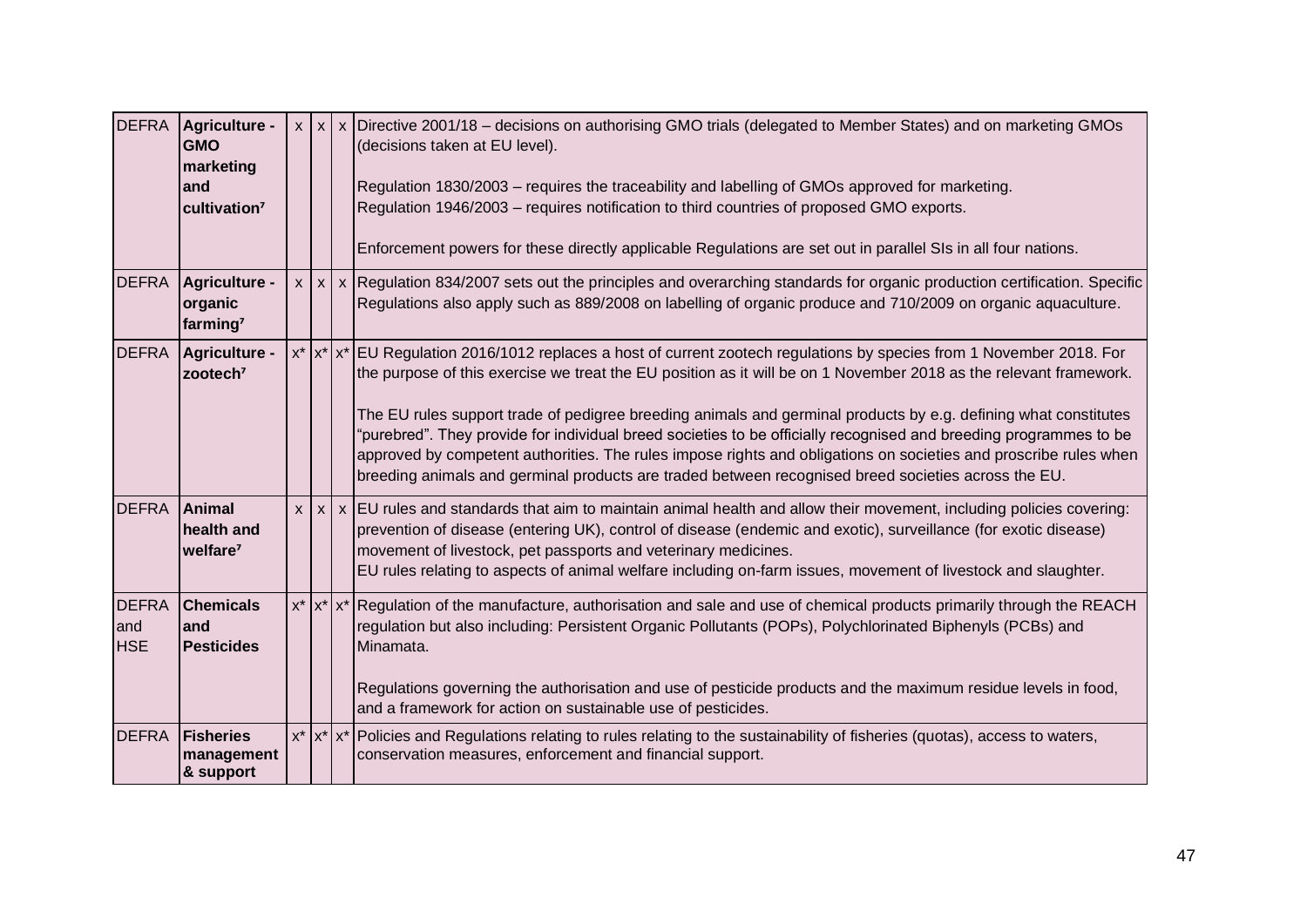| Respon<br>sible<br><b>UK</b><br>Govern<br>ment<br><b>Depart</b><br>ment | Area of EU<br><b>Law (Policy</b><br>Area)                                    | <b>Devolut</b><br>ion<br><b>Intersec</b> |       |  | Additional Information - what the EU law does                                                                                                                                                                                                                                                                                                                                                                                                                                                        |  |  |
|-------------------------------------------------------------------------|------------------------------------------------------------------------------|------------------------------------------|-------|--|------------------------------------------------------------------------------------------------------------------------------------------------------------------------------------------------------------------------------------------------------------------------------------------------------------------------------------------------------------------------------------------------------------------------------------------------------------------------------------------------------|--|--|
|                                                                         |                                                                              |                                          | NISW  |  |                                                                                                                                                                                                                                                                                                                                                                                                                                                                                                      |  |  |
| <b>DEFRA</b>                                                            | Food<br><b>Composition</b><br>al Standards<br>and<br>Labelling. <sup>7</sup> |                                          | x   x |  | x Minimum standards for a range of specific food commodities such as sugar, coffee, honey, caseins, condensed<br>milk, chocolate, jams, fruit juices and bottled water.<br>Regulations setting out requirements on provision of information to consumers on food labels.                                                                                                                                                                                                                             |  |  |
| <b>DEFRA</b>                                                            | <b>Ozone</b><br>depleting<br>substances<br>and F-gases <sup>7</sup>          |                                          |       |  | x   x   x   The UK has international obligations under the Montreal Protocol to phase out the use of ODS, phase down<br>hydrofluorocarbons by 85% by 2036, licence imports and exports and report on usage to the UN. EU Regulations<br>and institutions currently deliver these obligations through quota restrictions, licencing and reporting requirements.<br>The EU Regulations also go further with product bans, leakage controls measures and certification requirements<br>for technicians. |  |  |
| <b>DEFRA</b>                                                            | <b>Plant Health<sup>7</sup></b>                                              |                                          |       |  | $x   x   x$ Requirements in relation to the import and internal EU movement of plants and plant products, risk assessment of<br>new plant pests and outbreak management. Assurance and auditing of policies across the UK to protect plant<br>biosecurity.                                                                                                                                                                                                                                           |  |  |
| <b>DEFRA</b>                                                            | Plant<br>varieties and<br>seeds <sup>7</sup>                                 |                                          |       |  | x   x   x   Requirements for plant variety rights, registration of plant varieties and quality assurance of marketed seed and<br>propagating material.                                                                                                                                                                                                                                                                                                                                               |  |  |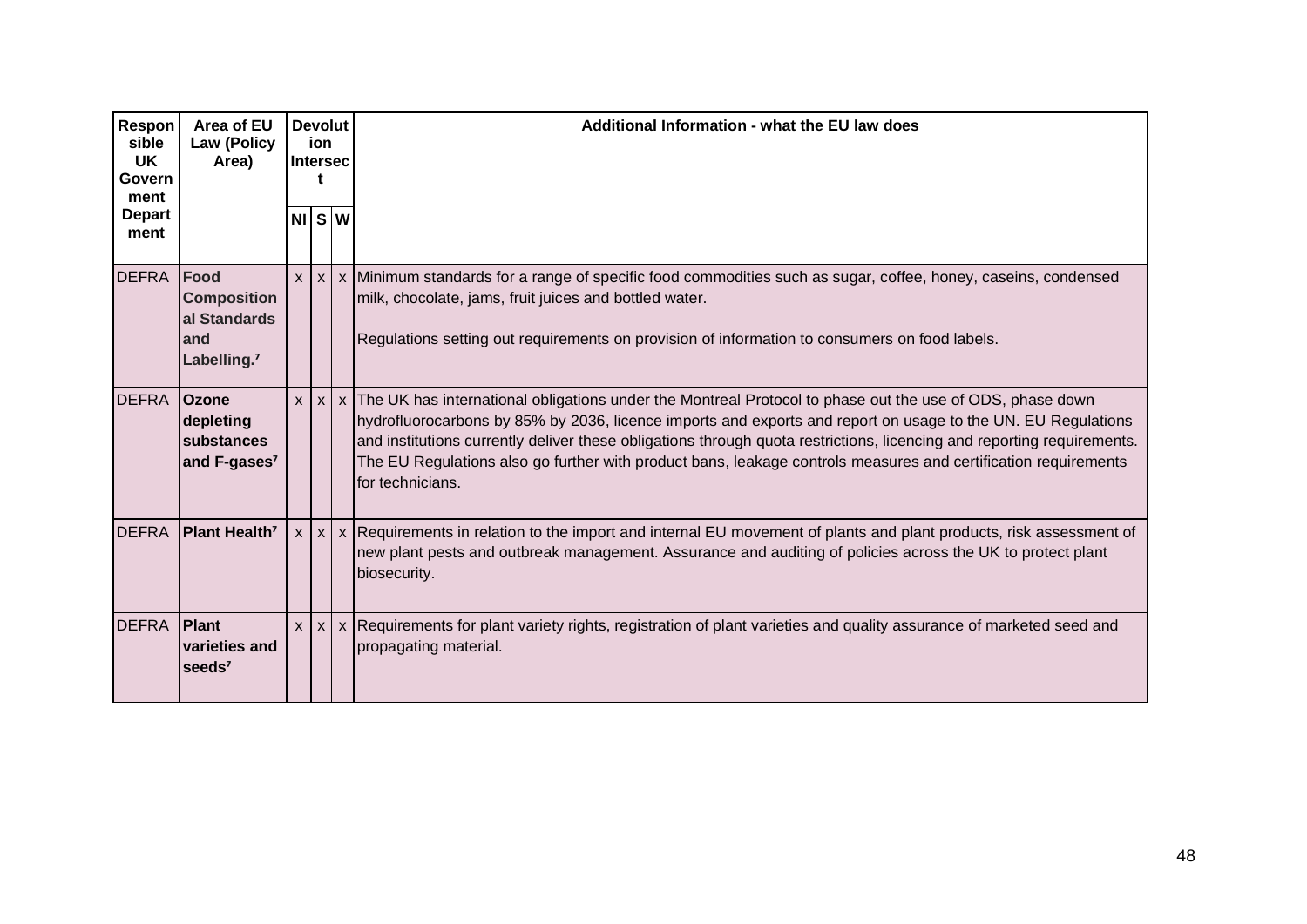| <b>DEFRA</b>                     | <b>Resources</b><br>and Waste <sup>7</sup>                        |  | $x^*$  x <sup>*</sup>  x <sup>*</sup>  Policies and Regulations that aim to meet certain essential product requirements and set product standards<br>including for packaging (e.g. ROHS in Electrical and Electronic Equipment, Batteries and Vehicles) in order to<br>manage waste.<br>Policies and regulations covering waste and its recovery/recycling (Landfill Directive, Waste Framework Directive)<br>including producer responsibility (reuse/recovery/recycling targets under the Waste Electrical and Electronic<br>Equipment Directive, Batteries Directive, End of Life Vehicles Directive and Packaging Directive). Also covering<br>the shipment of waste. |
|----------------------------------|-------------------------------------------------------------------|--|---------------------------------------------------------------------------------------------------------------------------------------------------------------------------------------------------------------------------------------------------------------------------------------------------------------------------------------------------------------------------------------------------------------------------------------------------------------------------------------------------------------------------------------------------------------------------------------------------------------------------------------------------------------------------|
| <b>DHSC</b>                      | Reciprocal<br>land cross-<br><b>Iborder</b><br><b>Ihealthcare</b> |  | $x^*$  x <sup>*</sup>  x <sup>*</sup>  Directive 2011/24/EU codified a series of case law. It sets out the conditions under which a patient may travel to<br>another EU country to receive medical care and reimbursement. The<br>requirements under the Directive have been transposed by England, Wales, Scotland,<br>Northern Ireland and Gibraltar.                                                                                                                                                                                                                                                                                                                   |
| Food<br>Standar<br>lds<br>Agency | <b>IFood and</b><br>feed safety<br>and hygiene<br>law             |  | $x   x   x$ EU Regulations laying down the general principles and requirements of food and feed safety and hygiene; food<br>and feed law enforcement (official controls); food safety labelling; risk analysis; and incident handling. The<br>regulations set out an overarching and coherent framework for the development of food and feed legislation and<br>lay down general principles, requirements and procedures that underpin decision making in matters of food and<br>feed safety, covering all stages of food and feed production and distribution.                                                                                                           |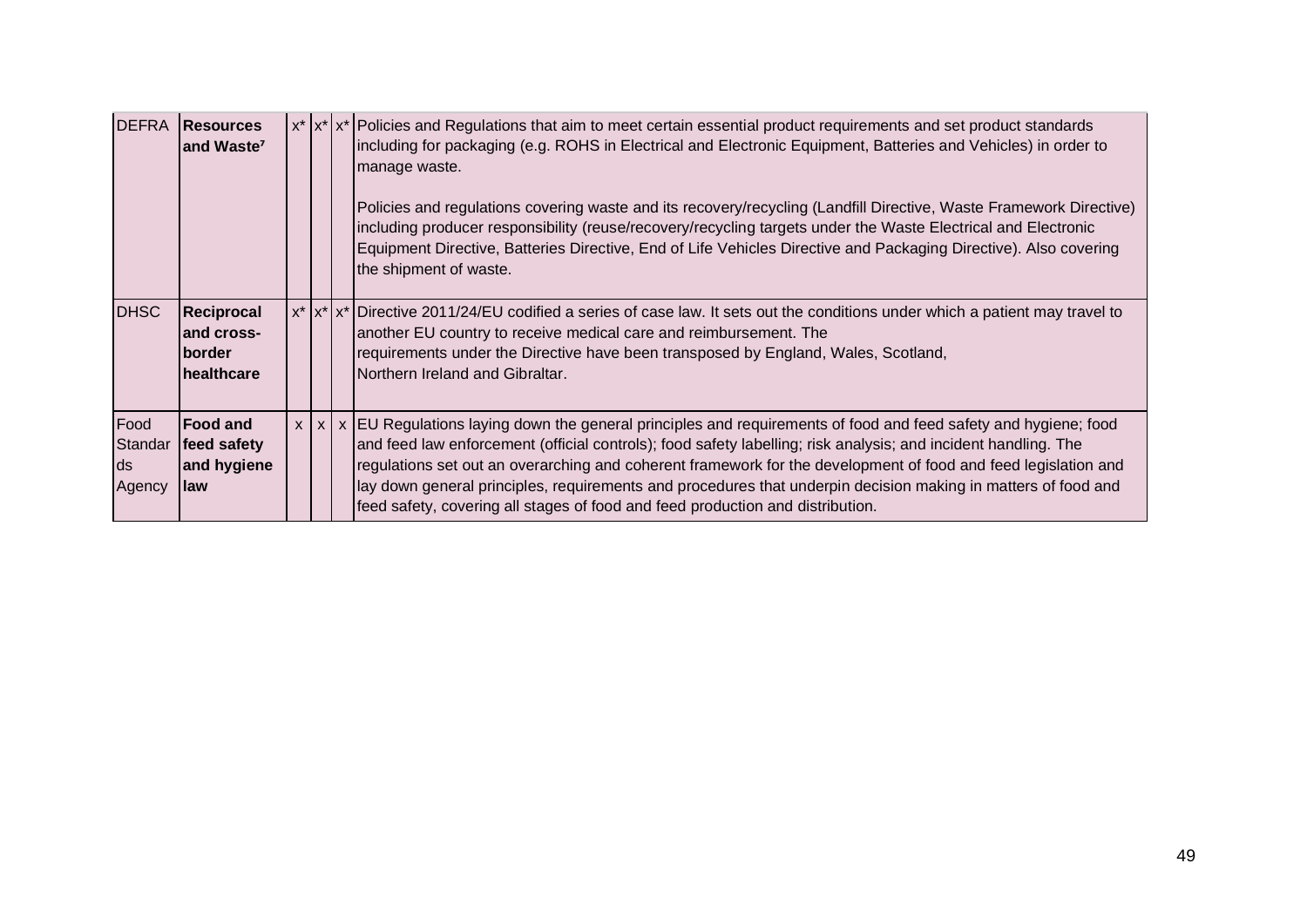### **4 Policy areas that the UK Government believes are reserved, but are subject to ongoing discussion with the devolved administrations**

| <b>Responsible</b><br><b>UK</b>        | Area of EU Law<br>(Policy Area)                                                               |           | <b>Devolution</b><br><b>Intersect</b> |   | Additional Information - what the EU law does                                                                                                                                                                                                                                                                                                      |
|----------------------------------------|-----------------------------------------------------------------------------------------------|-----------|---------------------------------------|---|----------------------------------------------------------------------------------------------------------------------------------------------------------------------------------------------------------------------------------------------------------------------------------------------------------------------------------------------------|
| <b>Government</b><br><b>Department</b> |                                                                                               | <b>NI</b> | S                                     | W |                                                                                                                                                                                                                                                                                                                                                    |
| <b>BEIS</b>                            | <b>Elements of</b><br>product safety and<br>standards relating<br>to explosive<br>atmospheres |           |                                       |   | ATEX covers equipment and protective systems intended for use in explosive atmospheres, safety<br>devices and components for such equipment.                                                                                                                                                                                                       |
| <b>BEIS</b>                            | <b>State aid</b>                                                                              |           |                                       |   | Articles 107 - 109 of TFEU and associated Treaty articles, Regulations and EU legislation prohibit<br>State aid by Member States and create a framework for assessing compatibility of aid with the<br>internal market, investigating and making complaints about allegedly unlawful aid and creating<br>exemptions for certain categories of aid. |
| <b>DEFRA</b>                           | <b>Food Geographical</b><br><b>Indications</b><br>(Protected Food<br>Names)                   |           |                                       |   | Geographical Indications (GIs) are a form of intellectual property protection. Under the EU<br>schemes, producers can apply to protect regionally distinct or traditional agri-food products. Once<br>registered, these products are protected throughout the EU against imitation or misuse of their<br>names.                                    |
| <b>HO</b>                              | Data sharing -<br><b>Eurodac</b>                                                              |           |                                       |   | Regulation 603/2013/EU established Eurodac - an EU database containing fingerprints of illegal<br>entrants and asylum applicants. Its primary purpose is to support the effective application of the<br>Dublin Convention by helping to determine which EU Member State is responsible for examining<br>an asylum application.                     |